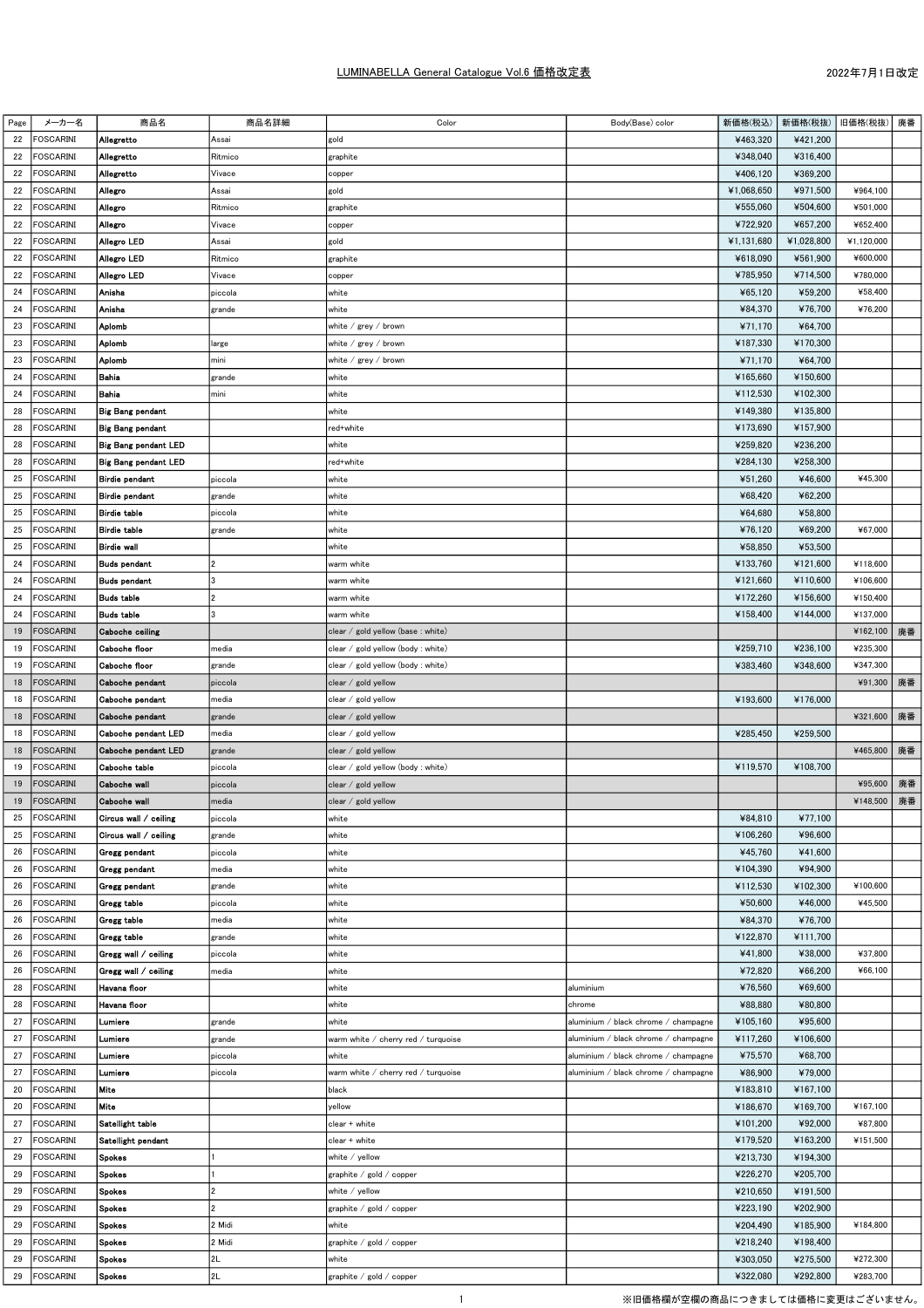| Page | メーカー名     | 商品名                     | 商品名詳細            | Color                                                        | Body(Base) color | 新価格(税込)    | 新価格(税抜)    | 旧価格(税抜)    | 廃番 |
|------|-----------|-------------------------|------------------|--------------------------------------------------------------|------------------|------------|------------|------------|----|
| 29   | FOSCARINI | <b>Spokes</b>           |                  | white                                                        |                  | ¥205.480   | ¥186,800   | ¥185,700   |    |
| 29   | FOSCARINI | <b>Spokes</b>           | 3                | graphite / gold / copper                                     |                  | ¥219,230   | ¥199,300   |            |    |
| 21   | FOSCARINI | Tress floor             | grande           | white / black / greige                                       |                  | ¥292,270   | ¥265,700   | ¥264,000   |    |
| 21   | FOSCARINI | Tress pendant           | grande           | white / black / greige                                       |                  | ¥183,810   | ¥167.100   | ¥164,900   |    |
| 21   | FOSCARINI | Twiggy floor            |                  | white / black / greige / crimson / indigo                    |                  | ¥252,120   | ¥229,200   | ¥227,400   |    |
| 21   | FOSCARINI | Twiggy 別売パーツ            |                  | 延長用ジョイントポール(40cm)  white / black / greige / crimson          |                  | ¥19,635    | ¥17,850    | ¥16,100    |    |
| 36   | Vistosi   | 24Pearls                |                  | white + chrome                                               |                  | ¥484,000   | ¥440,000   | ¥340,000   |    |
|      |           |                         | LT.              |                                                              |                  |            |            |            |    |
| 53   | Vistosi   | Alega                   |                  | white + chrome                                               |                  | ¥176,000   | ¥160,000   | ¥135,000   |    |
| 36   | Vistosi   | Balance wall / ceiling  | PP M             | white                                                        |                  | ¥103,400   | ¥94,000    | ¥84,000    |    |
| 36   | Vistosi   | Balance wall / ceiling  | PP G             | white                                                        |                  | ¥132,000   | ¥120,000   | ¥99,000    |    |
| 40   | Vistosi   | <b>Bolle pendant</b>    | SP P             | clear / white                                                |                  | ¥59,400    | ¥54,000    | ¥38,000    |    |
| 40   | Vistosi   | <b>Bolle pendant</b>    | SP 3P            | clear / white                                                |                  | ¥162,800   | ¥148,000   | ¥120,000   |    |
| 40   | Vistosi   | <b>Bolle</b> table      | LT P             | clear / white                                                |                  | ¥70,400    | ¥64,000    | ¥48,000    |    |
| 40   | Vistosi   | Bolle wall / ceiling    | FA P             | clear / white                                                |                  | ¥66,000    | ¥60,000    | ¥45,000    |    |
| 38   | Vistosi   | <b>Cloth floor</b>      | PT G             | satin white                                                  |                  |            |            | ¥210,000   | 廃番 |
| 38   | Vistosi   | Cloth pendant           | SP G             | satin white                                                  |                  | ¥140,800   | ¥128,000   | ¥82,000    |    |
| 38   | Vistosi   | Cloth table             | LT G             | satin white                                                  |                  |            |            | ¥150,000   | 廃番 |
| 42   | Vistosi   | <b>Damasco floor</b>    | PT G             | clear / amber                                                |                  | ¥294,800   | ¥268,000   | ¥175,000   |    |
| 42   | Vistosi   | <b>Damasco floor</b>    | PT M             | clear / amber                                                |                  | ¥242,000   | ¥220,000   | ¥160,000   |    |
| 42   | Vistosi   | <b>Damasco floor</b>    | <b>PT 100P</b>   | clear / amber                                                |                  | ¥107,800   | ¥98,000    | ¥68,000    |    |
| 42   | Vistosi   | Damasco floor           | PT 140P          | clear / amber                                                |                  | ¥115,500   | ¥105,000   | ¥75,000    |    |
| 42   | Vistosi   | Damasco floor           | PT 180P          | clear / amber                                                |                  | ¥140,800   | ¥128,000   | ¥98,000    |    |
| 42   | Vistosi   | Damasco pendant         | SP P             | clear / amber                                                |                  | ¥46,200    | ¥42,000    | ¥34,000    |    |
| 42   | Vistosi   | Damasco pendant         | SP 3P            | clear / amber                                                |                  | ¥140,800   | ¥128,000   | ¥110,000   |    |
|      |           |                         | SP 5P            |                                                              |                  |            |            | ¥175,000   |    |
| 42   | Vistosi   | Damasco pendant         |                  | clear / amber                                                |                  | ¥217,800   | ¥198,000   |            |    |
| 42   | Vistosi   | Damasco pendant         | SP M             | clear / amber                                                |                  | ¥107,800   | ¥98,000    | ¥75,000    |    |
| 42   | Vistosi   | Damasco pendant         | SP G             | clear / amber                                                |                  | ¥154,000   | ¥140,000   | ¥110,000   |    |
| 42   | Vistosi   | Damasco pendant         | SP <sub>C</sub>  | clear / amber                                                |                  | ¥50,600    | ¥46,000    | ¥34,000    |    |
| 42   | Vistosi   | Damasco pendant         | SP 3C            | clear / amber                                                |                  | ¥136,400   | ¥124,000   | ¥110,000   |    |
| 42   | Vistosi   | Damasco pendant         | SP <sub>5C</sub> | clear / amber                                                |                  | ¥225,500   | ¥205,000   | ¥175,000   |    |
| 43   | Vistosi   | Damasco table           | LT G             | clear / amber                                                |                  | ¥168,300   | ¥153,000   | ¥110,000   |    |
| 43   | Vistosi   | Damasco table           | LT M             | clear / amber                                                |                  | ¥140,800   | ¥128,000   | ¥95,000    |    |
| 43   | Vistosi   | Damasco table           | LT P             | clear / amber                                                |                  | ¥53,900    | ¥49,000    | ¥38,000    |    |
| 43   | Vistosi   | Damasco wall            | AP <sub>1P</sub> | clear / amber                                                |                  | ¥63,800    | ¥58,000    | ¥45,000    |    |
| 43   | Vistosi   | Damasco wall            | AP <sub>2P</sub> | clear / amber                                                |                  | ¥95,700    | ¥87,000    | ¥68,000    |    |
| 43   | Vistosi   | <b>Damasco wall</b>     | AP G             | clear / amber                                                |                  | ¥173,800   | ¥158,000   | ¥125,000   |    |
| 43   | Vistosi   | Damasco wall /ceiling   | FA C             | clear / amber                                                |                  | ¥47,300    | ¥43,000    | ¥35,000    |    |
| 44   | Vistosi   | Diadema floor           | PT G B           | clear                                                        | chrome / bronze  | ¥429,000   | ¥390,000   | ¥255,000   |    |
| 44   | Vistosi   | Diadema pendant         | SPPB             | clear                                                        | chrome / bronze  | ¥94,600    | ¥86,000    | ¥86,000    |    |
| 44   | Vistosi   | Diadema pendant         | SPMA             | clear                                                        | chrome / bronze  | ¥121,000   | ¥110,000   | ¥110,000   |    |
|      |           |                         |                  |                                                              |                  |            |            | ¥196,000   |    |
| 44   | Vistosi   | Diadema pendant         | SP G B           | clear                                                        | chrome / bronze  | ¥215,600   | ¥196,000   |            |    |
| 44   | Vistosi   | Diadema table           | LT P A           | clear                                                        | chrome / bronze  | ¥117,700   | ¥107,000   | ¥78,000    |    |
| 44   | Vistosi   | Diadema table           | LT G B           | clear                                                        | chrome / bronze  | ¥189,200   | ¥172.000   | ¥172,000   |    |
| 38   | Vistosi   | Diamante pendant        | SP <sub>1</sub>  | clear / amber                                                |                  | ¥55,000    | ¥50,000    | ¥36,000    |    |
| 38   | Vistosi   | Diamante pendant        | SP 3             | clear / amber                                                |                  | ¥121,000   | ¥110,000   |            |    |
| 38   | Vistosi   | <b>Diamante pendant</b> | SP <sub>5</sub>  | clear / amber                                                |                  | ¥209,000   | ¥190,000   |            |    |
| 38   | Vistosi   | Diamante wall / ceiling | FA               | clear / amber                                                |                  | ¥55,000    | ¥50,000    | ¥36,000    |    |
| 45   | Vistosi   | Ecos pendant            | SP 35            | clear / white                                                | chrome / bronze  | ¥231,000   | ¥210,000   | ¥190,000   |    |
| 45   | Vistosi   | Ecos pendant            | SP 60C           | clear / white                                                | chrome / bronze  | ¥792,000   | ¥720,000   | ¥560,000   |    |
| 45   | Vistosi   | Ecos pendant            | SP 90            | clear / white                                                | chrome / bronze  | ¥1,518,000 | ¥1,380,000 | ¥980,000   |    |
| 39   | Vistosi   | Futura pendant          | SP G             | white / smoky / amber                                        |                  | ¥170,500   | ¥155,000   | ¥105,000   |    |
| 39   | Vistosi   | Futura pendant          | SP <sub>M</sub>  | white / smoky / amber                                        |                  | ¥148,500   | ¥135,000   | ¥95,000    |    |
| 39   | Vistosi   | Futura pendant          | SP <sub>P</sub>  | white $/$ smoky $/$ amber                                    |                  | ¥90,200    | ¥82,000    | ¥62,000    |    |
| 39   | Vistosi   | Futura ceiling          | PL G             | white (black band) / smoky (brown band) / amber (brass band) |                  | ¥181,500   | ¥165,000   | ¥154,000   |    |
| 39   | Vistosi   | <b>Futura wall</b>      | AP <sub>P</sub>  | white (black band) / smoky (brown band) / amber (brass band) |                  | ¥95,700    | ¥87,000    | ¥82,000    |    |
| 33   | Vistosi   | Giogali ceiling         | PL 35            | clear                                                        | chrome / bronze  | ¥154,000   | ¥140,000   | ¥115,000   |    |
| 33   | Vistosi   | Giogali ceiling         | PL 35            | black / white / amber / smoky                                | chrome / bronze  | ¥198,000   | ¥180,000   | ¥140,000   |    |
| 33   | Vistosi   | Giogali ceiling         | PL 35            | silver / bronze / copper / gold                              | chrome / bronze  | ¥198,000   | ¥180,000   | ¥140,000   |    |
| 33   | Vistosi   | Giogali ceiling         | PL 50            | clear                                                        | chrome / bronze  | ¥291,500   | ¥265,000   | ¥205,000   |    |
| 33   | Vistosi   | <b>Giogali</b> ceiling  | PL 50            | black / white / amber / smoky                                | chrome / bronze  | ¥379,500   | ¥345,000   | ¥260,000   |    |
| 33   | Vistosi   |                         |                  |                                                              |                  | ¥379,500   | ¥345,000   |            |    |
|      |           | Giogali ceiling         | PL 50            | silver / bronze / copper / gold                              | chrome / bronze  |            |            | ¥260,000   |    |
| 33   | Vistosi   | <b>Giogali</b> ceiling  | <b>PL 65Q</b>    | clear                                                        | chrome / bronze  | ¥528,000   | ¥480,000   | ¥400,000   |    |
| 33   | Vistosi   | Giogali coiling         | <b>PL 65Q</b>    | black / white / amber / smoky                                | chrome / bronze  | ¥704,000   | ¥640,000   | ¥470,000   |    |
| 33   | Vistosi   | Giogali ceiling         | <b>PL 65Q</b>    | silver / bronze / copper / gold                              | chrome / bronze  | ¥704,000   | ¥640,000   | ¥470,000   |    |
| 33   | Vistosi   | Giogali ceiling         | PL CA 1          | clear                                                        | chrome / bronze  | ¥2,310,000 | ¥2,100,000 | ¥2,000,000 |    |
| 33   | Vistosi   | Giogali ceiling         | PL CA 1          | black / white / amber / smoky                                | chrome / bronze  | ¥3,080,000 | ¥2,800,000 | ¥2,500,000 |    |
| 33   | Vistosi   | Giogali ceiling         | PL CA 1          | silver / bronze / copper / gold                              | chrome / bronze  | ¥3,080,000 | ¥2,800,000 | ¥2,500,000 |    |
| 33   | Vistosi   | Giogali ceiling         | PL CA 2          | clear                                                        | chrome / bronze  | ¥1,980,000 | ¥1,800,000 | ¥1,750,000 |    |
| 33   | Vistosi   | <b>Giogali ceiling</b>  | PL CA 2          | black / white / amber / smoky                                | chrome / bronze  | ¥2,640,000 | ¥2,400,000 | ¥2,200,000 |    |
| 33   | Vistosi   | <b>Giogali</b> coiling  | PL CA 2          | silver / bronze / copper / gold                              | chrome / bronze  | ¥2,640,000 | ¥2,400,000 | ¥2,200,000 |    |
| 33   | Vistosi   | Giogali coiling         | PL CA 3          | clear                                                        | chrome / bronze  | ¥1,320,000 | ¥1,200,000 | ¥1,100,000 |    |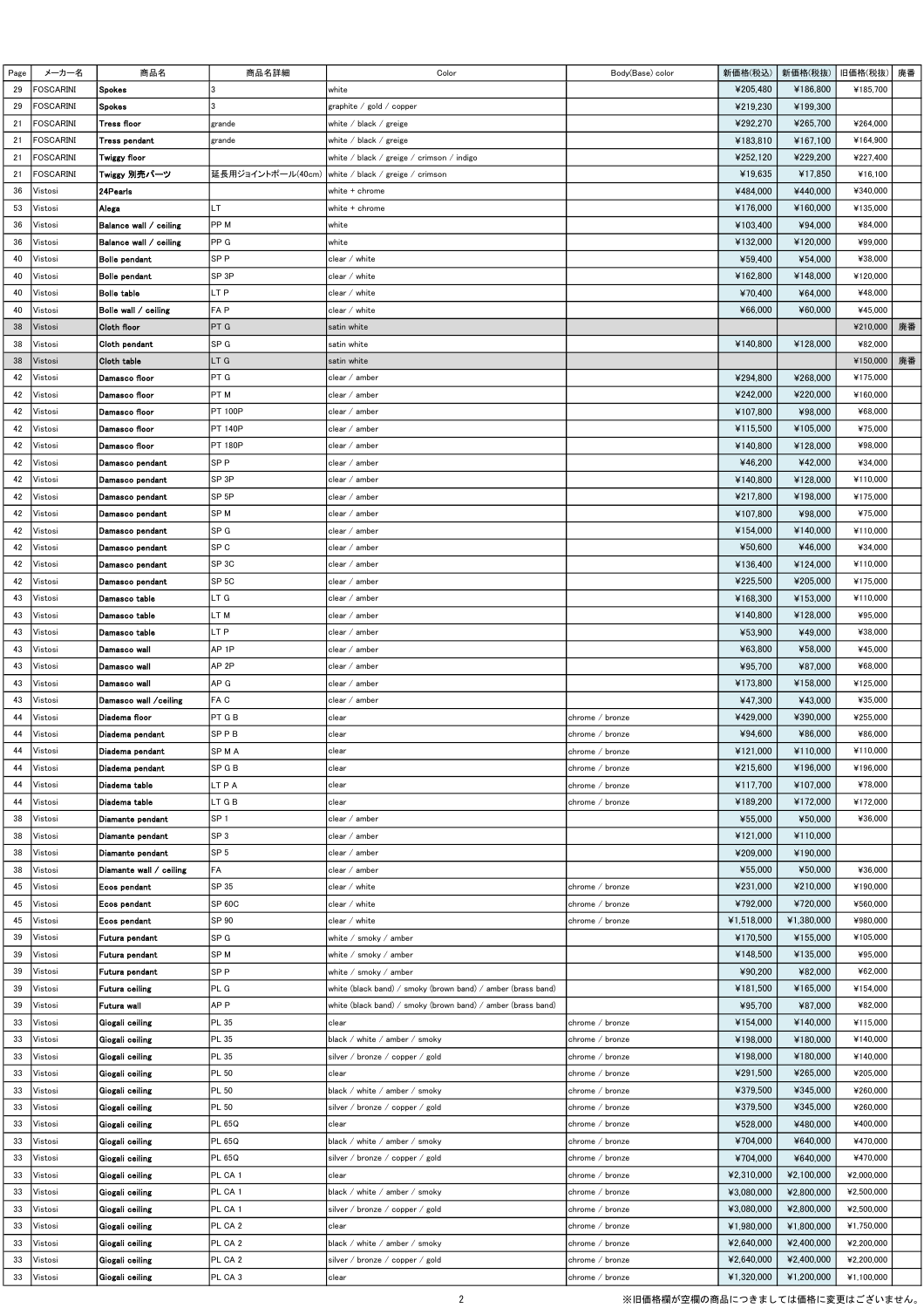| Page | メーカー名   | 商品名                  | 商品名詳細            | Color                                    | Body(Base) color | 新価格(税込)    | 新価格(税抜)    | 旧価格(税抜)    | 廃番 |
|------|---------|----------------------|------------------|------------------------------------------|------------------|------------|------------|------------|----|
| 33   | Vistosi | Giogali coiling      | PL CA 3          | black / white / amber / smoky            | chrome / bronze  |            | ¥1,550,000 | ¥1,350,000 |    |
|      |         |                      |                  |                                          |                  | ¥1,705,000 |            |            |    |
| 33   | Vistosi | Giogali ceiling      | PL CA 3          | silver / bronze / copper / gold          | chrome / bronze  | ¥1,705,000 | ¥1,550,000 | ¥1,350,000 |    |
| 32   | Vistosi | Giogali floor        | PT               | clear                                    | chrome / bronze  |            |            | ¥330,000   | 廃番 |
| 32   | Vistosi | Giogali floor        | PT               | black / white / amber / smoky            | chrome / bronze  |            |            | ¥390,000   | 廃番 |
| 32   | Vistosi | Giogali floor        | PT               | silver / bronze / copper / gold          | chrome / bronze  |            |            | ¥390,000   | 廃番 |
| 32   | Vistosi | Giogali pendant      | SP 35            | clear                                    | chrome / bronze  | ¥126,500   | ¥115,000   | ¥95,000    |    |
| 32   | Vistosi | Giogali pendant      | SP 35            | black / white / amber / smoky            | chrome / bronze  | ¥154,000   | ¥140,000   | ¥115,000   |    |
| 32   | Vistosi | Giogali pendant      | SP 35            | silver / bronze / copper / gold          | chrome / bronze  | ¥154,000   | ¥140,000   | ¥115,000   |    |
| 32   | Vistosi | Giogali pendant      | SP 50            | clear                                    | chrome / bronze  | ¥324.500   | ¥295,000   | ¥245,000   |    |
| 32   | Vistosi | Giogali pendant      | SP 50            | black / white / amber / smoky            | chrome / bronze  | ¥429,000   | ¥390,000   | ¥295,000   |    |
| 32   | Vistosi | Giogali pendant      | SP 50            | silver / bronze / copper / gold          | chrome / bronze  | ¥429,000   | ¥390,000   | ¥295,000   |    |
|      |         |                      |                  |                                          |                  |            |            |            |    |
| 32   | Vistosi | Giogali pendant      | SP 3E            | clear                                    | chrome / bronze  | ¥396,000   | ¥360,000   | ¥295,000   |    |
| 32   | Vistosi | Giogali pendant      | SP 3E            | black / white / amber / smoky            | chrome / bronze  | ¥528,000   | ¥480,000   | ¥358,000   |    |
| 32   | Vistosi | Giogali pendant      | SP <sub>3E</sub> | silver / bronze / copper / gold          | chrome / bronze  | ¥528,000   | ¥480,000   | ¥358,000   |    |
| 32   | Vistosi | Giogali pendant      | SP 60            | clear                                    | chrome / bronze  | ¥517,000   | ¥470,000   | ¥390,000   |    |
| 32   | Vistosi | Giogali pendant      | SP 60            | black / white / amber / smoky            | chrome / bronze  | ¥649,000   | ¥590,000   | ¥480,000   |    |
| 32   | Vistosi | Giogali pendant      | SP 60            | silver / bronze / copper / gold          | chrome / bronze  | ¥649,000   | ¥590,000   | ¥480,000   |    |
| 32   | Vistosi | Giogali pendant      | SP 80            | clear                                    | chrome / bronze  | ¥792,000   | ¥720,000   | ¥600,000   |    |
| 32   | Vistosi | Giogali pendant      | SP 80            | black / white / amber / smoky            | chrome / bronze  | ¥1,012,000 | ¥920,000   | ¥720,000   |    |
| 32   | Vistosi | Giogali pendant      | SP 80            | silver / bronze / copper / gold          | chrome / bronze  | ¥1,012,000 | ¥920,000   | ¥720,000   |    |
| 32   | Vistosi | Giogali pendant      | SP RE 2          | clear                                    | chrome / bronze  | ¥363,000   | ¥330,000   | ¥290,000   |    |
| 32   | Vistosi | Giogali pendant      | SP RE 2          | black / white / amber / smoky            | chrome / bronze  | ¥473,000   | ¥430,000   | ¥350,000   |    |
| 32   | Vistosi | Giogali pendant      | SP RE 2          | silver / bronze / copper / gold          | chrome / bronze  | ¥473,000   | ¥430,000   | ¥350,000   |    |
| 32   | Vistosi | Giogali pendant      | SP RE 1B         | clear                                    | chrome / bronze  | ¥858,000   | ¥780,000   |            |    |
| 32   | Vistosi | Giogali pendant      | SP RE 1B         | black / white / amber / smoky            | chrome / bronze  | ¥1,056,000 | ¥960,000   |            |    |
| 32   | Vistosi | Giogali pendant      | SP RE 1B         | silver / bronze / copper / gold          | chrome / bronze  | ¥1,056,000 | ¥960,000   |            |    |
| 46   | Vistosi | Jube                 | SP G             | clear / smoky / burned earth / old green | satin gold       | ¥203,500   | ¥185,000   | ¥150,000   |    |
| 46   | Vistosi | Jube                 | SP <sub>1G</sub> | clear / smoky / burned earth / old green | satin gold       | ¥170,500   | ¥155,000   | ¥125,000   |    |
|      |         |                      |                  |                                          |                  |            |            |            |    |
| 46   | Vistosi | Jube                 | SP P             | clear / smoky / burned earth / old green | satin gold       | ¥170,500   | ¥155,000   | ¥128,000   |    |
| 46   | Vistosi | Jubo                 | SP 1P            | clear / smoky / burned earth / old green | satin gold       | ¥140,800   | ¥128,000   | ¥115,000   |    |
| 47   | Vistosi | Jube wall            | AP S             | clear / smoky / burned earth / old green | satin gold       | ¥118,800   | ¥108,000   | ¥85,000    |    |
| 37   | Vistosi | Lio ceiling          | PP 30            | white                                    |                  | ¥57,200    | ¥52,000    | ¥42,000    |    |
| 37   | Vistosi | Lio ceiling          | PP 40            | white                                    |                  | ¥79,200    | ¥72,000    | ¥56,000    |    |
| 37   | Vistosi | Lio ceiling          | PP 50            | white                                    |                  | ¥121,000   | ¥110,000   | ¥82,000    |    |
| 37   | Vistosi | Lio table            | LT 40            | white + clear                            |                  | ¥82,500    | ¥75,000    | ¥60,000    |    |
| 37   | Vistosi | Lio table            | LT 50            | white + clear                            |                  | ¥118,800   | ¥108,000   | ¥90,000    |    |
| 37   | Vistosi | Lio pendant          | SP               | white + clear                            |                  | ¥82,500    | ¥75,000    | ¥60,000    |    |
| 37   | Vistosi | Lio wall             | AP 48            | white + clear                            |                  | ¥82,500    | ¥75,000    | ¥60,000    |    |
| 35   | Vistosi | Mini Giogali ceiling | PL 35            | clear                                    | chrome / bronze  | ¥198,000   | ¥180,000   | ¥155,000   |    |
| 35   | Vistosi | Mini Giogali ceiling | PL 35            | black / white / amber / smoky            | chrome / bronze  | ¥242.000   | ¥220,000   | ¥190,000   |    |
| 35   | Vistosi | Mini Giogali ceiling | PL 35            | silver / bronze / copper / gold          | chrome / bronze  | ¥242,000   | ¥220,000   | ¥190,000   |    |
| 35   | Vistosi | Mini Giogali ceiling | PL 50            | clear                                    | chrome / bronze  | ¥319,000   | ¥290,000   | ¥220,000   |    |
| 35   | Vistosi | Mini Giogali ceiling | PL 50            | black / white / amber / smoky            | chrome / bronze  | ¥429,000   | ¥390,000   | ¥280,000   |    |
| 35   | Vistosi | Mini Giogali ceiling | PL 50            | silver / bronze / copper / gold          | chrome / bronze  | ¥429,000   | ¥390,000   | ¥280,000   |    |
| 35   | Vistosi |                      | PL 65Q           |                                          |                  | ¥649,000   | ¥590,000   | ¥520,000   |    |
|      |         | Mini Giogali ceiling | <b>PL 65Q</b>    | clear                                    | chrome / bronze  |            |            |            |    |
| 35   | Vistosi | Mini Giogali ceiling |                  | black / white / amber / smoky            | chrome / bronze  | ¥858,000   | ¥780,000   | ¥640,000   |    |
| 35   | Vistosi | Mini Giogali ceiling | PL 65Q           | silver / bronze / copper / gold          | chrome / bronze  | ¥858,000   | ¥780,000   | ¥640,000   |    |
| 35   | Vistosi | Mini Giogali pendant | PL CA 3          | clear                                    | chrome / bronze  | ¥1,485,000 | ¥1,350,000 | ¥1,350,000 |    |
| 35   | Vistosi | Mini Giogali pendant | PL CA 3          | black / white / amber / smoky            | chrome / bronze  | ¥1,925,000 | ¥1,750,000 | ¥1,680,000 |    |
| 35   | Vistosi | Mini Giogali pendant | PL CA 3          | silver / bronze / copper / gold          | chrome / bronze  | ¥1,925,000 | ¥1,750,000 | ¥1,680,000 |    |
| 34   | Vistosi | Mini Giogali floor   | PT               | clear                                    | chrome / bronze  |            |            | ¥410,000   | 廃番 |
| 34   | Vistosi | Mini Giogali floor   | PT               | black / white / amber / smoky            | chrome / bronze  |            |            | ¥490,000   | 廃番 |
| 34   | Vistosi | Mini Giogali floor   | PT               | silver / bronze / copper / gold          | chrome / bronze  |            |            | ¥490,000   | 廃番 |
| 34   | Vistosi | Mini Giogali pendant | SP 35            | clear                                    | chrome / bronze  | ¥165,000   | ¥150,000   | ¥115,000   |    |
| 34   | Vistosi | Mini Giogali pendant | SP 35            | black / white / amber / smoky            | chrome / bronze  | ¥214,500   | ¥195,000   | ¥150,000   |    |
| 34   | Vistosi | Mini Giogali pendant | SP 35            | silver / bronze / copper / gold          | chrome / bronze  | ¥214,500   | ¥195,000   | ¥150,000   |    |
| 34   | Vistosi | Mini Giogali pendant | SP 50            | clear                                    | chrome / bronze  | ¥324,500   | ¥295,000   | ¥255,000   |    |
| 34   | Vistosi | Mini Giogali pendant | SP 50            | black / white / amber / smoky            | chrome / bronze  | ¥434,500   | ¥395,000   | ¥305,000   |    |
| 34   | Vistosi | Mini Giogali pendant | SP 50            | silver / bronze / copper / gold          | chrome / bronze  | ¥434,500   | ¥395,000   | ¥305,000   |    |
| 34   | Vistosi | Mini Giogali pendant | SP 3E            | clear                                    | chrome / bronze  | ¥374,000   | ¥340,000   | ¥280,000   |    |
| 34   | Vistosi | Mini Giogali pendant | SP 3E            | black / white / amber / smoky            | chrome / bronze  | ¥484,000   | ¥440,000   | ¥340,000   |    |
| 34   | Vistosi | Mini Giogali pendant | SP 3E            | silver / bronze / copper / gold          | chrome / bronze  | ¥484,000   | ¥440,000   | ¥340,000   |    |
| 34   | Vistosi | Mini Giogali pendant | SP 60            | clear                                    | chrome / bronze  | ¥539,000   | ¥490,000   | ¥420,000   |    |
| 34   | Vistosi | Mini Giogali pendant | SP 60            | black / white / amber / smoky            | chrome / bronze  | ¥715,000   | ¥650,000   | ¥500,000   |    |
| 34   | Vistosi | Mini Giogali pendant | SP 60            | silver / bronze / copper / gold          | chrome / bronze  | ¥715,000   | ¥650,000   | ¥500,000   |    |
| 34   | Vistosi | Mini Giogali pendant | SP RE 2          | clear                                    | chrome / bronze  | ¥385,000   | ¥350,000   | ¥310,000   |    |
| 34   | Vistosi | Mini Giogali pendant | SP RE 2          | black / white / amber / smoky            | chrome / bronze  | ¥495,000   | ¥450,000   | ¥370,000   |    |
| 34   | Vistosi | Mini Giogali pendant | SP RE 2          | silver / bronze / copper / gold          | chrome / bronze  | ¥495,000   | ¥450,000   | ¥370,000   |    |
| 34   | Vistosi | Mini Giogali pendant | SP CLA           | clear                                    | chrome / bronze  | ¥594,000   | ¥540,000   | ¥430,000   |    |
|      | Vistosi |                      | SP CLA           |                                          |                  |            |            | ¥530,000   |    |
| 34   |         | Mini Giogali pendant |                  | black / white / amber / smoky            | chrome / bronze  | ¥737,000   | ¥670,000   |            |    |
| 34   | Vistosi | Mini Giogali pendant | SP CLA           | silver / bronze / copper / gold          | chrome / bronze  | ¥737,000   | ¥670,000   | ¥530,000   |    |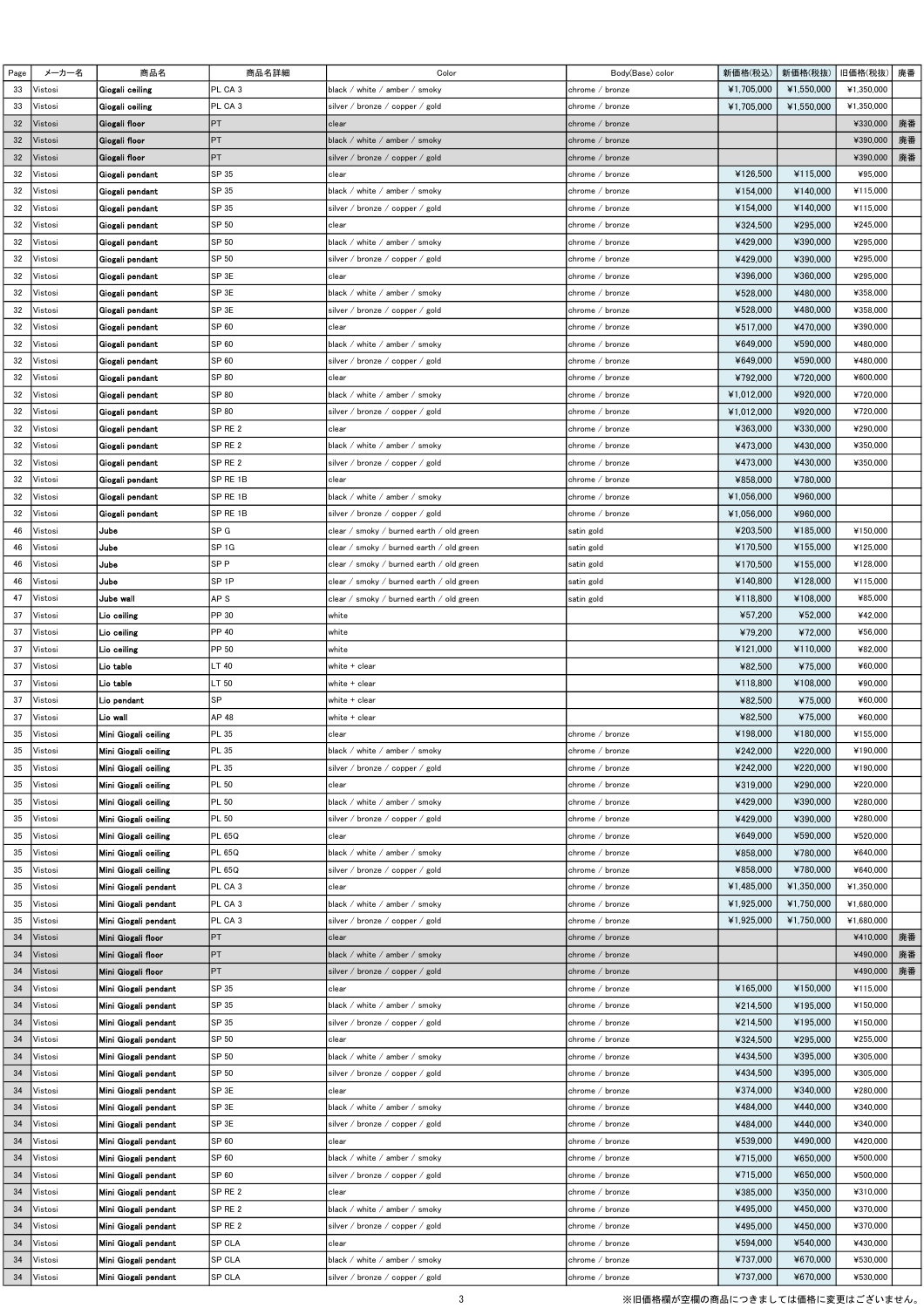| Page | メーカー名    | 商品名                            | 商品名詳細           | Color                                                  | Body(Base) color            | 新価格(税込)  | 新価格(税抜)  | 旧価格(税抜)  | 廃番 |
|------|----------|--------------------------------|-----------------|--------------------------------------------------------|-----------------------------|----------|----------|----------|----|
| 35   | Vistosi  | Mini Giogali table             | LT.             | clear                                                  | chrome / bronze             | ¥148,500 | ¥135,000 | ¥105,000 |    |
| 35   | Vistosi  | Mini Giogali table             | LT              | black / white / amber / smoky                          | chrome / bronze             | ¥181,500 | ¥165,000 | ¥125,000 |    |
| 35   | Vistosi  | Mini Giogali table             | ILT.            | silver / bronze / copper / gold                        | chrome / bronze             | ¥181,500 | ¥165,000 | ¥125,000 |    |
| 47   | Vistosi  | Mirage                         | SP              | white                                                  |                             | ¥184,800 | ¥168,000 | ¥140,000 |    |
| 47   | Vistosi  | Mirage                         | SP              | amber / smoky                                          |                             | ¥192,500 | ¥175,000 | ¥140,000 |    |
| 53   | Vistosi  | Naranza                        | SP P            | clear + white                                          |                             | ¥280,500 | ¥255.000 | ¥200,000 |    |
| 53   | Vistosi  | <b>Nessa</b>                   | LT              | white + clear                                          |                             | ¥165,000 | ¥150,000 | ¥115,000 |    |
| 48   | Vistosi  | Oro                            | SP <sub>P</sub> | amber / smoky / burned earth / clear                   | black nickel / glossy brass |          |          | ¥59,000  | 廃番 |
| 48   | Vistosi  | Peggy pendant                  | SP              | brass / black                                          |                             | ¥85,800  | ¥78,000  | ¥65,000  |    |
| 48   | Vistosi  | Peggy wall                     | AP              | brass / black                                          |                             | ¥104,500 | ¥95,000  | ¥89,000  |    |
| 41   | Vistosi  | Poc pendant                    | SP 16           | white+clear                                            |                             | ¥82,500  | ¥75,000  | ¥58,000  |    |
| 41   | Vistosi  | Poc pendant                    | SP 163          | white+clear                                            |                             | ¥198,000 | ¥180,000 |          |    |
| 41   | Vistosi  | Poc pendant                    | SP 16 5         | white+clear                                            |                             | ¥330,000 | ¥300,000 |          |    |
| 41   | Vistosi  | Poc table                      | LT 16           | white+clear                                            |                             | ¥84,700  | ¥77,000  | ¥62,000  |    |
| 41   | Vistosi  | Poc wall / ceiling             | FA 16           | white+clear                                            |                             | ¥84,700  | ¥77,000  | ¥62,000  |    |
| 49   | Vistosi  | <b>Puppet Ring pendant</b>     | SP <sub>5</sub> | clear / white gradation                                | brass / black nickel        | ¥412,500 | ¥375,000 | ¥325,000 |    |
| 49   | Vistosi  | <b>Puppet Ring pendant</b>     | SP 5            | amber / smoky                                          | brass / black nickel        | ¥467,500 | ¥425,000 | ¥325,000 |    |
| 49   | Vistosi  |                                | SP <sub>7</sub> |                                                        |                             | ¥544,500 | ¥495,000 | ¥440,000 |    |
|      |          | <b>Puppet Ring pendant</b>     |                 | clear / white gradation                                | brass / black nickel        |          | ¥565.000 |          |    |
| 49   | Vistosi  | <b>Puppet Ring pendant</b>     | SP <sub>7</sub> | amber / smoky                                          | brass / black nickel        | ¥621,500 |          | ¥440,000 |    |
| 49   | Vistosi  | <b>Puppet Ring pendant</b>     | SP 9            | clear / white gradation                                | brass / black nickel        | ¥825,000 | ¥750,000 | ¥650,000 |    |
| 49   | Vistosi  | <b>Puppet Ring pendant</b>     | SP 9            | amber / smoky                                          | brass / black nickel        | ¥935,000 | ¥850,000 | ¥650,000 |    |
| 49   | Vistosi  | <b>Puppet Ring wall</b>        | AP <sub>2</sub> | clear / white gradation                                | brass / black nickel        | ¥143,000 | ¥130,000 | ¥110,000 |    |
| 49   | Vistosi  | <b>Puppet Ring wall</b>        | AP <sub>2</sub> | amber / smoky                                          | brass / black nickel        | ¥162,800 | ¥148,000 | ¥110,000 |    |
| 49   | Vistosi  | Puppet                         | SP <sub>P</sub> | clear / white gradation                                | chrome / black              | ¥49,500  | ¥45,000  | ¥39,000  |    |
| 49   | Vistosi  | Puppet                         | SP P            | amber / smoky                                          | chrome / black              | ¥57,200  | ¥52,000  | ¥39,000  |    |
| 49   | Vistosi  | Puppet                         | SP <sub>M</sub> | clear / white gradation                                | chrome / black              | ¥64,900  | ¥59,000  | ¥49,000  |    |
| 49   | Vistosi  | Puppet                         | SP <sub>M</sub> | amber / smoky                                          | chrome / black              | ¥74,800  | ¥68,000  | ¥49,000  |    |
| 49   | Vistosi  | <b>Puppet</b>                  | SP G            | clear / white gradation                                | chrome / black              | ¥79,200  | ¥72,000  | ¥61,000  |    |
| 49   | Vistosi  | Puppet                         | SP G            | amber / smoky                                          | chrome / black              | ¥91,300  | ¥83,000  | ¥61,000  |    |
| 47   | Vistosi  | Riflesso pendant               | SP <sub>1</sub> | clear / amber                                          | brass / copper              | ¥151,800 | ¥138,000 | ¥115,000 |    |
| 47   | Vistosi  | <b>Riflesso pendant</b>        | SP <sub>2</sub> | clear / smoky                                          | brass / copper              | ¥151,800 | ¥138,000 | ¥115,000 |    |
| 47   | Vistosi  | Riflesso pendant               | SP <sub>3</sub> | clear / amethyst                                       | brass / copper              | ¥151,800 | ¥138,000 | ¥115,000 |    |
| 50   | Vistosi  | Rina floor                     | LT 25           | white murrine                                          |                             | ¥96,800  | ¥88,000  | ¥75,000  |    |
| 50   | Vistosi  | Rina floor                     | LT 35           | white murrine                                          |                             | ¥184,800 | ¥168,000 | ¥120,000 |    |
| 50   | Vistosi  | Rina floor                     | LT 45           | white murrine                                          |                             | ¥242,000 | ¥220,000 | ¥150,000 |    |
| 50   | Vistosi  | Rina floor                     | LT 60           | white murrine                                          |                             |          |          | ¥390,000 | 廃番 |
| 51   | Vistosi  | Spirit ceiling                 | PP 45           | clear / white                                          |                             | ¥85,800  | ¥78,000  | ¥70,000  |    |
| 51   | Vistosi  | Spirit pendant                 | SP 37           | clear / white                                          |                             | ¥126,500 | ¥115,000 | ¥100,000 |    |
| 51   |          |                                | LT 37           | clear / white                                          |                             | ¥93,500  | ¥85,000  | ¥80,000  |    |
|      |          |                                |                 |                                                        |                             |          |          |          |    |
|      | Vistosi  | Spirit table                   |                 |                                                        |                             |          |          |          |    |
| 52   | Vistosi  | Stardust pondant               | SP Q            | clear                                                  | black nickel                | ¥352,000 | ¥320,000 | ¥270,000 |    |
| 52   | Vistosi  | Stardust pendant               | <b>SP DOP</b>   | clear                                                  | black nickel                | ¥616,000 | ¥560,000 | ¥500.000 |    |
| 52   | Vistosi  | Stardust pendant               | SP              | clear                                                  | black nickel                | ¥73,700  | ¥67,000  | ¥50,000  |    |
| 50   | Vistosi  | Starnet                        | SP <sub>3</sub> | clear                                                  | matt black / brass          | ¥225,500 | ¥205,000 | ¥170,000 |    |
| 50   | Vistosi  | Starnet                        | SP <sub>4</sub> | clear                                                  | matt black / brass          | ¥165,000 | ¥150,000 | ¥125,000 |    |
| 50   | Vistosi  | <b>Starnet</b>                 | SP 5            | clear                                                  | matt black / brass          | ¥198,000 | ¥180,000 | ¥146,000 |    |
| 53   | Vistosi  | <b>Stone</b>                   | <b>SP</b>       | clear / smoky                                          |                             |          |          | ¥210,000 | 廃番 |
| 63   | CONTARDI | Athena table                   | TA              | white percaline / white linen                          |                             | ¥173,800 | ¥158,000 | ¥122,000 |    |
| 58   | CONTARDI | Audrey floor                   | FL              | ivory (ivory trim / black trim) (body:black)           |                             | ¥539,000 | ¥490,000 | ¥410,000 |    |
| 59   | CONTARDI | Audrey table                   | TA large        | ivory (ivory trim / black trim) (body:black)           |                             | ¥214,500 | ¥195,000 | ¥160,000 |    |
| 59   | CONTARDI | Audrey table                   | TA medium       | ivory (ivory trim / black trim) (body:black)           |                             | ¥205,700 | ¥187,000 | ¥150,000 |    |
| 62   | CONTARDI | Belle pendant                  | lso             | white (cable : grey) / grey (cable : brown)            |                             | ¥429,000 | ¥390,000 | ¥310,000 |    |
| 62   | CONTARDI | <b>Belle pendant</b>           | SO small        | white (cable : grey) / grey (cable : brown)            |                             | ¥214,500 | ¥195,000 | ¥160,000 |    |
| 61   | CONTARDI | Calypso pendant                | Antigua         | black / mint / sale e pepe                             |                             | ¥217,800 | ¥198,000 | ¥150,000 |    |
| 61   | CONTARDI | <b>Calypso pendant</b>         | Guadaloupe      | black / mint / sale e pepe                             |                             | ¥217,800 | ¥198,000 | ¥150,000 |    |
| 61   | CONTARDI | Calypso pendant                | Martinique      | black / yellow / building                              |                             | ¥217,800 | ¥198,000 | ¥150,000 |    |
| 61   | CONTARDI | Calypso floor FL               | Antigua         | black / mint / sale e pepe                             |                             | ¥379,500 | ¥345,000 | ¥270,000 |    |
| 61   | CONTARDI | Calypso floor FL               | Guadaloupe      | black / mint / sale e pepe                             |                             | ¥379,500 | ¥345,000 | ¥270,000 |    |
| 61   | CONTARDI | Calypso floor FL               | Martinique      | black / yellow / building                              |                             | ¥379,500 | ¥345,000 | ¥270,000 |    |
| 61   | CONTARDI | Calypso floor FL+Table         | Antigua         | black / mint / sale e pepe                             |                             | ¥484,000 | ¥440,000 | ¥350,000 |    |
| 61   | CONTARDI | Calypso floor FL+Table         | Guadaloupe      | black / mint / sale e pepe                             |                             | ¥484,000 | ¥440,000 | ¥350,000 |    |
| 61   | CONTARDI | Calypso floor FL+Table         | Martinique      | black / yellow / building                              |                             | ¥484,000 | ¥440,000 | ¥350,000 |    |
| 61   | CONTARDI | <b>Calypso floor FL Double</b> | Antigua         | black / mint / sale e pepe / white                     |                             |          |          | ¥380,000 | 廃番 |
| 61   | CONTARDI | <b>Calypso floor FL Double</b> | Guadaloupe      | black / mint / sale e pepe / white                     |                             |          |          | ¥380,000 | 廃番 |
| 61   | CONTARDI | <b>Calypso floor FL Double</b> | Martinique      | black / yellow / building / white                      |                             |          |          | ¥380,000 | 廃番 |
| 65   | CONTARDI | Clessidra                      | Kayros          | chrome+black / bronze                                  |                             | ¥319,000 | ¥290,000 | ¥260,000 |    |
| 65   | CONTARDI | Clessidra                      | Kronos          | chrome+black / bronze                                  |                             | ¥319,000 | ¥290,000 | ¥260,000 |    |
| 63   | CONTARDI | Coco                           | AP              | white cotton / white linen (body : chrome + mirror)    |                             | ¥107,800 | ¥98,000  | ¥85,000  |    |
| 63   | CONTARDI | Coconette wall                 | AP              | white cotton / white linen (body : light satin bronze) |                             | ¥126,500 | ¥115,000 | ¥110,000 |    |
| 64   | CONTARDI | Cornelia pendant               | <b>SO</b>       | bronze / dark amber / antique pink / petrol blue       |                             |          |          | ¥145,000 | 廃番 |
| 64   | CONTARDI | Cornelia pendant               | SO <sub>3</sub> | bronze / dark amber / antique pink / petrol blue       |                             |          |          | ¥440,000 | 廃番 |
| 64   | CONTARDI | Cornelia pendant               | SO <sub>4</sub> | bronze / dark amber / antique pink / petrol blue       |                             |          |          | ¥580,000 | 廃番 |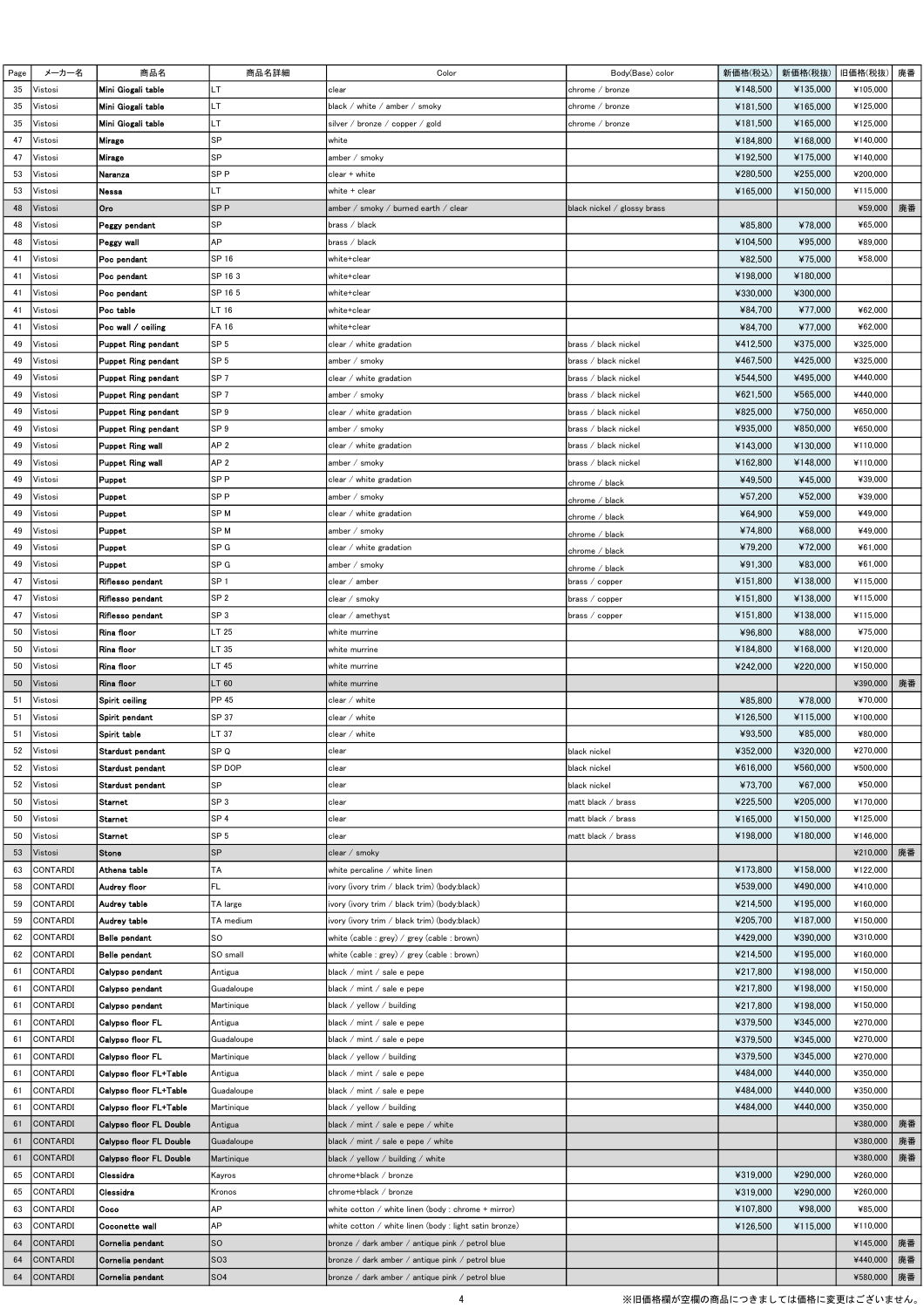| Page     | メーカー名                | 商品名                          | 商品名詳細                       | Color                                                        | Body(Base) color           | 新価格(税込)                  | 新価格(税抜)              | 旧価格(税抜)              | 廃番 |
|----------|----------------------|------------------------------|-----------------------------|--------------------------------------------------------------|----------------------------|--------------------------|----------------------|----------------------|----|
| 67       | <b>CONTARDI</b>      | <b>Couture floor</b>         | FL.                         | white cotton (body : light satin bronze)                     |                            |                          |                      | ¥275,000             | 廃番 |
| 67       | <b>CONTARDI</b>      | Couture table                | TA                          | white cotton (body : light satin bronze)                     |                            |                          |                      | ¥120,000             | 廃番 |
| 65       | CONTARDI             | Cube                         | small                       | bronze (inside : gold)                                       |                            | ¥280,500                 | ¥255,000             | ¥195,000             |    |
| 65       | CONTARDI             | Cube                         | large                       | bronze (inside : gold)                                       |                            | ¥423,500                 | ¥385,000             | ¥310,000             |    |
| 65       | <b>CONTARDI</b>      | Divina table                 | TA                          | cream / black / white (body : chrome)                        |                            |                          |                      | ¥155,000             | 廃番 |
| 65       | CONTARDI             | Divina floor                 | FLmedium                    | cream / black / white (body : chrome)                        |                            |                          |                      | ¥190,000             | 廃番 |
| 66       | CONTARDI             | Josephine TA                 |                             | amalfi yellow / amalfi grey / white linen                    |                            |                          |                      | ¥180,000             | 廃番 |
| 66       | CONTARDI             | Josephine TA small           |                             | amalfi yellow / amalfi grey / white linen                    |                            |                          |                      | ¥105,000             | 廃番 |
| 66       | CONTARDI             | Josephine AP                 |                             | amalfi yellow / amalfi grey / white linen                    |                            |                          |                      | ¥90,000              | 廃番 |
| 66       | CONTARDI             | Josephine floor              | Liseuse                     | amalfi yellow / amalfi grey / white linen                    |                            |                          |                      | ¥230,000             | 廃番 |
| 63       | CONTARDI             | Lala wall                    | AP                          | white cotton (body : oak wenge + mirror + satin nickel)      |                            |                          |                      | ¥95,000              | 廃番 |
| 64       | CONTARDI             | Messalina pendant            | <b>SO</b>                   | bronze / dark amber / antique pink / petrol blue             |                            |                          |                      | ¥95,000              | 廃番 |
| 64       | CONTARDI             | Messalina pendant            | SO <sub>3</sub>             |                                                              |                            |                          |                      | ¥293,000             | 廃番 |
| 64       | CONTARDI             | Messalina pendant            | SO <sub>4</sub>             | bronze / dark amber / antique pink / petrol blue             |                            |                          |                      | ¥384,000             | 廃番 |
| 57       | CONTARDI             | Mikado pendant               | SO 950 / 1200 / 1450        | bronze / dark amber / antique pink / petrol blue             |                            |                          | ¥1,240,000           | ¥1,100,000           |    |
| 56       | CONTARDI             | Mikado pendant               | SO double 950 / 1200 / 1450 | clear + satin vintage brass                                  |                            | ¥1,364,000<br>¥2,728,000 | ¥2,480,000           | ¥2,100,000           |    |
| 57       | CONTARDI             | Mikado pendant               | SO solo                     | clear + satin vintage brass<br>clear + satin vintage brass   |                            |                          |                      | ¥220,000             | 廃番 |
| 57       | CONTARDI             | Mikado wall                  | AP                          |                                                              |                            | ¥418,000                 | ¥380,000             | ¥350,000             |    |
| 55       | CONTARDI             | Muse lantern                 |                             | clear + satin vintage brass                                  |                            | ¥126,500                 | ¥115,000             | ¥96,000              |    |
|          |                      |                              | small                       | satin bronze (shade : amber)                                 |                            | ¥214,500                 | ¥195,000             | ¥160,000             |    |
| 55       | CONTARDI             | Muse lantern                 | medium                      | satin bronze (shade : amber)                                 |                            |                          |                      |                      |    |
| 55<br>55 | CONTARDI<br>CONTARDI | Muse lantern<br>Muse outdoor | large<br>medium             | satin bronze (shade : amber)<br>black / white (shade: white) |                            | ¥324,500<br>¥225,500     | ¥295,000<br>¥205,000 | ¥265.000<br>¥170,000 |    |
|          |                      |                              |                             |                                                              |                            |                          |                      |                      |    |
| 55       | CONTARDI             | Muse outdoor                 | large                       | black / white (shade: white)                                 |                            | ¥341,000                 | ¥310,000             | ¥280,000             |    |
| 62       | CONTARDI             | Oops                         | <b>FL</b>                   | white cotton (body : walnut)                                 | light satin bronze / black |                          |                      | ¥380,000             | 廃番 |
| 67       | CONTARDI             | Quadra floor                 | Liseuse                     | white cotton / white linen                                   |                            |                          |                      | ¥150,000             | 廃番 |
| 67       | <b>CONTARDI</b>      | Quadra table                 | TA desk                     | white cotton / white linen                                   | light satin bronze / black |                          |                      | ¥100,000             | 廃番 |
| 67       | CONTARDI             | Quadra wall                  | AP                          | white cotton / white linen                                   | light satin bronze / black |                          |                      | ¥74,000              | 廃番 |
| 62       | <b>CONTARDI</b>      | Tata                         | AP                          | matt black / glossy white / chrome (inside : white)          |                            |                          |                      | ¥77,000              | 廃番 |
| 70       | Fabbian              | Aerostat                     | F27 A11 19/24               | 19 brass / 24 black chrome                                   |                            | ¥151,800                 | ¥138,000             | ¥100,000             |    |
| 70       | Fabbian              | Aerostat                     | F27 A11 41                  | 41 copper                                                    |                            | ¥159,500                 | ¥145,000             | ¥105,000             |    |
| 70       | Fabbian              | Aerostat                     | F27 A13 19/24               | 19 brass / 24 black chrome                                   |                            | ¥195,800                 | ¥178,000             | ¥140,000             |    |
| 70       | Fabbian              | Aerostat                     | F27 A13 41                  | 41 copper                                                    |                            | ¥203,500                 | ¥185,000             | ¥145,000             |    |
| 70       | Fabbian              | Aerostat                     | F27 B01 19/24               | 19 brass / 24 black chrome                                   |                            | ¥74,800                  | ¥68,000              | ¥58,000              |    |
| 70       | Fabbian              | Aerostat                     | F27 B01 41                  | 41 copper                                                    |                            | ¥80,300                  | ¥73,000              | ¥63,000              |    |
| 70       | Fabbian              | Aerostat                     | F27 B03 19/24               | 19 brass / 24 black chrome                                   |                            | ¥126,500                 | ¥115,000             | ¥98,000              |    |
| 70       | Fabbian              | Aerostat                     | F27 B03 41                  | 41 copper                                                    |                            | ¥137,500                 | ¥125,000             | ¥105,000             |    |
| 71       | Fabbian              | Armilla                      | F50 A01 14                  | A01 rust brown                                               | 14 rust brown              | ¥159,500                 | ¥145,000             | ¥110,000             |    |
| 71       | Fabbian              | Armilla                      | F50 A03 15                  | A03 chrome                                                   | 15 chrome                  | ¥214,500                 | ¥195,000             | ¥150,000             |    |
| 71       | Fabbian              | Armilla                      | F50 A05 12                  | A05 gold                                                     | 12 gold                    | ¥225,500                 | ¥205,000             | ¥160,000             |    |
| 71       | Fabbian              | <b>Armilla</b>               | F50 B01 14                  | B01 rust brown                                               | 14 rust brown              | ¥159,500                 | ¥145,000             | ¥110,000             |    |
| 71       | Fabbian              | Armilla                      | F50 B03 15                  | B03 chrome                                                   | 15 chrome                  | ¥214,500                 | ¥195,000             | ¥150,000             |    |
| 71       | Fabbian              | Armilla                      | F50 B05 12                  | B05 gold                                                     | 12 gold                    | ¥225,500                 | ¥205,000             | ¥160,000             |    |
| 74       | Fabbian              | Cubetto *ポールタイプ              | D28 A01 00                  | 00 clear                                                     |                            | ¥70,400                  | ¥64.000              | ¥54,000              |    |
| 74       | Fabbian              | Cubetto *ポールタイプ              | D28 A01 01/02               | 01 white / 02 black                                          |                            | ¥81,400                  | ¥74,000              | ¥62,000              |    |
| 74       | Fabbian              | Cubetto                      | D28 A05 00                  | 00 clear                                                     |                            | ¥203,500                 | ¥185,000             | ¥140,000             |    |
| 74       | Fabbian              | Cubetto                      | D28 A06 00                  | 00 clear                                                     |                            | ¥209,000                 | ¥190,000             | ¥145,000             |    |
| 74       | Fabbian              | Cubetto                      | D28 A06 01/02               | 01 white / 02 black                                          |                            | ¥264,000                 | ¥240,000             | ¥190,000             |    |
| 75       | Fabbian              | Cubetto                      | D28 D01 00                  | 00 clear                                                     |                            | ¥72,600                  | ¥66,000              | ¥57,000              |    |
| 75       | Fabbian              | Cubetto                      | D28 D01 01/02               | 01 white / 02 black                                          |                            | ¥94,600                  | ¥86,000              | ¥74,000              |    |
| 75       | Fabbian              | Cubetto                      | D28 D02 00                  | 00 clear                                                     |                            | ¥70,400                  | ¥64,000              | ¥55,000              |    |
| 75       | Fabbian              | Cubetto                      | D28 E01 00                  | 00 clear                                                     |                            | ¥37,400                  | ¥34,000              | ¥30,000              |    |
| 75       | Fabbian              | Cubetto                      | D28 E01 01/02               | 01 white / 02 black                                          |                            | ¥47,300                  | ¥43,000              | ¥38,000              |    |
| 75       | Fabbian              | Cubetto                      | D28 E03 00                  | 00 clear                                                     |                            | ¥107,800                 | ¥98,000              | ¥82,000              |    |
| 75       | Fabbian              | Cubetto                      | D28 E03 01/02               | 01 white / 02 black                                          |                            | ¥140,800                 | ¥128,000             | ¥105,000             |    |
| 75       | Fabbian              | Cubetto                      | D28 E04 00                  | 00 clear                                                     |                            | ¥107,800                 | ¥98,000              | ¥79,000              |    |
| 75       | Fabbian              | Cubetto                      | D28 G03 00                  | 00 clear                                                     |                            | ¥42,900                  | ¥39,000              | ¥35,000              |    |
| 75       | Fabbian              | Cubetto                      | D28 G03 01/02               | 01 white / 02 black                                          |                            | ¥53,900                  | ¥49,000              | ¥45,000              |    |
| 75       | Fabbian              | Cubetto                      | D28 G04 00                  | 00 clear                                                     |                            | ¥41,800                  | ¥38,000              | ¥34,000              |    |
| 75       | Fabbian              | Cubetto                      | D28 G89 00                  | 00 clear (base: copper)                                      |                            | ¥42,900                  | ¥39,000              | ¥35,000              |    |
| 77       | Fabbian              | Diamond                      | D82 A01 00                  | 00 clear                                                     |                            | ¥137,500                 | ¥125,000             | ¥94,000              |    |
| 77       | Fabbian              | Diamond                      | D82 A03 00                  | 00 clear                                                     |                            | ¥159,500                 | ¥145,000             | ¥110,000             |    |
| 77       | Fabbian              | Diamond                      | D82 D97 00                  | 00 clear                                                     |                            | ¥104,500                 | ¥95,000              | ¥85,000              |    |
| 77       | Fabbian              | Flow                         | D87 B01 00                  | 00 clear                                                     |                            | ¥55,000                  | ¥50,000              | ¥45,000              |    |
| 77       | Fabbian              | Flow                         | D87 B01 01                  | 01 white                                                     |                            | ¥60,500                  | ¥55,000              | ¥49,000              |    |
| 77       | Fabbian              | Flow                         | D87 D01 00                  | 00 clear                                                     |                            | ¥46,200                  | ¥42,000              | ¥35,000              |    |
| 77       | Fabbian              | Flow                         | D87 D01 01                  | 01 white                                                     |                            | ¥49,500                  | ¥45,000              | ¥38,000              |    |
| 76       | Fabbian              | Ivette                       | F53 A01 01/58               | 01 white / 58 smoky                                          |                            |                          |                      | ¥175,000             | 廃番 |
| 73       | Fabbian              | Laminis 0 Riga               | (照明なし)                      | 00 clear                                                     |                            | ¥214,500                 | ¥195,000             | ¥158,000             |    |
| 73       | Fabbian              | Laminis 0 Riga               | (照明なし)                      | 00 clear                                                     |                            | ¥781,000                 | ¥710,000             | ¥570,000             |    |
| 73       | Fabbian              | Laminis 0 Riga               | (照明なし)                      | 47 amber                                                     |                            | ¥247,500                 | ¥225,000             | ¥180,000             |    |
| 73       | Fabbian              | Laminis 0 Riga               | (照明なし)                      | 47 amber                                                     |                            | ¥880,000                 | ¥800,000             | ¥640,000             |    |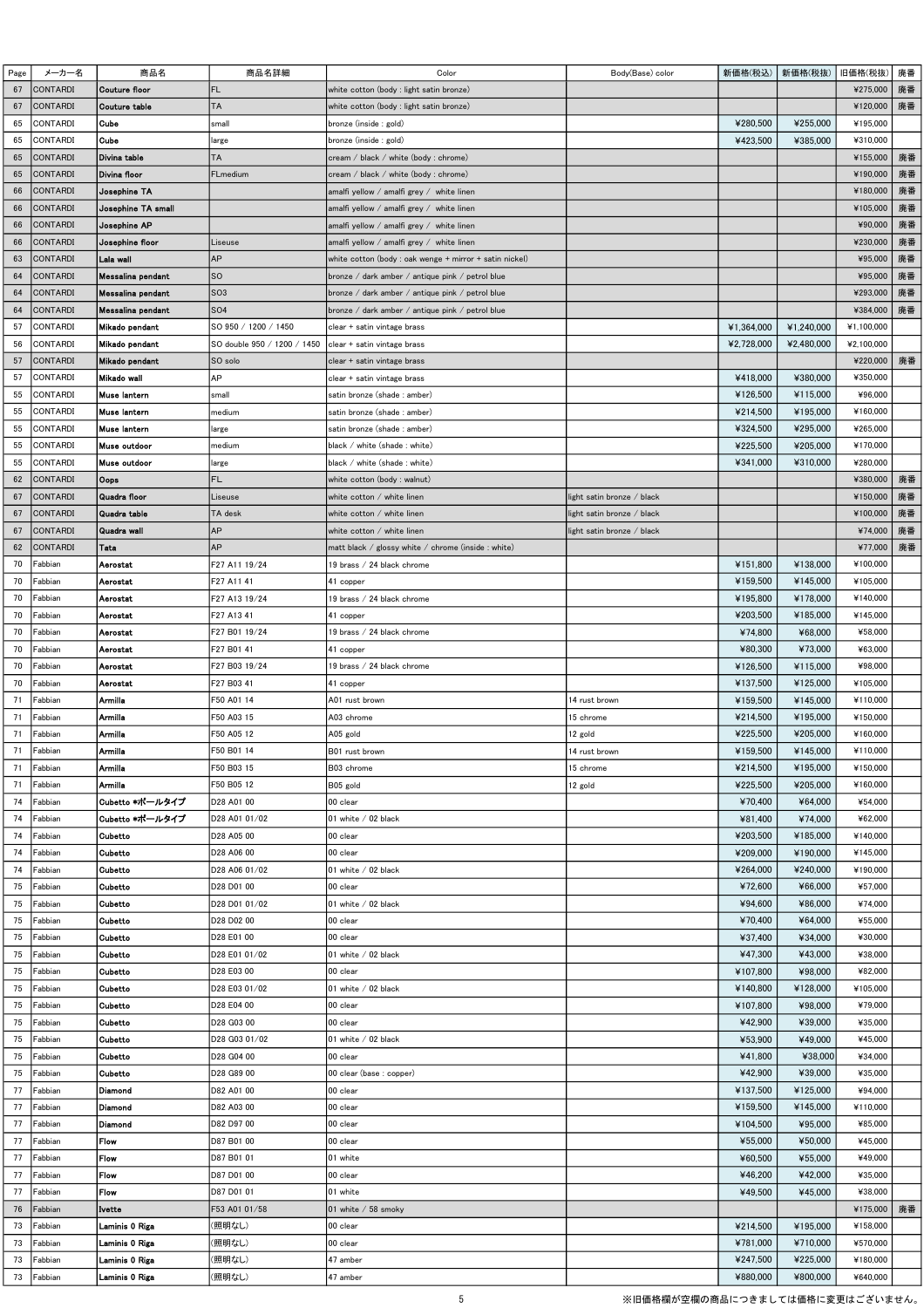| Page | メーカー名                                       | 商品名                                              | 商品名詳細               | Color                                                | Body(Base) color                | 新価格(税込)    | 新価格(税抜)    | 旧価格(税抜)    | 廃番 |
|------|---------------------------------------------|--------------------------------------------------|---------------------|------------------------------------------------------|---------------------------------|------------|------------|------------|----|
| 73   | Fabbian                                     | Laminis 2 Riga                                   | (照明あり)              | 00 clear                                             |                                 | ¥440,000   | ¥400,000   | ¥320,000   |    |
| 73   | Fabbian                                     | Laminis 2 Riga                                   | (照明あり)              | 00 clear                                             |                                 | ¥1,518,000 | ¥1,380,000 | ¥1,100,000 |    |
| 73   | Fabbian                                     | Laminis 2 Riga                                   | (照明あり)              | 47 amber                                             |                                 | ¥478,500   | ¥435,000   | ¥350,000   |    |
| 73   | Fabbian                                     | Laminis 2 Riga                                   | (照明あり)              | 47 amber                                             |                                 | ¥1,375,000 | ¥1,250,000 |            |    |
| 69   | Fabbian                                     | Saya                                             | F47 A09 00          | A09 rust brown                                       |                                 | ¥324,500   | ¥295,000   | ¥270,000   |    |
| 69   | Fabbian                                     | Saya                                             | F47 A11 00 / A21 00 | A11 chrome / A21 gold                                |                                 | ¥445,500   | ¥405,000   | ¥380,000   |    |
| 69   | Fabbian                                     | Saya                                             | F47 A13 00          | A13 rust brown                                       |                                 | ¥434,500   | ¥395,000   | ¥340,000   |    |
| 69   | Fabbian                                     | Saya                                             | F47 A15 00 / A23 00 | A15 chrome / A23 gold                                |                                 | ¥544,500   | ¥495,000   | ¥440,000   |    |
| 69   | Fabbian                                     | Saya                                             | F47 A17 00          | A17 rust brown                                       |                                 | ¥352,000   | ¥320,000   |            |    |
| 69   | Fabbian                                     | Saya                                             | F47 A19 00 / A25 00 | A19 chrome / A25 gold                                |                                 | ¥473,000   | ¥430,000   |            |    |
| 77   | Fabbian                                     | Swirl                                            | D82 A05 00          | 00 clear                                             |                                 | ¥137,500   | ¥125,000   | ¥94,000    |    |
| 77   | Fabbian                                     | Swirl                                            | D82 A07 00          | 00 clear                                             |                                 | ¥154,000   | ¥140,000   | ¥110,000   |    |
| 77   | Fabbian                                     | Swirl                                            | D82 D96 00          | 00 clear                                             |                                 | ¥115,500   | ¥105,000   | ¥85,000    |    |
| 72   | Fabbian                                     | Tile <sub>0</sub>                                | (照明なし)              | 00 clear                                             |                                 | ¥302,500   | ¥275,000   | ¥220,000   |    |
| 72   | Fabbian                                     | Tile 0                                           | (照明なし)              | 00 clear                                             |                                 | ¥1,221,000 | ¥1,110,000 | ¥890,000   |    |
| 72   | Fabbian                                     | Tile 2                                           | (照明あり)              | 00 clear                                             |                                 | ¥605,000   | ¥550,000   | ¥440,000   |    |
| 72   | Fabbian                                     | Tile <sub>2</sub>                                | (照明あり)              | 00 clear                                             |                                 | ¥2,332,000 | ¥2,120,000 | ¥1,700,000 |    |
| 78   | Fabbian                                     | Vicky                                            | D69 A01 00          | 00 clear                                             |                                 | ¥63,800    | ¥58,000    | ¥49,000    |    |
| 78   | Fabbian                                     | Vicky                                            | D69 A03 00          | 00 clear                                             |                                 | ¥121,000   | ¥110,000   | ¥92,000    |    |
| 78   | Fabbian                                     | Vicky                                            | D69 A05 00          | 00 clear                                             |                                 | ¥302,500   | ¥275,000   | ¥225,000   |    |
| 79   | Fabbian                                     | Vicky                                            | D69 B01 00          | 00 clear                                             |                                 | ¥46,200    | ¥42,000    | ¥32,000    |    |
| 79   | Fabbian                                     | Vicky                                            | D69 B03 01/02       | 01 white / 02 black                                  |                                 | ¥93,500    | ¥85,000    | ¥65,000    |    |
| 79   | Fabbian                                     | Vicky                                            | D69 D01 00          | 00 clear                                             |                                 | ¥52,800    | ¥48,000    | ¥39,000    |    |
| 79   | Fabbian                                     | Vicky                                            | D69 D03 01/02       | 01 white / 02 black                                  |                                 | ¥101,200   | ¥92,000    | ¥72,000    |    |
| 79   | Fabbian                                     | Vicky                                            | D69 E01 00          | 00 clear                                             |                                 | ¥52,800    | ¥48,000    | ¥42,000    |    |
| 79   | Fabbian                                     | Vicky                                            | D69 E03 00          | 00 clear                                             |                                 | ¥159,500   | ¥145,000   | ¥120,000   |    |
| 78   | Fabbian                                     | Vicky                                            | D69 A07 00          | 00 clear                                             |                                 | ¥228,800   | ¥208,000   | ¥168,000   |    |
| 78   | Fabbian                                     | Vicky *ポールタイプ                                    | D69 A99 00          | 00 clear                                             |                                 | ¥70,400    | ¥64,000    | ¥55,000    |    |
| 81   | Catellani & Smith  <b>Atman</b>             |                                                  |                     | clear                                                |                                 | ¥286,000   | ¥260,000   | ¥220,000   |    |
| 83   | Catellani & Smith <b> Alchemie</b>          |                                                  |                     | brass                                                |                                 | ¥693,000   | ¥630,000   | ¥540,000   |    |
| 84   | Catellani & Smith <b> CicloItalia floor</b> |                                                  |                     | brass (base : black)                                 |                                 | ¥297,000   | ¥270,000   | ¥240,000   |    |
| 84   |                                             | Catellani & Smith <b>Cicloitalia table</b>       |                     | brass                                                |                                 | ¥242,000   | ¥220,000   | ¥195,000   |    |
| 84   | Catellani & Smith <b>  Lola floor</b>       |                                                  |                     | brass                                                |                                 | ¥217,800   | ¥198,000   | ¥175,000   |    |
| 84   | Catellani & Smith <b>Lola table</b>         |                                                  |                     | brass                                                |                                 | ¥159,500   | ¥145,000   | ¥125,000   |    |
| 86   | Catellani & Smith <b> Fil de Fer</b>        |                                                  | 50                  | aluminium                                            |                                 | ¥390,500   | ¥355,000   | ¥290,000   |    |
| 86   | Catellani & Smith <b> Fil de Fer</b>        |                                                  | 50                  | gold                                                 |                                 | ¥445,500   | ¥405,000   | ¥290,000   |    |
| 86   | Catellani & Smith <b> Fil de Fer</b>        |                                                  | 70                  | aluminium                                            |                                 | ¥533,500   | ¥485,000   | ¥410,000   |    |
| 86   | Catellani & Smith  <b>Fil de Fer</b>        |                                                  | 70                  | gold                                                 |                                 | ¥616,000   | ¥560,000   | ¥410,000   |    |
| 86   | Catellani & Smith Fil de Fer                |                                                  | 100                 | aluminium                                            |                                 | ¥935,000   | ¥850,000   | ¥660,000   |    |
| 86   | Catellani & Smith Fil de Fer                |                                                  | 100                 | gold                                                 |                                 | ¥1,056,000 | ¥960,000   | ¥660,000   |    |
| 86   |                                             | Catellani & Smith Fil de Fer nuvola              | ΙA.                 | aluminium                                            |                                 | ¥858,000   | ¥780,000   | ¥630,000   |    |
| 86   | Catellani & Smith Fil de Fer ovale          |                                                  | 70                  | aluminium                                            |                                 | ¥484,000   | ¥440,000   | ¥370,000   |    |
| 86   | Catellani & Smith <b>Fil de Fer ovale</b>   |                                                  | 70                  | gold                                                 |                                 | ¥561,000   | ¥510,000   | ¥370,000   |    |
| 86   |                                             | Catellani & Smith <b> Fil de Fer ovale</b>       | 110                 | aluminium                                            |                                 | ¥808,500   | ¥735,000   | ¥590,000   |    |
| 86   | Catellani & Smith Fil de Fer ovale          |                                                  | 110                 | gold                                                 |                                 | ¥929,500   | ¥845,000   | ¥590,000   |    |
| 83   |                                             | Catellani & Smith Light Stick table              |                     | nickel                                               |                                 | ¥181,500   | ¥165,000   | ¥145,000   |    |
| 83   |                                             | Catellani & Smith <b> Light Stick table</b>      |                     | satin gold                                           |                                 | ¥209,000   | ¥190,000   | ¥145,000   |    |
| 83   |                                             | Catellani & Smith Light Stick floor              |                     | nickel / satin gold                                  |                                 |            |            | ¥230,000   | 廃番 |
| 83   |                                             | Catellani & Smith Light Stick wall / ceiling     | CW4                 | nickel / satin gold                                  |                                 |            |            | ¥115,000   | 廃番 |
| 87   | Catellani & Smith <b> Lucenera wall</b>     |                                                  | 202                 | white / black                                        |                                 | ¥123,200   | ¥112,000   | ¥70,000    |    |
| 87   |                                             | Catellani & Smith <b>Lucenera ceiling</b>        | 206                 | white / black                                        |                                 | ¥156,200   | ¥142,000   | ¥115,000   |    |
| 87   |                                             | Catellani & Smith <b>Lucenera pendant</b>        | 504                 | white / black                                        |                                 | ¥118,800   | ¥108,000   | ¥79,000    |    |
| 87   |                                             | Catellani & Smith <b>Lucenera wall / ceiling</b> | 502                 | white / black                                        |                                 | ¥115,500   | ¥105,000   | ¥78,000    |    |
| 87   |                                             | Catellani & Smith <b>Lucenera wall / ceiling</b> | 503                 | white / black                                        |                                 | ¥162,800   | ¥148,000   | ¥125,000   |    |
| 88   | Catellani & Smith <b>  Luna</b>             |                                                  |                     | gold / silver / copper                               |                                 | ¥37,400    | ¥34,000    | ¥28,000    |    |
| 88   | Catellani & Smith <b> Miracolo</b>          |                                                  |                     | brass                                                |                                 | ¥46,200    | ¥42,000    | ¥36,000    |    |
| 82   | Catellani & Smith Miss Stick                |                                                  |                     | nickel                                               |                                 | ¥107,800   | ¥98,000    | ¥85,000    |    |
| 91   | Catellani & Smith PostKrisi table           |                                                  | 10 Malagolina       | gold / silver / white                                |                                 | ¥132,000   | ¥120,000   | ¥98,000    |    |
| 90   | Catellani & Smith PostKrisi table           |                                                  | T40                 | gold / silver / white                                |                                 | ¥198,000   | ¥180,000   | ¥150,000   |    |
| 90   | Catellani & Smith Post <b>Krisi floor</b>   |                                                  | F60                 | gold / silver / white                                |                                 | ¥308,000   | ¥280,000   | ¥250,000   |    |
| 89   | Catellani & Smith Sorry Giotto              |                                                  |                     | blue                                                 |                                 | ¥165,000   | ¥150,000   | ¥125,000   |    |
| 89   | Catellani & Smith Sorry Giotto              |                                                  | 6                   | blue                                                 |                                 |            |            | ¥210,000   | 廃番 |
| 88   |                                             | Catellani & Smith Stchu-Moon 02                  | 400                 | black (inside : gold / silver / copper)              |                                 | ¥151,800   | ¥138,000   | ¥128,000   |    |
| 88   |                                             | Catellani & Smith Stchu-Moon 02                  | 600                 | black (inside : gold / silver / copper)              |                                 | ¥264,000   | ¥240,000   | ¥220,000   |    |
| 82   | Catellani & Smith <b> Wa Wa floor</b>       |                                                  |                     | nickel                                               |                                 | ¥401,500   | ¥365,000   | ¥300,000   |    |
| 82   | Catellani & Smith <b> Wa Wa table</b>       |                                                  |                     | nickel                                               |                                 | ¥191,400   | ¥174,000   | ¥150,000   |    |
| 82   | Catellani & Smith <b>Wa Wa wall</b>         |                                                  | W                   | nickel                                               |                                 |            |            | ¥138,000   | 廃番 |
| 97   | pallucco                                    | <b>Baby Gilda floor</b>                          |                     | jute natural / jute black / jute white (body:nickel) |                                 | ¥147,400   | ¥134,000   | ¥95,000    |    |
| 98   | pallucco                                    | Crinolina floor                                  |                     | white / grey (inside : gold)                         |                                 |            |            | ¥380,000   | 廃番 |
| 98   | pallucco                                    | Crinolina pendant                                |                     | white / grey (inside : gold)                         |                                 |            |            | ¥240,000   | 廃番 |
| 96   | pallucco                                    | Faro Next                                        |                     | black (body: black) / white (body: natural oak)      |                                 | ¥539,000   | ¥490,000   | ¥360,000   |    |
|      |                                             |                                                  |                     |                                                      |                                 |            |            |            |    |
|      |                                             |                                                  |                     | 6                                                    | ※旧価格欄が空欄の商品につきましては価格に変更はございません。 |            |            |            |    |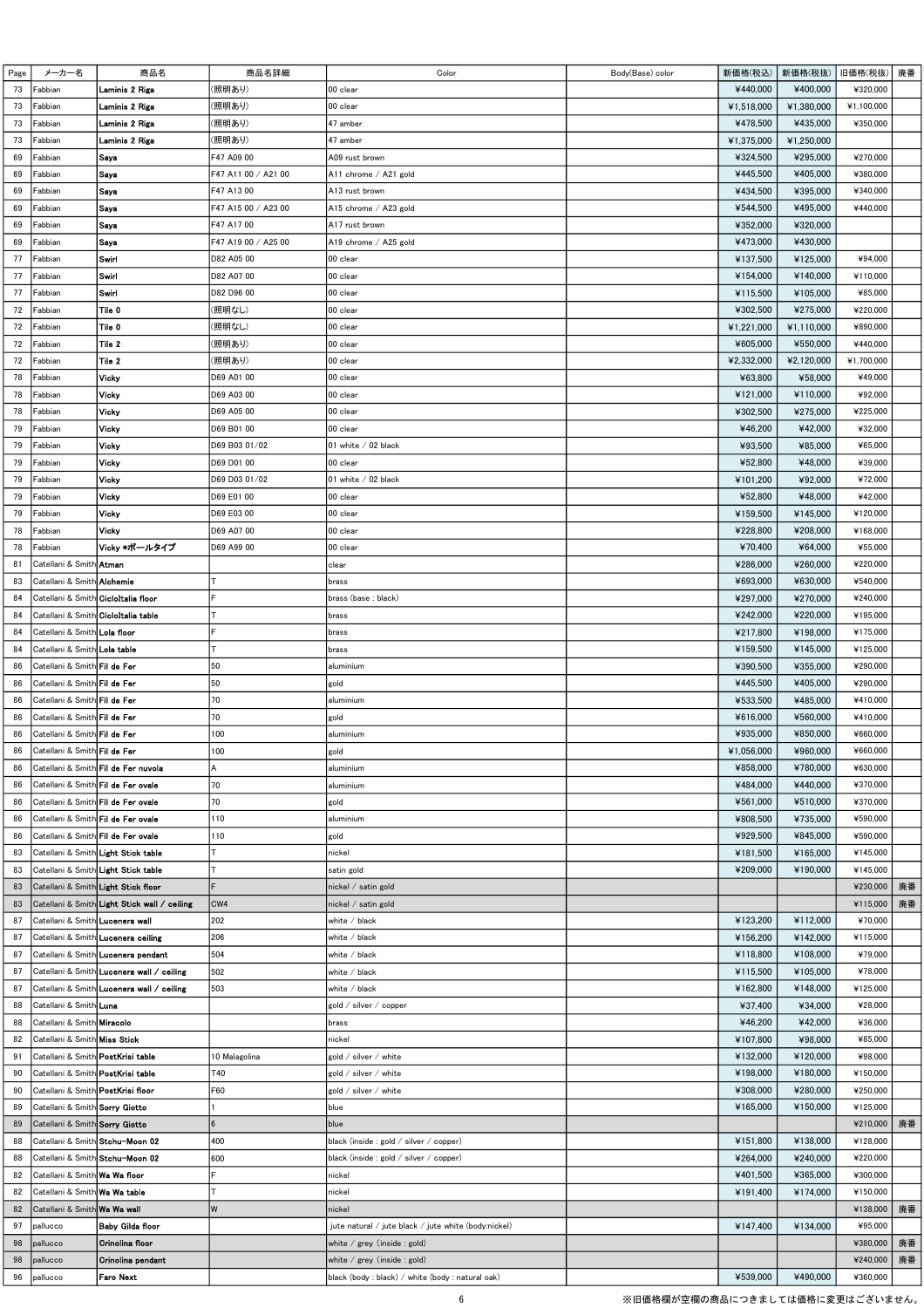| Page       | メーカー名                          | 商品名                                       | 商品名詳細                             | Color                                                 | Body(Base) color  | 新価格(税込)              | 新価格(税抜)             | 旧価格(税抜)              | 廃番 |
|------------|--------------------------------|-------------------------------------------|-----------------------------------|-------------------------------------------------------|-------------------|----------------------|---------------------|----------------------|----|
| 95         | pallucco                       | Fortuny                                   | Basic                             | white / beige / black                                 |                   | ¥1,276,000           | ¥1,160,000          | ¥790,000             |    |
| 95         | pallucco                       | Fortuny                                   | Rubelli                           | semigloss black + bronze / semigloss black + silver   |                   | ¥1,342,000           | ¥1,220,000          | ¥850,000             |    |
| 95         | pallucco                       | <b>Fortuny Petite</b>                     | Basic                             | white / beige / black                                 |                   | ¥869,000             | ¥790,000            | ¥550,000             |    |
| 95         | pallucco                       | <b>Fortuny Petite</b>                     | Rubelli                           | semigloss black + bronze / semigloss black + silver   |                   | ¥924,000             | ¥840,000            | ¥580,000             |    |
| 97         | pallucco                       | Gilda floor                               |                                   | jute natural / jute black / jute white                | aluminium / black | ¥324,500             | ¥295,000            | ¥230,000             |    |
| 96         | pallucco                       | Glow pendant 1                            |                                   | white                                                 |                   | ¥297,000             | ¥270,000            | ¥195,000             |    |
| 96         | pallucco                       | Glow pendant 1                            |                                   | brass                                                 |                   | ¥572,000             | ¥520,000            | ¥350,000             |    |
| 99         | pallucco                       | Orly floor                                |                                   | stainless steel / brass                               |                   |                      |                     | ¥350,000             | 廃番 |
| 99         | pallucco                       | Orly pendant                              |                                   | stainless steel / brass                               |                   |                      |                     | ¥280,000             | 廃番 |
| 100        | pallucco                       | Ring                                      | 60                                | white                                                 |                   | ¥192,500             | ¥175,000            | ¥120,000             |    |
| 100        | pallucco                       | Ring                                      | 60                                | white-gold / black-gold                               |                   | ¥206,800             | ¥188,000            | ¥128,000             |    |
| 100        | pallucco                       | Ring                                      | 80                                | white                                                 |                   | ¥261,800             | ¥238,000            | ¥160,000             |    |
| 100        | pallucco                       | Ring                                      | 80                                | white-gold / black-gold                               |                   | ¥275,000             | ¥250,000            | ¥168,000             |    |
| 101        | pallucco                       | Ring                                      | 80 mix                            | white                                                 |                   | ¥572,000             | ¥520,000            | ¥330,000             |    |
| 101        | pallucco                       | Ring                                      | 80 mix                            | white−gold / black−gold                               |                   | ¥605,000             | ¥550,000            | ¥350,000             |    |
| 101        | pallucco                       | <b>Ring Sphere</b>                        |                                   | gold / copper / nickel                                |                   | ¥195,800             | ¥178,000            | ¥120,000             |    |
| 93         | pallucco                       | Tangent table                             | mini                              | black / white                                         |                   | ¥140,800             | ¥128,000            | ¥98,000              |    |
| 93         | pallucco                       | Tangent floor                             | media                             | black / white                                         |                   | ¥250,800             | ¥228,000            | ¥185,000             |    |
| 108        | UMINA.                         | Daphine LED floor                         | cod.02L-01/02/03/05               | 01 black / 02 white / 03 red / 05 yellow              |                   | ¥123,200             | ¥112,000            | ¥98,000              |    |
| 108        | <b>LUMINA</b>                  | Daphine LED floor                         | cod.02L-29                        | 29 bronze                                             |                   | ¥145,200             | ¥132,000            | ¥110,000             |    |
| 108<br>108 | <b>LUMINA</b><br><b>LUMINA</b> | Daphine LED floor                         | cod.02L-44                        | 44 nickel                                             |                   | ¥156,200<br>¥101,200 | ¥142,000<br>¥92,000 | ¥115,000<br>¥82,000  |    |
| 108        | LUMINA                         | Daphine LED table<br>Daphine LED table    | cod.01L-01/02/03/05<br>cod.01L-29 | 01 black / 02 white / 03 red / 05 yellow<br>29 bronze |                   |                      | ¥102.000            | ¥88,000              |    |
| 108        | _UMINA                         | Daphine LED table                         | cod.01L-44                        | 44 nickel                                             |                   | ¥112,200<br>¥125,400 | ¥114,000            | ¥96,000              |    |
| 104        | UMINA                          | Dot 600                                   | cod.130-01/50                     | 01 black / 50 brass                                   |                   | ¥319,000             | ¥290,000            | ¥210,000             |    |
| 104        | _UMINA                         | Dot 800                                   | cod.131-01/50                     | 01 black / 50 brass                                   |                   | ¥528,000             | ¥480,000            | ¥360,000             |    |
| 105        | <b>LUMINA</b>                  | Eva                                       | cod.140-01/50                     | 01 black / 50 brass                                   |                   | ¥495,000             | ¥450,000            | ¥390,000             |    |
| 106        | UMINA                          | Flo bedside                               | cod.950-01/02/03/05               | 01 black $/$ 02 white $/$ 03 red $/$ 05 yellow        |                   | ¥81,400              | ¥74,000             | ¥62,000              |    |
| 106        | _UMINA                         | Flo bedside                               | cod.950-29                        | 29 bronze                                             |                   | ¥96,800              | ¥88,000             | ¥72,000              |    |
| 106        | <b>LUMINA</b>                  | Flo bedside                               | cod.950-44                        | 44 nickel                                             |                   | ¥132,000             | ¥120,000            | ¥90,000              |    |
| 106        | <b>LUMINA</b>                  | Flo desk                                  | cod.940-01/02/03/05               | 01 black / 02 white / 03 red / 05 yellow              |                   | ¥89,100              | ¥81,000             | ¥68,000              |    |
| 106        | <b>LUMINA</b>                  | Flo desk                                  | cod.940-29                        | 29 bronze                                             |                   | ¥107,800             | ¥98,000             | ¥80,000              |    |
| 106        | _UMINA                         | Flo desk                                  | cod.940-44                        | 44 nickel                                             |                   | ¥145,200             | ¥132,000            | ¥100,000             |    |
| 106        | LUMINA                         | Flo floor                                 | cod.945-01/02/03/05               | 01 black / 02 white / 03 red / 05 yellow              |                   | ¥126,500             | ¥115,000            | ¥90,000              |    |
| 106        | _UMINA                         | Flo floor                                 | cod.945-29                        | 29 bronze                                             |                   | ¥149,600             | ¥136,000            | ¥105,000             |    |
| 106        | <b>LUMINA</b>                  | Flo floor                                 | cod.945-44                        | 44 nickel                                             |                   | ¥191,400             | ¥174,000            | ¥127,000             |    |
| 107        | <b>LUMINA</b>                  | Flo grommet F20                           | cod.962-01/02/03/05               | 01 black / 02 white / 03 red / 05 yellow              |                   | ¥90,200              | ¥82,000             | ¥66,000              |    |
| 107        | <b>LUMINA</b>                  | Flo grommet F20                           | cod.962-29                        | 29 bronze                                             |                   | ¥101,200             | ¥92,000             | ¥74,000              |    |
| 107        | UMINA                          | Flo grommet F20                           | cod.962-44                        | 44 nickel                                             |                   | ¥123,200             | ¥112,000            | ¥86,000              |    |
| 107        | LUMINA                         | Flo grommet F46                           | cod.960-01/02/03/05               | 01 black / 02 white / 03 red / 05 yellow              |                   | ¥90,200              | ¥82,000             | ¥66,000              |    |
| 107        | LUMINA                         | Flo grommet F46                           | cod.960-29                        | 29 bronze                                             |                   | ¥101,200             | ¥92,000             | ¥74,000              |    |
| 107        | LUMINA                         | Flo grommet F46                           | cod.960-44                        | 44 nickel                                             |                   | ¥123,200             | ¥112,000            | ¥86,000              |    |
| 106        | LUMINA                         | Flo lounge                                | cod.971-01/02/03/05               | 01 black / 02 white / 03 red / 05 yellow              |                   | ¥118,800             | ¥108,000            | ¥75,000              |    |
| 106        | <b>LUMINA</b>                  | Flo lounge                                | cod.971-29                        | 29 bronze                                             |                   | ¥143,000             | ¥130,000            | ¥95,000              |    |
| 106        | <b>LUMINA</b>                  | Flo lounge                                | cod.971-44                        | 44 nickel                                             |                   | ¥187,000             | ¥170.000            | ¥120,000             |    |
| 107        | LUMINA                         | Flo wall                                  | cod.975-01/02/03/05               | 01 black / 02 white / 03 red / 05 yellow              |                   | ¥75,900              | ¥69,000             | ¥58,000              |    |
| 107        | LUMINA                         | Flo wall                                  | cod.975-29                        | 29 bronze                                             |                   | ¥82,500              | ¥75,000             | ¥62,000              |    |
| 107        | LUMINA                         | Flo wall                                  | cod.975-44                        | 44 nickel                                             |                   | ¥100,100             | ¥91.000             | ¥70,000              |    |
| 103<br>103 | LUMINA                         | Galileo LED                               | cod.380L-44                       | clear                                                 |                   |                      |                     | ¥270,000             | 廃番 |
| 111        | <b>LUMINA</b><br>LUMINA        | Galileo mini LED<br>Matrix doppia pendant | cod.383L-44<br>cod.387-01         | clear<br>01 black                                     |                   | ¥272,800             | ¥248,000            | ¥170,000<br>¥215,000 | 廃番 |
| 111        | LUMINA                         | Matrix doppia pendant                     | cod.387-44                        | 44 nickel                                             |                   | ¥319,000             | ¥290,000            | ¥220,000             |    |
| 111        | LUMINA                         | Matrix mono wall / ceiling                | cod.395-01                        | 01 black                                              |                   | ¥42,900              | ¥39,000             | ¥35,000              |    |
| 111        | LUMINA                         | Matrix mono wall / ceiling                | cod.395-44                        | 44 nickel                                             |                   | ¥48,400              | ¥44,000             | ¥38,000              |    |
| 111        | <b>LUMINA</b>                  | Matrix otto pendant                       | cod.385-01                        | 01 black                                              |                   | ¥151,800             | ¥138,000            | ¥120,000             |    |
| 111        | <b>LUMINA</b>                  | Matrix otto pendant                       | cod.385-44                        | 44 nickel                                             |                   | ¥181,500             | ¥165,000            | ¥125,000             |    |
| 111        | LUMINA                         | Matrix otto ceiling                       | cod.389-01                        | 01 black                                              |                   | ¥151,800             | ¥138,000            | ¥120,000             |    |
| 111        | LUMINA                         | <b>Matrix otto ceiling</b>                | cod.389-44                        | 44 nickel                                             |                   | ¥181,500             | ¥165,000            | ¥125,000             |    |
| 109        | LUMINA                         | Moove                                     | cod.750-760-01/04/13              | 01 black / 04 grey / 13 ivory<br>※22 silverは廃番        |                   | ¥203,500             | ¥185,000            | ¥160,000             |    |
| 109        | LUMINA                         | Moove mono                                | cod.752-760-01/04/13              | 01 black / 04 grey / 13 ivory<br>※22 silverは廃番        |                   | ¥118,800             | ¥108,000            | ¥98,000              |    |
| 109        | LUMINA                         | Naomi table                               | cod.300-310-01/08                 | 01 black / 08 anodized aluminium                      |                   | ¥104,500             | ¥95,000             | ¥75,000              |    |
| 109        | LUMINA                         | Naomi floor                               | cod.305-310-01/08                 | 01 black / 08 anodized aluminium                      |                   | ¥126,500             | ¥115,000            | ¥95,000              |    |
| 113        | LEUCOS                         | Aella table                               |                                   | clear (body : chrome)                                 |                   | ¥528,000             | ¥480,000            | ¥400,000             |    |
| 116        | LEUCOS                         | <b>Class pendant</b>                      | S40                               | white / clear                                         |                   |                      |                     | ¥85,000              | 廃番 |
| 116        | LEUCOS                         | <b>Class pendant</b>                      | S40                               | mirror                                                |                   |                      |                     | ¥105,000             | 廃番 |
| 116        | LEUCOS                         | <b>Class pendant</b>                      | S60                               | white / silver                                        |                   |                      |                     | ¥120,000             | 廃番 |
| 116        | LEUCOS                         | <b>Class pendant</b>                      | S60                               | mirror                                                |                   |                      |                     | ¥145,000             | 廃番 |
| 117        | LEUCOS                         | <b>Cloche pendant</b>                     | ls                                | copper / chrome                                       |                   |                      |                     | ¥130,000             | 廃番 |
| 117        | LEUCOS                         | Cloche table                              |                                   | copper / chrome                                       |                   |                      |                     | ¥100,000             | 廃番 |
| 116        | LEUCOS                         | Cubi wall / ceiling                       | P-PL11                            | white                                                 |                   | ¥35,200              | ¥32,000             |                      |    |
| 116        | LEUCOS                         | Cubi wall / coiling                       | P-PL16                            | white                                                 |                   | ¥46,200              | ¥42,000             |                      |    |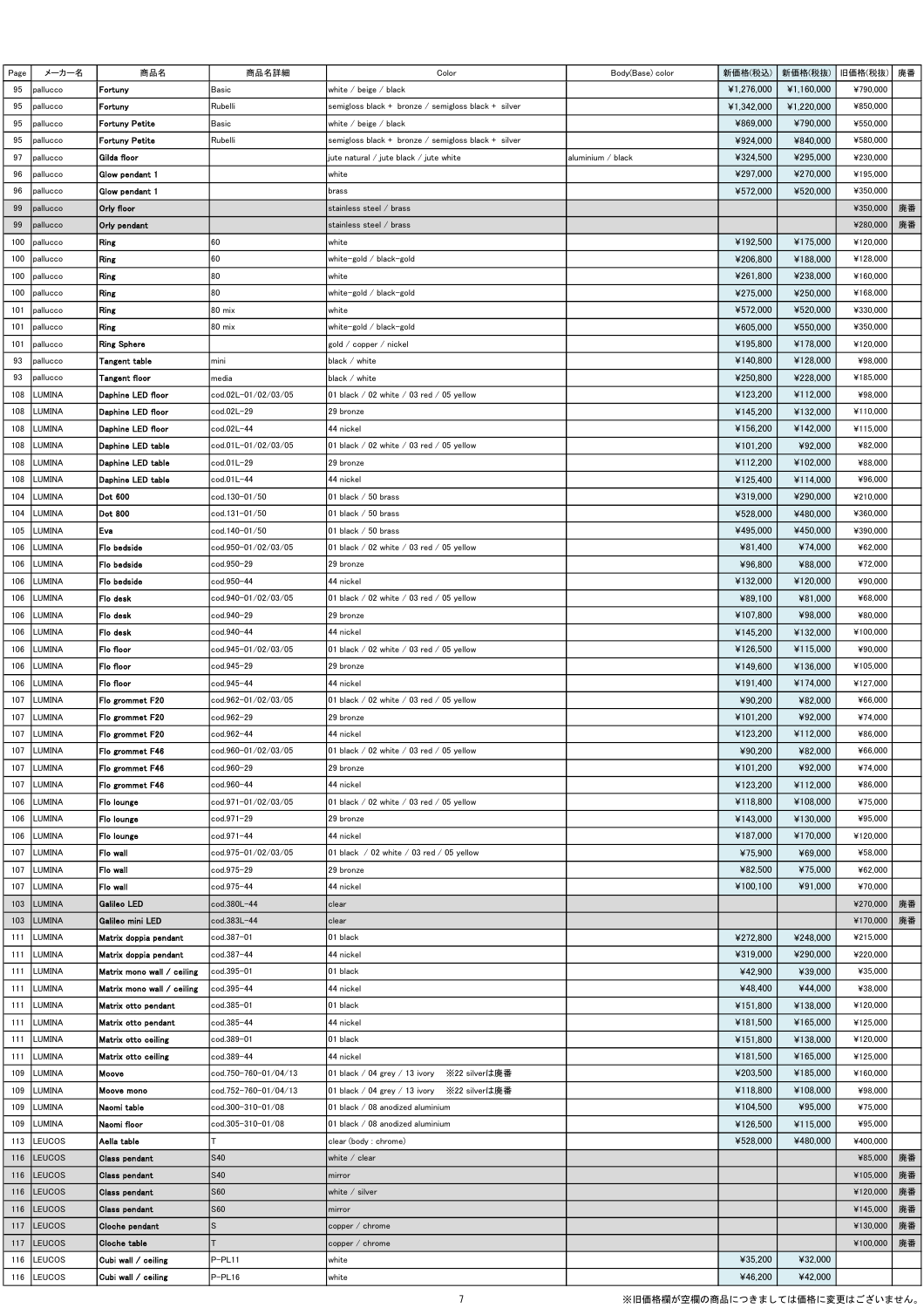| LEUCOS<br>116<br>Cubi Zero<br>T11<br>white<br>¥39,600<br>¥36,000<br>LEUCOS<br>Cubi Zero<br>T16<br>white<br>¥49,500<br>¥45,000<br>116<br>LEUCOS<br>JJ T-P table<br>¥96,800<br>¥88,000<br>115<br>matt white / glossy white / matt black / glossy black<br>¥1,450,000<br>廃番<br>114<br>LEUCOS<br>The Great JJ floor<br>matt white / glossy white / matt black / glossy black<br>廃番<br>LEUCOS<br>The Great JJ pendant<br>¥350,000<br>115<br>matt white / glossy white / matt black / glossy black<br>lS<br>LEUCOS<br>ls<br>¥107,800<br>¥98,000<br>¥85,000<br>117<br>Kuk pendant<br>clear (body : chrome)<br>P-PL<br>¥96,800<br>¥88,000<br>LEUCOS<br>Kuk wall / ceiling<br>¥75,000<br>117<br>clear (base : chrome)<br>113<br>LEUCOS<br>Micone<br>white (body: white mable)<br>¥649,000<br>¥590,000<br>¥490,000<br>LEUCOS<br>PL<br>¥148,000<br>118<br>Pascale ceiling<br>clear (base : chrome)<br>¥184,800<br>¥168,000<br><b>EUCOS</b><br>P40<br>¥80,000<br>118<br>Pascale wall<br>clear (base : chrome)<br>¥107,800<br>¥98,000<br>¥78,000<br>120<br><b>EUCOS</b><br>S90<br>clear (body : nickel)<br>¥96,800<br>¥88,000<br>Reed pendant<br>LEUCOS<br>S135<br>¥118,800<br>¥108,000<br>¥94,000<br>120<br>Reed pendant<br>clear (body : nickel)<br>LEUCOS<br><b>PL90</b><br>¥74,800<br>¥68,000<br>¥58,000<br>120<br><b>Reed ceiling</b><br>clear (base : nickel)<br>¥90,200<br>¥82,000<br>PL135<br>¥74,000<br>LEUCOS<br><b>Reed ceiling</b><br>clear (base : nickel)<br>120<br>LEUCOS<br>lв<br>119<br><b>Stacking</b><br>¥770,000<br>¥700,000<br>¥620,000<br>smoked grey + white + smoked grey + white + mirror<br><b>EUCOS</b><br>¥750,000<br>119<br><b>Stacking</b><br>Iс<br>smoked grey + white + amber + tobacco + white + amber<br>¥935,000<br>¥850,000<br>Iр<br><b>EUCOS</b><br>¥979,000<br>¥780,000<br>119<br><b>Stacking</b><br>white+gold + tobacco + white + gold + black<br>¥890,000<br>廃番<br>LEUCOS<br>Witch<br>¥168,000<br>118<br>ls<br>white (body : chrome) / black (body : glossy black)<br>廃番<br>ls<br>125<br>DE MAJO<br>¥70,000<br>Boa pendant<br>chrome / matt gold / matt cyclamen / copper<br>¥62,000<br>DE MAJO<br>ls1<br>¥68,200<br>¥45,000<br>124<br>Charlotte pendant<br>clear<br>S3L<br>¥195,800<br>¥178,000<br>¥150,000<br>DE MAJO<br>Charlotte pendant<br>124<br>clear<br>L1<br>¥59,400<br>¥54,000<br>¥38,000<br>124<br>DE MAJO<br>Charlotte table<br>clear (body : chrome)<br>DE MAJO<br>Charlotte table<br>IT1<br>¥58,000<br>124<br>clear (body : chrome)<br>¥79,200<br>¥72,000<br>DE MAJO<br>Charlotte wall<br>¥75,000<br>124<br>A1<br>clear (body : chrome)<br>¥96,800<br>¥88,000<br>lP1<br>DE MAJO<br>¥48,000<br>Charlotte ceiling<br>clear (base : chrome)<br>¥70,400<br>¥64,000<br>124<br>ls1<br>122<br>DE MAJO<br>OttoxOtto pendant<br>¥69,300<br>¥63,000<br>¥45,000<br>extraclear<br>廃番<br>DE MAJO<br>S <sub>4</sub> L<br>¥160,000<br>122<br>OttoxOtto pendant<br>extraclear (body : chrome)<br>S3L<br>¥214,500<br>¥195,000<br>¥135,000<br>123<br>DE MAJO<br>OttoxOtto pendant<br>extraclear<br>S <sub>5L</sub><br>¥319,000<br>123<br>DE MAJO<br>OttoxOtto pendant<br>¥290,000<br>¥198,000<br>extraclear<br>OttoxOtto table<br>¥63,800<br>¥58,000<br>123<br>DE MAJO<br>extraclear (base : chrome)<br>¥45,000<br>DE MAJO<br>¥55,000<br>123<br>OttoxOtto table<br>¥79,200<br>¥72,000<br>extraclear (body : chrome)<br>DE MAJO<br>123<br>OttoxOtto wall<br>¥72,600<br>¥48,000<br>IА<br>extraclear (body : chrome)<br>¥66,000<br>廃番<br>A <sub>2</sub><br>12.3<br>DE MAJO<br>OttoxOtto wall<br>extraclear (body : chrome)<br>¥82,000<br>DE MAJO<br>S14<br>¥62,000<br>125<br>Peroni pendant<br>white (base : matt brass)<br>¥85,800<br>¥78,000<br>DE MAJO<br>S16<br>¥97,900<br>¥70,000<br>125<br>¥89,000<br>Peroni pendant<br>white (base : matt brass)<br>¥83,600<br>S10<br>¥76,000<br>DE MAJO<br>Tommy pendant<br>chrome / matt brass / copper<br>¥64,000<br>125<br>clear<br>DE MAJO<br>S10<br>¥74,800<br>¥68,000<br>¥59,000<br>126<br>Xilo pendant<br>clear+ frost band (body : chrome)<br>¥224,400<br>DE MAJO<br>S <sub>10</sub> L<br>¥204,000<br>¥165,000<br>126<br>Xilo pendant<br>clear+ frost band (body : chrome)<br>廃番<br>126<br>DE MAJO<br>Xilo table<br>T <sub>10</sub><br>clear+ frost band (body : chrome)<br>¥70,000<br>廃番<br><b>DE MAJO</b><br>Xilo floor<br>R10<br>¥135,000<br>126<br>clear+ frost band (body : chrome)<br>DE MAJO<br>A10<br>¥74,000<br>¥70,000<br>126<br>Xilo wall<br>clear+ frost band (body : chrome)<br>¥81,400<br>lo1<br>¥363,000<br>¥330,000<br>¥280,000<br>134<br>bover<br>Amphora<br>rattan brown / light beige (base : graphite brown)<br>02<br>¥902,000<br>¥820,000<br>¥680,000<br>134<br>Amphora<br>rattan brown / light beige (base : graphite brown)<br>bover<br>03<br>¥979,000<br>¥890,000<br>134<br><b>Amphora</b><br>rattan brown / light beige (base : graphite brown)<br>¥790,000<br>bover<br>廃番<br>133<br>A02<br>¥52,000<br><b>Beddy</b><br>white<br>bover<br>A03<br>廃番<br>¥65,000<br>133<br>Beddy<br>white<br>bover<br>廃番<br>A04<br><b>Beddy</b><br>white<br>¥78,000<br>133<br>bover<br>lP.<br>¥195,000<br>¥176,000<br>142<br>bover<br>Danona floor<br>cotton<br>nickel<br>¥214,500<br>lp<br>nickel + leather<br>¥218,900<br>¥199,000<br>¥180,000<br>142<br>Danona floor<br>bover<br>cotton<br>lP<br>¥222,200<br>¥202,000<br>¥182,000<br>142<br>Danona floor<br>ribbon (white ∕ cream)<br>nickel<br>bover<br>lР<br>Danona floor<br>nickel + leather<br>¥225,500<br>¥205,000<br>¥185,000<br>142<br>bover<br>ribbon (white / cream)<br>廃番<br>Danona pendant<br>3L<br>¥170,000<br>142<br>nickel<br>bover<br>cotton<br>廃番<br>3L<br>¥180,000<br>Danona pendant<br>142<br>bover<br>cotton<br>nickel + leather<br>廃番<br>3L<br>¥190,000<br>142<br>bover<br>Danona pendant<br>ribbon (white / cream)<br>nickel<br>廃番<br>3L<br>ribbon (white / cream)<br>¥200,000<br>142<br>bover<br>Danona pendant<br>nickel + leather<br>Mini<br>¥74,800<br>¥68,000<br>¥59,000<br>142<br>Danona table<br>nickel<br>bover<br>cotton<br>Mini<br>¥61,000<br>142<br>Danona table<br>¥80,300<br>¥73,000<br>bover<br>cotton<br>nickel + leather<br>Mini<br>¥81,400<br>¥74,000<br>¥62,000<br>142<br>Danona table<br>ribbon (white ∕ cream)<br>nickel<br>bover<br>¥83,600<br>¥76,000<br>Mini<br>¥64,000<br>142<br>Danona table<br>ribbon (white / cream)<br>nickel + leather<br>bover<br>¥107,800<br>¥98,000<br>¥80,000<br>142<br>Danona table<br>nickel<br>bover<br>cotton<br>¥110,000<br>¥100,000<br>¥82,000<br>142<br>Danona table<br>nickel + leather<br>bover<br>cotton<br>¥114,400<br>¥86,000<br>142<br>Danona table<br>ribbon (white / cream)<br>nickel<br>¥104,000<br>bover<br>¥115,500<br>¥87,000<br>142<br>Danona table<br>lΤ<br>ribbon (white ∕ cream)<br>nickel + leather<br>¥105,000<br>bover<br>¥379,500<br>¥345,000<br>¥295,000<br>Dome<br>60/01<br>natural wood (base : white)<br>131<br>bover<br>60/02<br>¥340,000<br>131<br>bover<br>Dome<br>natural wood (base : white)<br>¥434,500<br>¥395,000<br>90<br>natural wood (base : white)<br>¥1,089,000<br>¥990,000<br>¥890,000<br>130<br>bover<br>Dome<br>¥88,000<br>¥80,000<br>¥68,000<br>Domita pendant<br>S20/1L<br>natural wood (base: brown)<br>132<br>bover<br>S20/3L<br>¥242,000<br>¥220,000<br>¥188,000<br>132<br>Domita pendant<br>natural wood (base: brown)<br>bover<br>¥319,000<br>¥290,000<br>Domita pendant<br>S20/4L<br>natural wood (base: brown)<br>¥245,000<br>132<br>bover<br>M36<br>Domita table<br>natural wood (body: brown)<br>¥93,500<br>¥85,000<br>¥72,000<br>132<br>bover<br>廃番<br>Drip/Drop pendant<br>Drip S01L<br>¥45,000<br>128<br>bover<br>clear / frost / green / blue | Page | メーカー名 | 商品名 | 商品名詳細 | Color | Body(Base) color | 新価格(税込) | 新価格(税抜) | 旧価格(税抜) | 廃番 |
|-----------------------------------------------------------------------------------------------------------------------------------------------------------------------------------------------------------------------------------------------------------------------------------------------------------------------------------------------------------------------------------------------------------------------------------------------------------------------------------------------------------------------------------------------------------------------------------------------------------------------------------------------------------------------------------------------------------------------------------------------------------------------------------------------------------------------------------------------------------------------------------------------------------------------------------------------------------------------------------------------------------------------------------------------------------------------------------------------------------------------------------------------------------------------------------------------------------------------------------------------------------------------------------------------------------------------------------------------------------------------------------------------------------------------------------------------------------------------------------------------------------------------------------------------------------------------------------------------------------------------------------------------------------------------------------------------------------------------------------------------------------------------------------------------------------------------------------------------------------------------------------------------------------------------------------------------------------------------------------------------------------------------------------------------------------------------------------------------------------------------------------------------------------------------------------------------------------------------------------------------------------------------------------------------------------------------------------------------------------------------------------------------------------------------------------------------------------------------------------------------------------------------------------------------------------------------------------------------------------------------------------------------------------------------------------------------------------------------------------------------------------------------------------------------------------------------------------------------------------------------------------------------------------------------------------------------------------------------------------------------------------------------------------------------------------------------------------------------------------------------------------------------------------------------------------------------------------------------------------------------------------------------------------------------------------------------------------------------------------------------------------------------------------------------------------------------------------------------------------------------------------------------------------------------------------------------------------------------------------------------------------------------------------------------------------------------------------------------------------------------------------------------------------------------------------------------------------------------------------------------------------------------------------------------------------------------------------------------------------------------------------------------------------------------------------------------------------------------------------------------------------------------------------------------------------------------------------------------------------------------------------------------------------------------------------------------------------------------------------------------------------------------------------------------------------------------------------------------------------------------------------------------------------------------------------------------------------------------------------------------------------------------------------------------------------------------------------------------------------------------------------------------------------------------------------------------------------------------------------------------------------------------------------------------------------------------------------------------------------------------------------------------------------------------------------------------------------------------------------------------------------------------------------------------------------------------------------------------------------------------------------------------------------------------------------------------------------------------------------------------------------------------------------------------------------------------------------------------------------------------------------------------------------------------------------------------------------------------------------------------------------------------------------------------------------------------------------------------------------------------------------------------------------------------------------------------------------------------------------------------------------------------------------------------------------------------------------------------------------------------------------------------------------------------------------------------------------------------------------------------------------------------------------------------------------------------------------------------------------------------------------------------------------------------------------------------------------------------------------------------------------------------------------------------------------------------------------------------------------------------------------------------------------------------------------------------------------------------------------------------------------------------------------------------------------------------------------------------------------------------------------------------------------------------------------------------------------------------------------------------------------------------------------------------------------------------------------------------------------------------------------------------------------------------------------------------------------------------------------------------------------------------------------------------------------------------------------------------------------------------------------------------------------------------------------------------------------------------------------------------------------------------------------------------------------------------------------------------------------------------------------------------------------------------------------------------------------------------------------------|------|-------|-----|-------|-------|------------------|---------|---------|---------|----|
|                                                                                                                                                                                                                                                                                                                                                                                                                                                                                                                                                                                                                                                                                                                                                                                                                                                                                                                                                                                                                                                                                                                                                                                                                                                                                                                                                                                                                                                                                                                                                                                                                                                                                                                                                                                                                                                                                                                                                                                                                                                                                                                                                                                                                                                                                                                                                                                                                                                                                                                                                                                                                                                                                                                                                                                                                                                                                                                                                                                                                                                                                                                                                                                                                                                                                                                                                                                                                                                                                                                                                                                                                                                                                                                                                                                                                                                                                                                                                                                                                                                                                                                                                                                                                                                                                                                                                                                                                                                                                                                                                                                                                                                                                                                                                                                                                                                                                                                                                                                                                                                                                                                                                                                                                                                                                                                                                                                                                                                                                                                                                                                                                                                                                                                                                                                                                                                                                                                                                                                                                                                                                                                                                                                                                                                                                                                                                                                                                                                                                                                                                                                                                                                                                                                                                                                                                                                                                                                                                                                                                                                                                                                                                                                                                                                                                                                                                                                                                                                                                                                                                                                                                 |      |       |     |       |       |                  |         |         |         |    |
|                                                                                                                                                                                                                                                                                                                                                                                                                                                                                                                                                                                                                                                                                                                                                                                                                                                                                                                                                                                                                                                                                                                                                                                                                                                                                                                                                                                                                                                                                                                                                                                                                                                                                                                                                                                                                                                                                                                                                                                                                                                                                                                                                                                                                                                                                                                                                                                                                                                                                                                                                                                                                                                                                                                                                                                                                                                                                                                                                                                                                                                                                                                                                                                                                                                                                                                                                                                                                                                                                                                                                                                                                                                                                                                                                                                                                                                                                                                                                                                                                                                                                                                                                                                                                                                                                                                                                                                                                                                                                                                                                                                                                                                                                                                                                                                                                                                                                                                                                                                                                                                                                                                                                                                                                                                                                                                                                                                                                                                                                                                                                                                                                                                                                                                                                                                                                                                                                                                                                                                                                                                                                                                                                                                                                                                                                                                                                                                                                                                                                                                                                                                                                                                                                                                                                                                                                                                                                                                                                                                                                                                                                                                                                                                                                                                                                                                                                                                                                                                                                                                                                                                                                 |      |       |     |       |       |                  |         |         |         |    |
|                                                                                                                                                                                                                                                                                                                                                                                                                                                                                                                                                                                                                                                                                                                                                                                                                                                                                                                                                                                                                                                                                                                                                                                                                                                                                                                                                                                                                                                                                                                                                                                                                                                                                                                                                                                                                                                                                                                                                                                                                                                                                                                                                                                                                                                                                                                                                                                                                                                                                                                                                                                                                                                                                                                                                                                                                                                                                                                                                                                                                                                                                                                                                                                                                                                                                                                                                                                                                                                                                                                                                                                                                                                                                                                                                                                                                                                                                                                                                                                                                                                                                                                                                                                                                                                                                                                                                                                                                                                                                                                                                                                                                                                                                                                                                                                                                                                                                                                                                                                                                                                                                                                                                                                                                                                                                                                                                                                                                                                                                                                                                                                                                                                                                                                                                                                                                                                                                                                                                                                                                                                                                                                                                                                                                                                                                                                                                                                                                                                                                                                                                                                                                                                                                                                                                                                                                                                                                                                                                                                                                                                                                                                                                                                                                                                                                                                                                                                                                                                                                                                                                                                                                 |      |       |     |       |       |                  |         |         |         |    |
|                                                                                                                                                                                                                                                                                                                                                                                                                                                                                                                                                                                                                                                                                                                                                                                                                                                                                                                                                                                                                                                                                                                                                                                                                                                                                                                                                                                                                                                                                                                                                                                                                                                                                                                                                                                                                                                                                                                                                                                                                                                                                                                                                                                                                                                                                                                                                                                                                                                                                                                                                                                                                                                                                                                                                                                                                                                                                                                                                                                                                                                                                                                                                                                                                                                                                                                                                                                                                                                                                                                                                                                                                                                                                                                                                                                                                                                                                                                                                                                                                                                                                                                                                                                                                                                                                                                                                                                                                                                                                                                                                                                                                                                                                                                                                                                                                                                                                                                                                                                                                                                                                                                                                                                                                                                                                                                                                                                                                                                                                                                                                                                                                                                                                                                                                                                                                                                                                                                                                                                                                                                                                                                                                                                                                                                                                                                                                                                                                                                                                                                                                                                                                                                                                                                                                                                                                                                                                                                                                                                                                                                                                                                                                                                                                                                                                                                                                                                                                                                                                                                                                                                                                 |      |       |     |       |       |                  |         |         |         |    |
|                                                                                                                                                                                                                                                                                                                                                                                                                                                                                                                                                                                                                                                                                                                                                                                                                                                                                                                                                                                                                                                                                                                                                                                                                                                                                                                                                                                                                                                                                                                                                                                                                                                                                                                                                                                                                                                                                                                                                                                                                                                                                                                                                                                                                                                                                                                                                                                                                                                                                                                                                                                                                                                                                                                                                                                                                                                                                                                                                                                                                                                                                                                                                                                                                                                                                                                                                                                                                                                                                                                                                                                                                                                                                                                                                                                                                                                                                                                                                                                                                                                                                                                                                                                                                                                                                                                                                                                                                                                                                                                                                                                                                                                                                                                                                                                                                                                                                                                                                                                                                                                                                                                                                                                                                                                                                                                                                                                                                                                                                                                                                                                                                                                                                                                                                                                                                                                                                                                                                                                                                                                                                                                                                                                                                                                                                                                                                                                                                                                                                                                                                                                                                                                                                                                                                                                                                                                                                                                                                                                                                                                                                                                                                                                                                                                                                                                                                                                                                                                                                                                                                                                                                 |      |       |     |       |       |                  |         |         |         |    |
|                                                                                                                                                                                                                                                                                                                                                                                                                                                                                                                                                                                                                                                                                                                                                                                                                                                                                                                                                                                                                                                                                                                                                                                                                                                                                                                                                                                                                                                                                                                                                                                                                                                                                                                                                                                                                                                                                                                                                                                                                                                                                                                                                                                                                                                                                                                                                                                                                                                                                                                                                                                                                                                                                                                                                                                                                                                                                                                                                                                                                                                                                                                                                                                                                                                                                                                                                                                                                                                                                                                                                                                                                                                                                                                                                                                                                                                                                                                                                                                                                                                                                                                                                                                                                                                                                                                                                                                                                                                                                                                                                                                                                                                                                                                                                                                                                                                                                                                                                                                                                                                                                                                                                                                                                                                                                                                                                                                                                                                                                                                                                                                                                                                                                                                                                                                                                                                                                                                                                                                                                                                                                                                                                                                                                                                                                                                                                                                                                                                                                                                                                                                                                                                                                                                                                                                                                                                                                                                                                                                                                                                                                                                                                                                                                                                                                                                                                                                                                                                                                                                                                                                                                 |      |       |     |       |       |                  |         |         |         |    |
|                                                                                                                                                                                                                                                                                                                                                                                                                                                                                                                                                                                                                                                                                                                                                                                                                                                                                                                                                                                                                                                                                                                                                                                                                                                                                                                                                                                                                                                                                                                                                                                                                                                                                                                                                                                                                                                                                                                                                                                                                                                                                                                                                                                                                                                                                                                                                                                                                                                                                                                                                                                                                                                                                                                                                                                                                                                                                                                                                                                                                                                                                                                                                                                                                                                                                                                                                                                                                                                                                                                                                                                                                                                                                                                                                                                                                                                                                                                                                                                                                                                                                                                                                                                                                                                                                                                                                                                                                                                                                                                                                                                                                                                                                                                                                                                                                                                                                                                                                                                                                                                                                                                                                                                                                                                                                                                                                                                                                                                                                                                                                                                                                                                                                                                                                                                                                                                                                                                                                                                                                                                                                                                                                                                                                                                                                                                                                                                                                                                                                                                                                                                                                                                                                                                                                                                                                                                                                                                                                                                                                                                                                                                                                                                                                                                                                                                                                                                                                                                                                                                                                                                                                 |      |       |     |       |       |                  |         |         |         |    |
|                                                                                                                                                                                                                                                                                                                                                                                                                                                                                                                                                                                                                                                                                                                                                                                                                                                                                                                                                                                                                                                                                                                                                                                                                                                                                                                                                                                                                                                                                                                                                                                                                                                                                                                                                                                                                                                                                                                                                                                                                                                                                                                                                                                                                                                                                                                                                                                                                                                                                                                                                                                                                                                                                                                                                                                                                                                                                                                                                                                                                                                                                                                                                                                                                                                                                                                                                                                                                                                                                                                                                                                                                                                                                                                                                                                                                                                                                                                                                                                                                                                                                                                                                                                                                                                                                                                                                                                                                                                                                                                                                                                                                                                                                                                                                                                                                                                                                                                                                                                                                                                                                                                                                                                                                                                                                                                                                                                                                                                                                                                                                                                                                                                                                                                                                                                                                                                                                                                                                                                                                                                                                                                                                                                                                                                                                                                                                                                                                                                                                                                                                                                                                                                                                                                                                                                                                                                                                                                                                                                                                                                                                                                                                                                                                                                                                                                                                                                                                                                                                                                                                                                                                 |      |       |     |       |       |                  |         |         |         |    |
|                                                                                                                                                                                                                                                                                                                                                                                                                                                                                                                                                                                                                                                                                                                                                                                                                                                                                                                                                                                                                                                                                                                                                                                                                                                                                                                                                                                                                                                                                                                                                                                                                                                                                                                                                                                                                                                                                                                                                                                                                                                                                                                                                                                                                                                                                                                                                                                                                                                                                                                                                                                                                                                                                                                                                                                                                                                                                                                                                                                                                                                                                                                                                                                                                                                                                                                                                                                                                                                                                                                                                                                                                                                                                                                                                                                                                                                                                                                                                                                                                                                                                                                                                                                                                                                                                                                                                                                                                                                                                                                                                                                                                                                                                                                                                                                                                                                                                                                                                                                                                                                                                                                                                                                                                                                                                                                                                                                                                                                                                                                                                                                                                                                                                                                                                                                                                                                                                                                                                                                                                                                                                                                                                                                                                                                                                                                                                                                                                                                                                                                                                                                                                                                                                                                                                                                                                                                                                                                                                                                                                                                                                                                                                                                                                                                                                                                                                                                                                                                                                                                                                                                                                 |      |       |     |       |       |                  |         |         |         |    |
|                                                                                                                                                                                                                                                                                                                                                                                                                                                                                                                                                                                                                                                                                                                                                                                                                                                                                                                                                                                                                                                                                                                                                                                                                                                                                                                                                                                                                                                                                                                                                                                                                                                                                                                                                                                                                                                                                                                                                                                                                                                                                                                                                                                                                                                                                                                                                                                                                                                                                                                                                                                                                                                                                                                                                                                                                                                                                                                                                                                                                                                                                                                                                                                                                                                                                                                                                                                                                                                                                                                                                                                                                                                                                                                                                                                                                                                                                                                                                                                                                                                                                                                                                                                                                                                                                                                                                                                                                                                                                                                                                                                                                                                                                                                                                                                                                                                                                                                                                                                                                                                                                                                                                                                                                                                                                                                                                                                                                                                                                                                                                                                                                                                                                                                                                                                                                                                                                                                                                                                                                                                                                                                                                                                                                                                                                                                                                                                                                                                                                                                                                                                                                                                                                                                                                                                                                                                                                                                                                                                                                                                                                                                                                                                                                                                                                                                                                                                                                                                                                                                                                                                                                 |      |       |     |       |       |                  |         |         |         |    |
|                                                                                                                                                                                                                                                                                                                                                                                                                                                                                                                                                                                                                                                                                                                                                                                                                                                                                                                                                                                                                                                                                                                                                                                                                                                                                                                                                                                                                                                                                                                                                                                                                                                                                                                                                                                                                                                                                                                                                                                                                                                                                                                                                                                                                                                                                                                                                                                                                                                                                                                                                                                                                                                                                                                                                                                                                                                                                                                                                                                                                                                                                                                                                                                                                                                                                                                                                                                                                                                                                                                                                                                                                                                                                                                                                                                                                                                                                                                                                                                                                                                                                                                                                                                                                                                                                                                                                                                                                                                                                                                                                                                                                                                                                                                                                                                                                                                                                                                                                                                                                                                                                                                                                                                                                                                                                                                                                                                                                                                                                                                                                                                                                                                                                                                                                                                                                                                                                                                                                                                                                                                                                                                                                                                                                                                                                                                                                                                                                                                                                                                                                                                                                                                                                                                                                                                                                                                                                                                                                                                                                                                                                                                                                                                                                                                                                                                                                                                                                                                                                                                                                                                                                 |      |       |     |       |       |                  |         |         |         |    |
|                                                                                                                                                                                                                                                                                                                                                                                                                                                                                                                                                                                                                                                                                                                                                                                                                                                                                                                                                                                                                                                                                                                                                                                                                                                                                                                                                                                                                                                                                                                                                                                                                                                                                                                                                                                                                                                                                                                                                                                                                                                                                                                                                                                                                                                                                                                                                                                                                                                                                                                                                                                                                                                                                                                                                                                                                                                                                                                                                                                                                                                                                                                                                                                                                                                                                                                                                                                                                                                                                                                                                                                                                                                                                                                                                                                                                                                                                                                                                                                                                                                                                                                                                                                                                                                                                                                                                                                                                                                                                                                                                                                                                                                                                                                                                                                                                                                                                                                                                                                                                                                                                                                                                                                                                                                                                                                                                                                                                                                                                                                                                                                                                                                                                                                                                                                                                                                                                                                                                                                                                                                                                                                                                                                                                                                                                                                                                                                                                                                                                                                                                                                                                                                                                                                                                                                                                                                                                                                                                                                                                                                                                                                                                                                                                                                                                                                                                                                                                                                                                                                                                                                                                 |      |       |     |       |       |                  |         |         |         |    |
|                                                                                                                                                                                                                                                                                                                                                                                                                                                                                                                                                                                                                                                                                                                                                                                                                                                                                                                                                                                                                                                                                                                                                                                                                                                                                                                                                                                                                                                                                                                                                                                                                                                                                                                                                                                                                                                                                                                                                                                                                                                                                                                                                                                                                                                                                                                                                                                                                                                                                                                                                                                                                                                                                                                                                                                                                                                                                                                                                                                                                                                                                                                                                                                                                                                                                                                                                                                                                                                                                                                                                                                                                                                                                                                                                                                                                                                                                                                                                                                                                                                                                                                                                                                                                                                                                                                                                                                                                                                                                                                                                                                                                                                                                                                                                                                                                                                                                                                                                                                                                                                                                                                                                                                                                                                                                                                                                                                                                                                                                                                                                                                                                                                                                                                                                                                                                                                                                                                                                                                                                                                                                                                                                                                                                                                                                                                                                                                                                                                                                                                                                                                                                                                                                                                                                                                                                                                                                                                                                                                                                                                                                                                                                                                                                                                                                                                                                                                                                                                                                                                                                                                                                 |      |       |     |       |       |                  |         |         |         |    |
|                                                                                                                                                                                                                                                                                                                                                                                                                                                                                                                                                                                                                                                                                                                                                                                                                                                                                                                                                                                                                                                                                                                                                                                                                                                                                                                                                                                                                                                                                                                                                                                                                                                                                                                                                                                                                                                                                                                                                                                                                                                                                                                                                                                                                                                                                                                                                                                                                                                                                                                                                                                                                                                                                                                                                                                                                                                                                                                                                                                                                                                                                                                                                                                                                                                                                                                                                                                                                                                                                                                                                                                                                                                                                                                                                                                                                                                                                                                                                                                                                                                                                                                                                                                                                                                                                                                                                                                                                                                                                                                                                                                                                                                                                                                                                                                                                                                                                                                                                                                                                                                                                                                                                                                                                                                                                                                                                                                                                                                                                                                                                                                                                                                                                                                                                                                                                                                                                                                                                                                                                                                                                                                                                                                                                                                                                                                                                                                                                                                                                                                                                                                                                                                                                                                                                                                                                                                                                                                                                                                                                                                                                                                                                                                                                                                                                                                                                                                                                                                                                                                                                                                                                 |      |       |     |       |       |                  |         |         |         |    |
|                                                                                                                                                                                                                                                                                                                                                                                                                                                                                                                                                                                                                                                                                                                                                                                                                                                                                                                                                                                                                                                                                                                                                                                                                                                                                                                                                                                                                                                                                                                                                                                                                                                                                                                                                                                                                                                                                                                                                                                                                                                                                                                                                                                                                                                                                                                                                                                                                                                                                                                                                                                                                                                                                                                                                                                                                                                                                                                                                                                                                                                                                                                                                                                                                                                                                                                                                                                                                                                                                                                                                                                                                                                                                                                                                                                                                                                                                                                                                                                                                                                                                                                                                                                                                                                                                                                                                                                                                                                                                                                                                                                                                                                                                                                                                                                                                                                                                                                                                                                                                                                                                                                                                                                                                                                                                                                                                                                                                                                                                                                                                                                                                                                                                                                                                                                                                                                                                                                                                                                                                                                                                                                                                                                                                                                                                                                                                                                                                                                                                                                                                                                                                                                                                                                                                                                                                                                                                                                                                                                                                                                                                                                                                                                                                                                                                                                                                                                                                                                                                                                                                                                                                 |      |       |     |       |       |                  |         |         |         |    |
|                                                                                                                                                                                                                                                                                                                                                                                                                                                                                                                                                                                                                                                                                                                                                                                                                                                                                                                                                                                                                                                                                                                                                                                                                                                                                                                                                                                                                                                                                                                                                                                                                                                                                                                                                                                                                                                                                                                                                                                                                                                                                                                                                                                                                                                                                                                                                                                                                                                                                                                                                                                                                                                                                                                                                                                                                                                                                                                                                                                                                                                                                                                                                                                                                                                                                                                                                                                                                                                                                                                                                                                                                                                                                                                                                                                                                                                                                                                                                                                                                                                                                                                                                                                                                                                                                                                                                                                                                                                                                                                                                                                                                                                                                                                                                                                                                                                                                                                                                                                                                                                                                                                                                                                                                                                                                                                                                                                                                                                                                                                                                                                                                                                                                                                                                                                                                                                                                                                                                                                                                                                                                                                                                                                                                                                                                                                                                                                                                                                                                                                                                                                                                                                                                                                                                                                                                                                                                                                                                                                                                                                                                                                                                                                                                                                                                                                                                                                                                                                                                                                                                                                                                 |      |       |     |       |       |                  |         |         |         |    |
|                                                                                                                                                                                                                                                                                                                                                                                                                                                                                                                                                                                                                                                                                                                                                                                                                                                                                                                                                                                                                                                                                                                                                                                                                                                                                                                                                                                                                                                                                                                                                                                                                                                                                                                                                                                                                                                                                                                                                                                                                                                                                                                                                                                                                                                                                                                                                                                                                                                                                                                                                                                                                                                                                                                                                                                                                                                                                                                                                                                                                                                                                                                                                                                                                                                                                                                                                                                                                                                                                                                                                                                                                                                                                                                                                                                                                                                                                                                                                                                                                                                                                                                                                                                                                                                                                                                                                                                                                                                                                                                                                                                                                                                                                                                                                                                                                                                                                                                                                                                                                                                                                                                                                                                                                                                                                                                                                                                                                                                                                                                                                                                                                                                                                                                                                                                                                                                                                                                                                                                                                                                                                                                                                                                                                                                                                                                                                                                                                                                                                                                                                                                                                                                                                                                                                                                                                                                                                                                                                                                                                                                                                                                                                                                                                                                                                                                                                                                                                                                                                                                                                                                                                 |      |       |     |       |       |                  |         |         |         |    |
|                                                                                                                                                                                                                                                                                                                                                                                                                                                                                                                                                                                                                                                                                                                                                                                                                                                                                                                                                                                                                                                                                                                                                                                                                                                                                                                                                                                                                                                                                                                                                                                                                                                                                                                                                                                                                                                                                                                                                                                                                                                                                                                                                                                                                                                                                                                                                                                                                                                                                                                                                                                                                                                                                                                                                                                                                                                                                                                                                                                                                                                                                                                                                                                                                                                                                                                                                                                                                                                                                                                                                                                                                                                                                                                                                                                                                                                                                                                                                                                                                                                                                                                                                                                                                                                                                                                                                                                                                                                                                                                                                                                                                                                                                                                                                                                                                                                                                                                                                                                                                                                                                                                                                                                                                                                                                                                                                                                                                                                                                                                                                                                                                                                                                                                                                                                                                                                                                                                                                                                                                                                                                                                                                                                                                                                                                                                                                                                                                                                                                                                                                                                                                                                                                                                                                                                                                                                                                                                                                                                                                                                                                                                                                                                                                                                                                                                                                                                                                                                                                                                                                                                                                 |      |       |     |       |       |                  |         |         |         |    |
|                                                                                                                                                                                                                                                                                                                                                                                                                                                                                                                                                                                                                                                                                                                                                                                                                                                                                                                                                                                                                                                                                                                                                                                                                                                                                                                                                                                                                                                                                                                                                                                                                                                                                                                                                                                                                                                                                                                                                                                                                                                                                                                                                                                                                                                                                                                                                                                                                                                                                                                                                                                                                                                                                                                                                                                                                                                                                                                                                                                                                                                                                                                                                                                                                                                                                                                                                                                                                                                                                                                                                                                                                                                                                                                                                                                                                                                                                                                                                                                                                                                                                                                                                                                                                                                                                                                                                                                                                                                                                                                                                                                                                                                                                                                                                                                                                                                                                                                                                                                                                                                                                                                                                                                                                                                                                                                                                                                                                                                                                                                                                                                                                                                                                                                                                                                                                                                                                                                                                                                                                                                                                                                                                                                                                                                                                                                                                                                                                                                                                                                                                                                                                                                                                                                                                                                                                                                                                                                                                                                                                                                                                                                                                                                                                                                                                                                                                                                                                                                                                                                                                                                                                 |      |       |     |       |       |                  |         |         |         |    |
|                                                                                                                                                                                                                                                                                                                                                                                                                                                                                                                                                                                                                                                                                                                                                                                                                                                                                                                                                                                                                                                                                                                                                                                                                                                                                                                                                                                                                                                                                                                                                                                                                                                                                                                                                                                                                                                                                                                                                                                                                                                                                                                                                                                                                                                                                                                                                                                                                                                                                                                                                                                                                                                                                                                                                                                                                                                                                                                                                                                                                                                                                                                                                                                                                                                                                                                                                                                                                                                                                                                                                                                                                                                                                                                                                                                                                                                                                                                                                                                                                                                                                                                                                                                                                                                                                                                                                                                                                                                                                                                                                                                                                                                                                                                                                                                                                                                                                                                                                                                                                                                                                                                                                                                                                                                                                                                                                                                                                                                                                                                                                                                                                                                                                                                                                                                                                                                                                                                                                                                                                                                                                                                                                                                                                                                                                                                                                                                                                                                                                                                                                                                                                                                                                                                                                                                                                                                                                                                                                                                                                                                                                                                                                                                                                                                                                                                                                                                                                                                                                                                                                                                                                 |      |       |     |       |       |                  |         |         |         |    |
|                                                                                                                                                                                                                                                                                                                                                                                                                                                                                                                                                                                                                                                                                                                                                                                                                                                                                                                                                                                                                                                                                                                                                                                                                                                                                                                                                                                                                                                                                                                                                                                                                                                                                                                                                                                                                                                                                                                                                                                                                                                                                                                                                                                                                                                                                                                                                                                                                                                                                                                                                                                                                                                                                                                                                                                                                                                                                                                                                                                                                                                                                                                                                                                                                                                                                                                                                                                                                                                                                                                                                                                                                                                                                                                                                                                                                                                                                                                                                                                                                                                                                                                                                                                                                                                                                                                                                                                                                                                                                                                                                                                                                                                                                                                                                                                                                                                                                                                                                                                                                                                                                                                                                                                                                                                                                                                                                                                                                                                                                                                                                                                                                                                                                                                                                                                                                                                                                                                                                                                                                                                                                                                                                                                                                                                                                                                                                                                                                                                                                                                                                                                                                                                                                                                                                                                                                                                                                                                                                                                                                                                                                                                                                                                                                                                                                                                                                                                                                                                                                                                                                                                                                 |      |       |     |       |       |                  |         |         |         |    |
|                                                                                                                                                                                                                                                                                                                                                                                                                                                                                                                                                                                                                                                                                                                                                                                                                                                                                                                                                                                                                                                                                                                                                                                                                                                                                                                                                                                                                                                                                                                                                                                                                                                                                                                                                                                                                                                                                                                                                                                                                                                                                                                                                                                                                                                                                                                                                                                                                                                                                                                                                                                                                                                                                                                                                                                                                                                                                                                                                                                                                                                                                                                                                                                                                                                                                                                                                                                                                                                                                                                                                                                                                                                                                                                                                                                                                                                                                                                                                                                                                                                                                                                                                                                                                                                                                                                                                                                                                                                                                                                                                                                                                                                                                                                                                                                                                                                                                                                                                                                                                                                                                                                                                                                                                                                                                                                                                                                                                                                                                                                                                                                                                                                                                                                                                                                                                                                                                                                                                                                                                                                                                                                                                                                                                                                                                                                                                                                                                                                                                                                                                                                                                                                                                                                                                                                                                                                                                                                                                                                                                                                                                                                                                                                                                                                                                                                                                                                                                                                                                                                                                                                                                 |      |       |     |       |       |                  |         |         |         |    |
|                                                                                                                                                                                                                                                                                                                                                                                                                                                                                                                                                                                                                                                                                                                                                                                                                                                                                                                                                                                                                                                                                                                                                                                                                                                                                                                                                                                                                                                                                                                                                                                                                                                                                                                                                                                                                                                                                                                                                                                                                                                                                                                                                                                                                                                                                                                                                                                                                                                                                                                                                                                                                                                                                                                                                                                                                                                                                                                                                                                                                                                                                                                                                                                                                                                                                                                                                                                                                                                                                                                                                                                                                                                                                                                                                                                                                                                                                                                                                                                                                                                                                                                                                                                                                                                                                                                                                                                                                                                                                                                                                                                                                                                                                                                                                                                                                                                                                                                                                                                                                                                                                                                                                                                                                                                                                                                                                                                                                                                                                                                                                                                                                                                                                                                                                                                                                                                                                                                                                                                                                                                                                                                                                                                                                                                                                                                                                                                                                                                                                                                                                                                                                                                                                                                                                                                                                                                                                                                                                                                                                                                                                                                                                                                                                                                                                                                                                                                                                                                                                                                                                                                                                 |      |       |     |       |       |                  |         |         |         |    |
|                                                                                                                                                                                                                                                                                                                                                                                                                                                                                                                                                                                                                                                                                                                                                                                                                                                                                                                                                                                                                                                                                                                                                                                                                                                                                                                                                                                                                                                                                                                                                                                                                                                                                                                                                                                                                                                                                                                                                                                                                                                                                                                                                                                                                                                                                                                                                                                                                                                                                                                                                                                                                                                                                                                                                                                                                                                                                                                                                                                                                                                                                                                                                                                                                                                                                                                                                                                                                                                                                                                                                                                                                                                                                                                                                                                                                                                                                                                                                                                                                                                                                                                                                                                                                                                                                                                                                                                                                                                                                                                                                                                                                                                                                                                                                                                                                                                                                                                                                                                                                                                                                                                                                                                                                                                                                                                                                                                                                                                                                                                                                                                                                                                                                                                                                                                                                                                                                                                                                                                                                                                                                                                                                                                                                                                                                                                                                                                                                                                                                                                                                                                                                                                                                                                                                                                                                                                                                                                                                                                                                                                                                                                                                                                                                                                                                                                                                                                                                                                                                                                                                                                                                 |      |       |     |       |       |                  |         |         |         |    |
|                                                                                                                                                                                                                                                                                                                                                                                                                                                                                                                                                                                                                                                                                                                                                                                                                                                                                                                                                                                                                                                                                                                                                                                                                                                                                                                                                                                                                                                                                                                                                                                                                                                                                                                                                                                                                                                                                                                                                                                                                                                                                                                                                                                                                                                                                                                                                                                                                                                                                                                                                                                                                                                                                                                                                                                                                                                                                                                                                                                                                                                                                                                                                                                                                                                                                                                                                                                                                                                                                                                                                                                                                                                                                                                                                                                                                                                                                                                                                                                                                                                                                                                                                                                                                                                                                                                                                                                                                                                                                                                                                                                                                                                                                                                                                                                                                                                                                                                                                                                                                                                                                                                                                                                                                                                                                                                                                                                                                                                                                                                                                                                                                                                                                                                                                                                                                                                                                                                                                                                                                                                                                                                                                                                                                                                                                                                                                                                                                                                                                                                                                                                                                                                                                                                                                                                                                                                                                                                                                                                                                                                                                                                                                                                                                                                                                                                                                                                                                                                                                                                                                                                                                 |      |       |     |       |       |                  |         |         |         |    |
|                                                                                                                                                                                                                                                                                                                                                                                                                                                                                                                                                                                                                                                                                                                                                                                                                                                                                                                                                                                                                                                                                                                                                                                                                                                                                                                                                                                                                                                                                                                                                                                                                                                                                                                                                                                                                                                                                                                                                                                                                                                                                                                                                                                                                                                                                                                                                                                                                                                                                                                                                                                                                                                                                                                                                                                                                                                                                                                                                                                                                                                                                                                                                                                                                                                                                                                                                                                                                                                                                                                                                                                                                                                                                                                                                                                                                                                                                                                                                                                                                                                                                                                                                                                                                                                                                                                                                                                                                                                                                                                                                                                                                                                                                                                                                                                                                                                                                                                                                                                                                                                                                                                                                                                                                                                                                                                                                                                                                                                                                                                                                                                                                                                                                                                                                                                                                                                                                                                                                                                                                                                                                                                                                                                                                                                                                                                                                                                                                                                                                                                                                                                                                                                                                                                                                                                                                                                                                                                                                                                                                                                                                                                                                                                                                                                                                                                                                                                                                                                                                                                                                                                                                 |      |       |     |       |       |                  |         |         |         |    |
|                                                                                                                                                                                                                                                                                                                                                                                                                                                                                                                                                                                                                                                                                                                                                                                                                                                                                                                                                                                                                                                                                                                                                                                                                                                                                                                                                                                                                                                                                                                                                                                                                                                                                                                                                                                                                                                                                                                                                                                                                                                                                                                                                                                                                                                                                                                                                                                                                                                                                                                                                                                                                                                                                                                                                                                                                                                                                                                                                                                                                                                                                                                                                                                                                                                                                                                                                                                                                                                                                                                                                                                                                                                                                                                                                                                                                                                                                                                                                                                                                                                                                                                                                                                                                                                                                                                                                                                                                                                                                                                                                                                                                                                                                                                                                                                                                                                                                                                                                                                                                                                                                                                                                                                                                                                                                                                                                                                                                                                                                                                                                                                                                                                                                                                                                                                                                                                                                                                                                                                                                                                                                                                                                                                                                                                                                                                                                                                                                                                                                                                                                                                                                                                                                                                                                                                                                                                                                                                                                                                                                                                                                                                                                                                                                                                                                                                                                                                                                                                                                                                                                                                                                 |      |       |     |       |       |                  |         |         |         |    |
|                                                                                                                                                                                                                                                                                                                                                                                                                                                                                                                                                                                                                                                                                                                                                                                                                                                                                                                                                                                                                                                                                                                                                                                                                                                                                                                                                                                                                                                                                                                                                                                                                                                                                                                                                                                                                                                                                                                                                                                                                                                                                                                                                                                                                                                                                                                                                                                                                                                                                                                                                                                                                                                                                                                                                                                                                                                                                                                                                                                                                                                                                                                                                                                                                                                                                                                                                                                                                                                                                                                                                                                                                                                                                                                                                                                                                                                                                                                                                                                                                                                                                                                                                                                                                                                                                                                                                                                                                                                                                                                                                                                                                                                                                                                                                                                                                                                                                                                                                                                                                                                                                                                                                                                                                                                                                                                                                                                                                                                                                                                                                                                                                                                                                                                                                                                                                                                                                                                                                                                                                                                                                                                                                                                                                                                                                                                                                                                                                                                                                                                                                                                                                                                                                                                                                                                                                                                                                                                                                                                                                                                                                                                                                                                                                                                                                                                                                                                                                                                                                                                                                                                                                 |      |       |     |       |       |                  |         |         |         |    |
|                                                                                                                                                                                                                                                                                                                                                                                                                                                                                                                                                                                                                                                                                                                                                                                                                                                                                                                                                                                                                                                                                                                                                                                                                                                                                                                                                                                                                                                                                                                                                                                                                                                                                                                                                                                                                                                                                                                                                                                                                                                                                                                                                                                                                                                                                                                                                                                                                                                                                                                                                                                                                                                                                                                                                                                                                                                                                                                                                                                                                                                                                                                                                                                                                                                                                                                                                                                                                                                                                                                                                                                                                                                                                                                                                                                                                                                                                                                                                                                                                                                                                                                                                                                                                                                                                                                                                                                                                                                                                                                                                                                                                                                                                                                                                                                                                                                                                                                                                                                                                                                                                                                                                                                                                                                                                                                                                                                                                                                                                                                                                                                                                                                                                                                                                                                                                                                                                                                                                                                                                                                                                                                                                                                                                                                                                                                                                                                                                                                                                                                                                                                                                                                                                                                                                                                                                                                                                                                                                                                                                                                                                                                                                                                                                                                                                                                                                                                                                                                                                                                                                                                                                 |      |       |     |       |       |                  |         |         |         |    |
|                                                                                                                                                                                                                                                                                                                                                                                                                                                                                                                                                                                                                                                                                                                                                                                                                                                                                                                                                                                                                                                                                                                                                                                                                                                                                                                                                                                                                                                                                                                                                                                                                                                                                                                                                                                                                                                                                                                                                                                                                                                                                                                                                                                                                                                                                                                                                                                                                                                                                                                                                                                                                                                                                                                                                                                                                                                                                                                                                                                                                                                                                                                                                                                                                                                                                                                                                                                                                                                                                                                                                                                                                                                                                                                                                                                                                                                                                                                                                                                                                                                                                                                                                                                                                                                                                                                                                                                                                                                                                                                                                                                                                                                                                                                                                                                                                                                                                                                                                                                                                                                                                                                                                                                                                                                                                                                                                                                                                                                                                                                                                                                                                                                                                                                                                                                                                                                                                                                                                                                                                                                                                                                                                                                                                                                                                                                                                                                                                                                                                                                                                                                                                                                                                                                                                                                                                                                                                                                                                                                                                                                                                                                                                                                                                                                                                                                                                                                                                                                                                                                                                                                                                 |      |       |     |       |       |                  |         |         |         |    |
|                                                                                                                                                                                                                                                                                                                                                                                                                                                                                                                                                                                                                                                                                                                                                                                                                                                                                                                                                                                                                                                                                                                                                                                                                                                                                                                                                                                                                                                                                                                                                                                                                                                                                                                                                                                                                                                                                                                                                                                                                                                                                                                                                                                                                                                                                                                                                                                                                                                                                                                                                                                                                                                                                                                                                                                                                                                                                                                                                                                                                                                                                                                                                                                                                                                                                                                                                                                                                                                                                                                                                                                                                                                                                                                                                                                                                                                                                                                                                                                                                                                                                                                                                                                                                                                                                                                                                                                                                                                                                                                                                                                                                                                                                                                                                                                                                                                                                                                                                                                                                                                                                                                                                                                                                                                                                                                                                                                                                                                                                                                                                                                                                                                                                                                                                                                                                                                                                                                                                                                                                                                                                                                                                                                                                                                                                                                                                                                                                                                                                                                                                                                                                                                                                                                                                                                                                                                                                                                                                                                                                                                                                                                                                                                                                                                                                                                                                                                                                                                                                                                                                                                                                 |      |       |     |       |       |                  |         |         |         |    |
|                                                                                                                                                                                                                                                                                                                                                                                                                                                                                                                                                                                                                                                                                                                                                                                                                                                                                                                                                                                                                                                                                                                                                                                                                                                                                                                                                                                                                                                                                                                                                                                                                                                                                                                                                                                                                                                                                                                                                                                                                                                                                                                                                                                                                                                                                                                                                                                                                                                                                                                                                                                                                                                                                                                                                                                                                                                                                                                                                                                                                                                                                                                                                                                                                                                                                                                                                                                                                                                                                                                                                                                                                                                                                                                                                                                                                                                                                                                                                                                                                                                                                                                                                                                                                                                                                                                                                                                                                                                                                                                                                                                                                                                                                                                                                                                                                                                                                                                                                                                                                                                                                                                                                                                                                                                                                                                                                                                                                                                                                                                                                                                                                                                                                                                                                                                                                                                                                                                                                                                                                                                                                                                                                                                                                                                                                                                                                                                                                                                                                                                                                                                                                                                                                                                                                                                                                                                                                                                                                                                                                                                                                                                                                                                                                                                                                                                                                                                                                                                                                                                                                                                                                 |      |       |     |       |       |                  |         |         |         |    |
|                                                                                                                                                                                                                                                                                                                                                                                                                                                                                                                                                                                                                                                                                                                                                                                                                                                                                                                                                                                                                                                                                                                                                                                                                                                                                                                                                                                                                                                                                                                                                                                                                                                                                                                                                                                                                                                                                                                                                                                                                                                                                                                                                                                                                                                                                                                                                                                                                                                                                                                                                                                                                                                                                                                                                                                                                                                                                                                                                                                                                                                                                                                                                                                                                                                                                                                                                                                                                                                                                                                                                                                                                                                                                                                                                                                                                                                                                                                                                                                                                                                                                                                                                                                                                                                                                                                                                                                                                                                                                                                                                                                                                                                                                                                                                                                                                                                                                                                                                                                                                                                                                                                                                                                                                                                                                                                                                                                                                                                                                                                                                                                                                                                                                                                                                                                                                                                                                                                                                                                                                                                                                                                                                                                                                                                                                                                                                                                                                                                                                                                                                                                                                                                                                                                                                                                                                                                                                                                                                                                                                                                                                                                                                                                                                                                                                                                                                                                                                                                                                                                                                                                                                 |      |       |     |       |       |                  |         |         |         |    |
|                                                                                                                                                                                                                                                                                                                                                                                                                                                                                                                                                                                                                                                                                                                                                                                                                                                                                                                                                                                                                                                                                                                                                                                                                                                                                                                                                                                                                                                                                                                                                                                                                                                                                                                                                                                                                                                                                                                                                                                                                                                                                                                                                                                                                                                                                                                                                                                                                                                                                                                                                                                                                                                                                                                                                                                                                                                                                                                                                                                                                                                                                                                                                                                                                                                                                                                                                                                                                                                                                                                                                                                                                                                                                                                                                                                                                                                                                                                                                                                                                                                                                                                                                                                                                                                                                                                                                                                                                                                                                                                                                                                                                                                                                                                                                                                                                                                                                                                                                                                                                                                                                                                                                                                                                                                                                                                                                                                                                                                                                                                                                                                                                                                                                                                                                                                                                                                                                                                                                                                                                                                                                                                                                                                                                                                                                                                                                                                                                                                                                                                                                                                                                                                                                                                                                                                                                                                                                                                                                                                                                                                                                                                                                                                                                                                                                                                                                                                                                                                                                                                                                                                                                 |      |       |     |       |       |                  |         |         |         |    |
|                                                                                                                                                                                                                                                                                                                                                                                                                                                                                                                                                                                                                                                                                                                                                                                                                                                                                                                                                                                                                                                                                                                                                                                                                                                                                                                                                                                                                                                                                                                                                                                                                                                                                                                                                                                                                                                                                                                                                                                                                                                                                                                                                                                                                                                                                                                                                                                                                                                                                                                                                                                                                                                                                                                                                                                                                                                                                                                                                                                                                                                                                                                                                                                                                                                                                                                                                                                                                                                                                                                                                                                                                                                                                                                                                                                                                                                                                                                                                                                                                                                                                                                                                                                                                                                                                                                                                                                                                                                                                                                                                                                                                                                                                                                                                                                                                                                                                                                                                                                                                                                                                                                                                                                                                                                                                                                                                                                                                                                                                                                                                                                                                                                                                                                                                                                                                                                                                                                                                                                                                                                                                                                                                                                                                                                                                                                                                                                                                                                                                                                                                                                                                                                                                                                                                                                                                                                                                                                                                                                                                                                                                                                                                                                                                                                                                                                                                                                                                                                                                                                                                                                                                 |      |       |     |       |       |                  |         |         |         |    |
|                                                                                                                                                                                                                                                                                                                                                                                                                                                                                                                                                                                                                                                                                                                                                                                                                                                                                                                                                                                                                                                                                                                                                                                                                                                                                                                                                                                                                                                                                                                                                                                                                                                                                                                                                                                                                                                                                                                                                                                                                                                                                                                                                                                                                                                                                                                                                                                                                                                                                                                                                                                                                                                                                                                                                                                                                                                                                                                                                                                                                                                                                                                                                                                                                                                                                                                                                                                                                                                                                                                                                                                                                                                                                                                                                                                                                                                                                                                                                                                                                                                                                                                                                                                                                                                                                                                                                                                                                                                                                                                                                                                                                                                                                                                                                                                                                                                                                                                                                                                                                                                                                                                                                                                                                                                                                                                                                                                                                                                                                                                                                                                                                                                                                                                                                                                                                                                                                                                                                                                                                                                                                                                                                                                                                                                                                                                                                                                                                                                                                                                                                                                                                                                                                                                                                                                                                                                                                                                                                                                                                                                                                                                                                                                                                                                                                                                                                                                                                                                                                                                                                                                                                 |      |       |     |       |       |                  |         |         |         |    |
|                                                                                                                                                                                                                                                                                                                                                                                                                                                                                                                                                                                                                                                                                                                                                                                                                                                                                                                                                                                                                                                                                                                                                                                                                                                                                                                                                                                                                                                                                                                                                                                                                                                                                                                                                                                                                                                                                                                                                                                                                                                                                                                                                                                                                                                                                                                                                                                                                                                                                                                                                                                                                                                                                                                                                                                                                                                                                                                                                                                                                                                                                                                                                                                                                                                                                                                                                                                                                                                                                                                                                                                                                                                                                                                                                                                                                                                                                                                                                                                                                                                                                                                                                                                                                                                                                                                                                                                                                                                                                                                                                                                                                                                                                                                                                                                                                                                                                                                                                                                                                                                                                                                                                                                                                                                                                                                                                                                                                                                                                                                                                                                                                                                                                                                                                                                                                                                                                                                                                                                                                                                                                                                                                                                                                                                                                                                                                                                                                                                                                                                                                                                                                                                                                                                                                                                                                                                                                                                                                                                                                                                                                                                                                                                                                                                                                                                                                                                                                                                                                                                                                                                                                 |      |       |     |       |       |                  |         |         |         |    |
|                                                                                                                                                                                                                                                                                                                                                                                                                                                                                                                                                                                                                                                                                                                                                                                                                                                                                                                                                                                                                                                                                                                                                                                                                                                                                                                                                                                                                                                                                                                                                                                                                                                                                                                                                                                                                                                                                                                                                                                                                                                                                                                                                                                                                                                                                                                                                                                                                                                                                                                                                                                                                                                                                                                                                                                                                                                                                                                                                                                                                                                                                                                                                                                                                                                                                                                                                                                                                                                                                                                                                                                                                                                                                                                                                                                                                                                                                                                                                                                                                                                                                                                                                                                                                                                                                                                                                                                                                                                                                                                                                                                                                                                                                                                                                                                                                                                                                                                                                                                                                                                                                                                                                                                                                                                                                                                                                                                                                                                                                                                                                                                                                                                                                                                                                                                                                                                                                                                                                                                                                                                                                                                                                                                                                                                                                                                                                                                                                                                                                                                                                                                                                                                                                                                                                                                                                                                                                                                                                                                                                                                                                                                                                                                                                                                                                                                                                                                                                                                                                                                                                                                                                 |      |       |     |       |       |                  |         |         |         |    |
|                                                                                                                                                                                                                                                                                                                                                                                                                                                                                                                                                                                                                                                                                                                                                                                                                                                                                                                                                                                                                                                                                                                                                                                                                                                                                                                                                                                                                                                                                                                                                                                                                                                                                                                                                                                                                                                                                                                                                                                                                                                                                                                                                                                                                                                                                                                                                                                                                                                                                                                                                                                                                                                                                                                                                                                                                                                                                                                                                                                                                                                                                                                                                                                                                                                                                                                                                                                                                                                                                                                                                                                                                                                                                                                                                                                                                                                                                                                                                                                                                                                                                                                                                                                                                                                                                                                                                                                                                                                                                                                                                                                                                                                                                                                                                                                                                                                                                                                                                                                                                                                                                                                                                                                                                                                                                                                                                                                                                                                                                                                                                                                                                                                                                                                                                                                                                                                                                                                                                                                                                                                                                                                                                                                                                                                                                                                                                                                                                                                                                                                                                                                                                                                                                                                                                                                                                                                                                                                                                                                                                                                                                                                                                                                                                                                                                                                                                                                                                                                                                                                                                                                                                 |      |       |     |       |       |                  |         |         |         |    |
|                                                                                                                                                                                                                                                                                                                                                                                                                                                                                                                                                                                                                                                                                                                                                                                                                                                                                                                                                                                                                                                                                                                                                                                                                                                                                                                                                                                                                                                                                                                                                                                                                                                                                                                                                                                                                                                                                                                                                                                                                                                                                                                                                                                                                                                                                                                                                                                                                                                                                                                                                                                                                                                                                                                                                                                                                                                                                                                                                                                                                                                                                                                                                                                                                                                                                                                                                                                                                                                                                                                                                                                                                                                                                                                                                                                                                                                                                                                                                                                                                                                                                                                                                                                                                                                                                                                                                                                                                                                                                                                                                                                                                                                                                                                                                                                                                                                                                                                                                                                                                                                                                                                                                                                                                                                                                                                                                                                                                                                                                                                                                                                                                                                                                                                                                                                                                                                                                                                                                                                                                                                                                                                                                                                                                                                                                                                                                                                                                                                                                                                                                                                                                                                                                                                                                                                                                                                                                                                                                                                                                                                                                                                                                                                                                                                                                                                                                                                                                                                                                                                                                                                                                 |      |       |     |       |       |                  |         |         |         |    |
|                                                                                                                                                                                                                                                                                                                                                                                                                                                                                                                                                                                                                                                                                                                                                                                                                                                                                                                                                                                                                                                                                                                                                                                                                                                                                                                                                                                                                                                                                                                                                                                                                                                                                                                                                                                                                                                                                                                                                                                                                                                                                                                                                                                                                                                                                                                                                                                                                                                                                                                                                                                                                                                                                                                                                                                                                                                                                                                                                                                                                                                                                                                                                                                                                                                                                                                                                                                                                                                                                                                                                                                                                                                                                                                                                                                                                                                                                                                                                                                                                                                                                                                                                                                                                                                                                                                                                                                                                                                                                                                                                                                                                                                                                                                                                                                                                                                                                                                                                                                                                                                                                                                                                                                                                                                                                                                                                                                                                                                                                                                                                                                                                                                                                                                                                                                                                                                                                                                                                                                                                                                                                                                                                                                                                                                                                                                                                                                                                                                                                                                                                                                                                                                                                                                                                                                                                                                                                                                                                                                                                                                                                                                                                                                                                                                                                                                                                                                                                                                                                                                                                                                                                 |      |       |     |       |       |                  |         |         |         |    |
|                                                                                                                                                                                                                                                                                                                                                                                                                                                                                                                                                                                                                                                                                                                                                                                                                                                                                                                                                                                                                                                                                                                                                                                                                                                                                                                                                                                                                                                                                                                                                                                                                                                                                                                                                                                                                                                                                                                                                                                                                                                                                                                                                                                                                                                                                                                                                                                                                                                                                                                                                                                                                                                                                                                                                                                                                                                                                                                                                                                                                                                                                                                                                                                                                                                                                                                                                                                                                                                                                                                                                                                                                                                                                                                                                                                                                                                                                                                                                                                                                                                                                                                                                                                                                                                                                                                                                                                                                                                                                                                                                                                                                                                                                                                                                                                                                                                                                                                                                                                                                                                                                                                                                                                                                                                                                                                                                                                                                                                                                                                                                                                                                                                                                                                                                                                                                                                                                                                                                                                                                                                                                                                                                                                                                                                                                                                                                                                                                                                                                                                                                                                                                                                                                                                                                                                                                                                                                                                                                                                                                                                                                                                                                                                                                                                                                                                                                                                                                                                                                                                                                                                                                 |      |       |     |       |       |                  |         |         |         |    |
|                                                                                                                                                                                                                                                                                                                                                                                                                                                                                                                                                                                                                                                                                                                                                                                                                                                                                                                                                                                                                                                                                                                                                                                                                                                                                                                                                                                                                                                                                                                                                                                                                                                                                                                                                                                                                                                                                                                                                                                                                                                                                                                                                                                                                                                                                                                                                                                                                                                                                                                                                                                                                                                                                                                                                                                                                                                                                                                                                                                                                                                                                                                                                                                                                                                                                                                                                                                                                                                                                                                                                                                                                                                                                                                                                                                                                                                                                                                                                                                                                                                                                                                                                                                                                                                                                                                                                                                                                                                                                                                                                                                                                                                                                                                                                                                                                                                                                                                                                                                                                                                                                                                                                                                                                                                                                                                                                                                                                                                                                                                                                                                                                                                                                                                                                                                                                                                                                                                                                                                                                                                                                                                                                                                                                                                                                                                                                                                                                                                                                                                                                                                                                                                                                                                                                                                                                                                                                                                                                                                                                                                                                                                                                                                                                                                                                                                                                                                                                                                                                                                                                                                                                 |      |       |     |       |       |                  |         |         |         |    |
|                                                                                                                                                                                                                                                                                                                                                                                                                                                                                                                                                                                                                                                                                                                                                                                                                                                                                                                                                                                                                                                                                                                                                                                                                                                                                                                                                                                                                                                                                                                                                                                                                                                                                                                                                                                                                                                                                                                                                                                                                                                                                                                                                                                                                                                                                                                                                                                                                                                                                                                                                                                                                                                                                                                                                                                                                                                                                                                                                                                                                                                                                                                                                                                                                                                                                                                                                                                                                                                                                                                                                                                                                                                                                                                                                                                                                                                                                                                                                                                                                                                                                                                                                                                                                                                                                                                                                                                                                                                                                                                                                                                                                                                                                                                                                                                                                                                                                                                                                                                                                                                                                                                                                                                                                                                                                                                                                                                                                                                                                                                                                                                                                                                                                                                                                                                                                                                                                                                                                                                                                                                                                                                                                                                                                                                                                                                                                                                                                                                                                                                                                                                                                                                                                                                                                                                                                                                                                                                                                                                                                                                                                                                                                                                                                                                                                                                                                                                                                                                                                                                                                                                                                 |      |       |     |       |       |                  |         |         |         |    |
|                                                                                                                                                                                                                                                                                                                                                                                                                                                                                                                                                                                                                                                                                                                                                                                                                                                                                                                                                                                                                                                                                                                                                                                                                                                                                                                                                                                                                                                                                                                                                                                                                                                                                                                                                                                                                                                                                                                                                                                                                                                                                                                                                                                                                                                                                                                                                                                                                                                                                                                                                                                                                                                                                                                                                                                                                                                                                                                                                                                                                                                                                                                                                                                                                                                                                                                                                                                                                                                                                                                                                                                                                                                                                                                                                                                                                                                                                                                                                                                                                                                                                                                                                                                                                                                                                                                                                                                                                                                                                                                                                                                                                                                                                                                                                                                                                                                                                                                                                                                                                                                                                                                                                                                                                                                                                                                                                                                                                                                                                                                                                                                                                                                                                                                                                                                                                                                                                                                                                                                                                                                                                                                                                                                                                                                                                                                                                                                                                                                                                                                                                                                                                                                                                                                                                                                                                                                                                                                                                                                                                                                                                                                                                                                                                                                                                                                                                                                                                                                                                                                                                                                                                 |      |       |     |       |       |                  |         |         |         |    |
|                                                                                                                                                                                                                                                                                                                                                                                                                                                                                                                                                                                                                                                                                                                                                                                                                                                                                                                                                                                                                                                                                                                                                                                                                                                                                                                                                                                                                                                                                                                                                                                                                                                                                                                                                                                                                                                                                                                                                                                                                                                                                                                                                                                                                                                                                                                                                                                                                                                                                                                                                                                                                                                                                                                                                                                                                                                                                                                                                                                                                                                                                                                                                                                                                                                                                                                                                                                                                                                                                                                                                                                                                                                                                                                                                                                                                                                                                                                                                                                                                                                                                                                                                                                                                                                                                                                                                                                                                                                                                                                                                                                                                                                                                                                                                                                                                                                                                                                                                                                                                                                                                                                                                                                                                                                                                                                                                                                                                                                                                                                                                                                                                                                                                                                                                                                                                                                                                                                                                                                                                                                                                                                                                                                                                                                                                                                                                                                                                                                                                                                                                                                                                                                                                                                                                                                                                                                                                                                                                                                                                                                                                                                                                                                                                                                                                                                                                                                                                                                                                                                                                                                                                 |      |       |     |       |       |                  |         |         |         |    |
|                                                                                                                                                                                                                                                                                                                                                                                                                                                                                                                                                                                                                                                                                                                                                                                                                                                                                                                                                                                                                                                                                                                                                                                                                                                                                                                                                                                                                                                                                                                                                                                                                                                                                                                                                                                                                                                                                                                                                                                                                                                                                                                                                                                                                                                                                                                                                                                                                                                                                                                                                                                                                                                                                                                                                                                                                                                                                                                                                                                                                                                                                                                                                                                                                                                                                                                                                                                                                                                                                                                                                                                                                                                                                                                                                                                                                                                                                                                                                                                                                                                                                                                                                                                                                                                                                                                                                                                                                                                                                                                                                                                                                                                                                                                                                                                                                                                                                                                                                                                                                                                                                                                                                                                                                                                                                                                                                                                                                                                                                                                                                                                                                                                                                                                                                                                                                                                                                                                                                                                                                                                                                                                                                                                                                                                                                                                                                                                                                                                                                                                                                                                                                                                                                                                                                                                                                                                                                                                                                                                                                                                                                                                                                                                                                                                                                                                                                                                                                                                                                                                                                                                                                 |      |       |     |       |       |                  |         |         |         |    |
|                                                                                                                                                                                                                                                                                                                                                                                                                                                                                                                                                                                                                                                                                                                                                                                                                                                                                                                                                                                                                                                                                                                                                                                                                                                                                                                                                                                                                                                                                                                                                                                                                                                                                                                                                                                                                                                                                                                                                                                                                                                                                                                                                                                                                                                                                                                                                                                                                                                                                                                                                                                                                                                                                                                                                                                                                                                                                                                                                                                                                                                                                                                                                                                                                                                                                                                                                                                                                                                                                                                                                                                                                                                                                                                                                                                                                                                                                                                                                                                                                                                                                                                                                                                                                                                                                                                                                                                                                                                                                                                                                                                                                                                                                                                                                                                                                                                                                                                                                                                                                                                                                                                                                                                                                                                                                                                                                                                                                                                                                                                                                                                                                                                                                                                                                                                                                                                                                                                                                                                                                                                                                                                                                                                                                                                                                                                                                                                                                                                                                                                                                                                                                                                                                                                                                                                                                                                                                                                                                                                                                                                                                                                                                                                                                                                                                                                                                                                                                                                                                                                                                                                                                 |      |       |     |       |       |                  |         |         |         |    |
|                                                                                                                                                                                                                                                                                                                                                                                                                                                                                                                                                                                                                                                                                                                                                                                                                                                                                                                                                                                                                                                                                                                                                                                                                                                                                                                                                                                                                                                                                                                                                                                                                                                                                                                                                                                                                                                                                                                                                                                                                                                                                                                                                                                                                                                                                                                                                                                                                                                                                                                                                                                                                                                                                                                                                                                                                                                                                                                                                                                                                                                                                                                                                                                                                                                                                                                                                                                                                                                                                                                                                                                                                                                                                                                                                                                                                                                                                                                                                                                                                                                                                                                                                                                                                                                                                                                                                                                                                                                                                                                                                                                                                                                                                                                                                                                                                                                                                                                                                                                                                                                                                                                                                                                                                                                                                                                                                                                                                                                                                                                                                                                                                                                                                                                                                                                                                                                                                                                                                                                                                                                                                                                                                                                                                                                                                                                                                                                                                                                                                                                                                                                                                                                                                                                                                                                                                                                                                                                                                                                                                                                                                                                                                                                                                                                                                                                                                                                                                                                                                                                                                                                                                 |      |       |     |       |       |                  |         |         |         |    |
|                                                                                                                                                                                                                                                                                                                                                                                                                                                                                                                                                                                                                                                                                                                                                                                                                                                                                                                                                                                                                                                                                                                                                                                                                                                                                                                                                                                                                                                                                                                                                                                                                                                                                                                                                                                                                                                                                                                                                                                                                                                                                                                                                                                                                                                                                                                                                                                                                                                                                                                                                                                                                                                                                                                                                                                                                                                                                                                                                                                                                                                                                                                                                                                                                                                                                                                                                                                                                                                                                                                                                                                                                                                                                                                                                                                                                                                                                                                                                                                                                                                                                                                                                                                                                                                                                                                                                                                                                                                                                                                                                                                                                                                                                                                                                                                                                                                                                                                                                                                                                                                                                                                                                                                                                                                                                                                                                                                                                                                                                                                                                                                                                                                                                                                                                                                                                                                                                                                                                                                                                                                                                                                                                                                                                                                                                                                                                                                                                                                                                                                                                                                                                                                                                                                                                                                                                                                                                                                                                                                                                                                                                                                                                                                                                                                                                                                                                                                                                                                                                                                                                                                                                 |      |       |     |       |       |                  |         |         |         |    |
|                                                                                                                                                                                                                                                                                                                                                                                                                                                                                                                                                                                                                                                                                                                                                                                                                                                                                                                                                                                                                                                                                                                                                                                                                                                                                                                                                                                                                                                                                                                                                                                                                                                                                                                                                                                                                                                                                                                                                                                                                                                                                                                                                                                                                                                                                                                                                                                                                                                                                                                                                                                                                                                                                                                                                                                                                                                                                                                                                                                                                                                                                                                                                                                                                                                                                                                                                                                                                                                                                                                                                                                                                                                                                                                                                                                                                                                                                                                                                                                                                                                                                                                                                                                                                                                                                                                                                                                                                                                                                                                                                                                                                                                                                                                                                                                                                                                                                                                                                                                                                                                                                                                                                                                                                                                                                                                                                                                                                                                                                                                                                                                                                                                                                                                                                                                                                                                                                                                                                                                                                                                                                                                                                                                                                                                                                                                                                                                                                                                                                                                                                                                                                                                                                                                                                                                                                                                                                                                                                                                                                                                                                                                                                                                                                                                                                                                                                                                                                                                                                                                                                                                                                 |      |       |     |       |       |                  |         |         |         |    |
|                                                                                                                                                                                                                                                                                                                                                                                                                                                                                                                                                                                                                                                                                                                                                                                                                                                                                                                                                                                                                                                                                                                                                                                                                                                                                                                                                                                                                                                                                                                                                                                                                                                                                                                                                                                                                                                                                                                                                                                                                                                                                                                                                                                                                                                                                                                                                                                                                                                                                                                                                                                                                                                                                                                                                                                                                                                                                                                                                                                                                                                                                                                                                                                                                                                                                                                                                                                                                                                                                                                                                                                                                                                                                                                                                                                                                                                                                                                                                                                                                                                                                                                                                                                                                                                                                                                                                                                                                                                                                                                                                                                                                                                                                                                                                                                                                                                                                                                                                                                                                                                                                                                                                                                                                                                                                                                                                                                                                                                                                                                                                                                                                                                                                                                                                                                                                                                                                                                                                                                                                                                                                                                                                                                                                                                                                                                                                                                                                                                                                                                                                                                                                                                                                                                                                                                                                                                                                                                                                                                                                                                                                                                                                                                                                                                                                                                                                                                                                                                                                                                                                                                                                 |      |       |     |       |       |                  |         |         |         |    |
|                                                                                                                                                                                                                                                                                                                                                                                                                                                                                                                                                                                                                                                                                                                                                                                                                                                                                                                                                                                                                                                                                                                                                                                                                                                                                                                                                                                                                                                                                                                                                                                                                                                                                                                                                                                                                                                                                                                                                                                                                                                                                                                                                                                                                                                                                                                                                                                                                                                                                                                                                                                                                                                                                                                                                                                                                                                                                                                                                                                                                                                                                                                                                                                                                                                                                                                                                                                                                                                                                                                                                                                                                                                                                                                                                                                                                                                                                                                                                                                                                                                                                                                                                                                                                                                                                                                                                                                                                                                                                                                                                                                                                                                                                                                                                                                                                                                                                                                                                                                                                                                                                                                                                                                                                                                                                                                                                                                                                                                                                                                                                                                                                                                                                                                                                                                                                                                                                                                                                                                                                                                                                                                                                                                                                                                                                                                                                                                                                                                                                                                                                                                                                                                                                                                                                                                                                                                                                                                                                                                                                                                                                                                                                                                                                                                                                                                                                                                                                                                                                                                                                                                                                 |      |       |     |       |       |                  |         |         |         |    |
|                                                                                                                                                                                                                                                                                                                                                                                                                                                                                                                                                                                                                                                                                                                                                                                                                                                                                                                                                                                                                                                                                                                                                                                                                                                                                                                                                                                                                                                                                                                                                                                                                                                                                                                                                                                                                                                                                                                                                                                                                                                                                                                                                                                                                                                                                                                                                                                                                                                                                                                                                                                                                                                                                                                                                                                                                                                                                                                                                                                                                                                                                                                                                                                                                                                                                                                                                                                                                                                                                                                                                                                                                                                                                                                                                                                                                                                                                                                                                                                                                                                                                                                                                                                                                                                                                                                                                                                                                                                                                                                                                                                                                                                                                                                                                                                                                                                                                                                                                                                                                                                                                                                                                                                                                                                                                                                                                                                                                                                                                                                                                                                                                                                                                                                                                                                                                                                                                                                                                                                                                                                                                                                                                                                                                                                                                                                                                                                                                                                                                                                                                                                                                                                                                                                                                                                                                                                                                                                                                                                                                                                                                                                                                                                                                                                                                                                                                                                                                                                                                                                                                                                                                 |      |       |     |       |       |                  |         |         |         |    |
|                                                                                                                                                                                                                                                                                                                                                                                                                                                                                                                                                                                                                                                                                                                                                                                                                                                                                                                                                                                                                                                                                                                                                                                                                                                                                                                                                                                                                                                                                                                                                                                                                                                                                                                                                                                                                                                                                                                                                                                                                                                                                                                                                                                                                                                                                                                                                                                                                                                                                                                                                                                                                                                                                                                                                                                                                                                                                                                                                                                                                                                                                                                                                                                                                                                                                                                                                                                                                                                                                                                                                                                                                                                                                                                                                                                                                                                                                                                                                                                                                                                                                                                                                                                                                                                                                                                                                                                                                                                                                                                                                                                                                                                                                                                                                                                                                                                                                                                                                                                                                                                                                                                                                                                                                                                                                                                                                                                                                                                                                                                                                                                                                                                                                                                                                                                                                                                                                                                                                                                                                                                                                                                                                                                                                                                                                                                                                                                                                                                                                                                                                                                                                                                                                                                                                                                                                                                                                                                                                                                                                                                                                                                                                                                                                                                                                                                                                                                                                                                                                                                                                                                                                 |      |       |     |       |       |                  |         |         |         |    |
|                                                                                                                                                                                                                                                                                                                                                                                                                                                                                                                                                                                                                                                                                                                                                                                                                                                                                                                                                                                                                                                                                                                                                                                                                                                                                                                                                                                                                                                                                                                                                                                                                                                                                                                                                                                                                                                                                                                                                                                                                                                                                                                                                                                                                                                                                                                                                                                                                                                                                                                                                                                                                                                                                                                                                                                                                                                                                                                                                                                                                                                                                                                                                                                                                                                                                                                                                                                                                                                                                                                                                                                                                                                                                                                                                                                                                                                                                                                                                                                                                                                                                                                                                                                                                                                                                                                                                                                                                                                                                                                                                                                                                                                                                                                                                                                                                                                                                                                                                                                                                                                                                                                                                                                                                                                                                                                                                                                                                                                                                                                                                                                                                                                                                                                                                                                                                                                                                                                                                                                                                                                                                                                                                                                                                                                                                                                                                                                                                                                                                                                                                                                                                                                                                                                                                                                                                                                                                                                                                                                                                                                                                                                                                                                                                                                                                                                                                                                                                                                                                                                                                                                                                 |      |       |     |       |       |                  |         |         |         |    |
|                                                                                                                                                                                                                                                                                                                                                                                                                                                                                                                                                                                                                                                                                                                                                                                                                                                                                                                                                                                                                                                                                                                                                                                                                                                                                                                                                                                                                                                                                                                                                                                                                                                                                                                                                                                                                                                                                                                                                                                                                                                                                                                                                                                                                                                                                                                                                                                                                                                                                                                                                                                                                                                                                                                                                                                                                                                                                                                                                                                                                                                                                                                                                                                                                                                                                                                                                                                                                                                                                                                                                                                                                                                                                                                                                                                                                                                                                                                                                                                                                                                                                                                                                                                                                                                                                                                                                                                                                                                                                                                                                                                                                                                                                                                                                                                                                                                                                                                                                                                                                                                                                                                                                                                                                                                                                                                                                                                                                                                                                                                                                                                                                                                                                                                                                                                                                                                                                                                                                                                                                                                                                                                                                                                                                                                                                                                                                                                                                                                                                                                                                                                                                                                                                                                                                                                                                                                                                                                                                                                                                                                                                                                                                                                                                                                                                                                                                                                                                                                                                                                                                                                                                 |      |       |     |       |       |                  |         |         |         |    |
|                                                                                                                                                                                                                                                                                                                                                                                                                                                                                                                                                                                                                                                                                                                                                                                                                                                                                                                                                                                                                                                                                                                                                                                                                                                                                                                                                                                                                                                                                                                                                                                                                                                                                                                                                                                                                                                                                                                                                                                                                                                                                                                                                                                                                                                                                                                                                                                                                                                                                                                                                                                                                                                                                                                                                                                                                                                                                                                                                                                                                                                                                                                                                                                                                                                                                                                                                                                                                                                                                                                                                                                                                                                                                                                                                                                                                                                                                                                                                                                                                                                                                                                                                                                                                                                                                                                                                                                                                                                                                                                                                                                                                                                                                                                                                                                                                                                                                                                                                                                                                                                                                                                                                                                                                                                                                                                                                                                                                                                                                                                                                                                                                                                                                                                                                                                                                                                                                                                                                                                                                                                                                                                                                                                                                                                                                                                                                                                                                                                                                                                                                                                                                                                                                                                                                                                                                                                                                                                                                                                                                                                                                                                                                                                                                                                                                                                                                                                                                                                                                                                                                                                                                 |      |       |     |       |       |                  |         |         |         |    |
|                                                                                                                                                                                                                                                                                                                                                                                                                                                                                                                                                                                                                                                                                                                                                                                                                                                                                                                                                                                                                                                                                                                                                                                                                                                                                                                                                                                                                                                                                                                                                                                                                                                                                                                                                                                                                                                                                                                                                                                                                                                                                                                                                                                                                                                                                                                                                                                                                                                                                                                                                                                                                                                                                                                                                                                                                                                                                                                                                                                                                                                                                                                                                                                                                                                                                                                                                                                                                                                                                                                                                                                                                                                                                                                                                                                                                                                                                                                                                                                                                                                                                                                                                                                                                                                                                                                                                                                                                                                                                                                                                                                                                                                                                                                                                                                                                                                                                                                                                                                                                                                                                                                                                                                                                                                                                                                                                                                                                                                                                                                                                                                                                                                                                                                                                                                                                                                                                                                                                                                                                                                                                                                                                                                                                                                                                                                                                                                                                                                                                                                                                                                                                                                                                                                                                                                                                                                                                                                                                                                                                                                                                                                                                                                                                                                                                                                                                                                                                                                                                                                                                                                                                 |      |       |     |       |       |                  |         |         |         |    |
|                                                                                                                                                                                                                                                                                                                                                                                                                                                                                                                                                                                                                                                                                                                                                                                                                                                                                                                                                                                                                                                                                                                                                                                                                                                                                                                                                                                                                                                                                                                                                                                                                                                                                                                                                                                                                                                                                                                                                                                                                                                                                                                                                                                                                                                                                                                                                                                                                                                                                                                                                                                                                                                                                                                                                                                                                                                                                                                                                                                                                                                                                                                                                                                                                                                                                                                                                                                                                                                                                                                                                                                                                                                                                                                                                                                                                                                                                                                                                                                                                                                                                                                                                                                                                                                                                                                                                                                                                                                                                                                                                                                                                                                                                                                                                                                                                                                                                                                                                                                                                                                                                                                                                                                                                                                                                                                                                                                                                                                                                                                                                                                                                                                                                                                                                                                                                                                                                                                                                                                                                                                                                                                                                                                                                                                                                                                                                                                                                                                                                                                                                                                                                                                                                                                                                                                                                                                                                                                                                                                                                                                                                                                                                                                                                                                                                                                                                                                                                                                                                                                                                                                                                 |      |       |     |       |       |                  |         |         |         |    |
|                                                                                                                                                                                                                                                                                                                                                                                                                                                                                                                                                                                                                                                                                                                                                                                                                                                                                                                                                                                                                                                                                                                                                                                                                                                                                                                                                                                                                                                                                                                                                                                                                                                                                                                                                                                                                                                                                                                                                                                                                                                                                                                                                                                                                                                                                                                                                                                                                                                                                                                                                                                                                                                                                                                                                                                                                                                                                                                                                                                                                                                                                                                                                                                                                                                                                                                                                                                                                                                                                                                                                                                                                                                                                                                                                                                                                                                                                                                                                                                                                                                                                                                                                                                                                                                                                                                                                                                                                                                                                                                                                                                                                                                                                                                                                                                                                                                                                                                                                                                                                                                                                                                                                                                                                                                                                                                                                                                                                                                                                                                                                                                                                                                                                                                                                                                                                                                                                                                                                                                                                                                                                                                                                                                                                                                                                                                                                                                                                                                                                                                                                                                                                                                                                                                                                                                                                                                                                                                                                                                                                                                                                                                                                                                                                                                                                                                                                                                                                                                                                                                                                                                                                 |      |       |     |       |       |                  |         |         |         |    |
|                                                                                                                                                                                                                                                                                                                                                                                                                                                                                                                                                                                                                                                                                                                                                                                                                                                                                                                                                                                                                                                                                                                                                                                                                                                                                                                                                                                                                                                                                                                                                                                                                                                                                                                                                                                                                                                                                                                                                                                                                                                                                                                                                                                                                                                                                                                                                                                                                                                                                                                                                                                                                                                                                                                                                                                                                                                                                                                                                                                                                                                                                                                                                                                                                                                                                                                                                                                                                                                                                                                                                                                                                                                                                                                                                                                                                                                                                                                                                                                                                                                                                                                                                                                                                                                                                                                                                                                                                                                                                                                                                                                                                                                                                                                                                                                                                                                                                                                                                                                                                                                                                                                                                                                                                                                                                                                                                                                                                                                                                                                                                                                                                                                                                                                                                                                                                                                                                                                                                                                                                                                                                                                                                                                                                                                                                                                                                                                                                                                                                                                                                                                                                                                                                                                                                                                                                                                                                                                                                                                                                                                                                                                                                                                                                                                                                                                                                                                                                                                                                                                                                                                                                 |      |       |     |       |       |                  |         |         |         |    |
|                                                                                                                                                                                                                                                                                                                                                                                                                                                                                                                                                                                                                                                                                                                                                                                                                                                                                                                                                                                                                                                                                                                                                                                                                                                                                                                                                                                                                                                                                                                                                                                                                                                                                                                                                                                                                                                                                                                                                                                                                                                                                                                                                                                                                                                                                                                                                                                                                                                                                                                                                                                                                                                                                                                                                                                                                                                                                                                                                                                                                                                                                                                                                                                                                                                                                                                                                                                                                                                                                                                                                                                                                                                                                                                                                                                                                                                                                                                                                                                                                                                                                                                                                                                                                                                                                                                                                                                                                                                                                                                                                                                                                                                                                                                                                                                                                                                                                                                                                                                                                                                                                                                                                                                                                                                                                                                                                                                                                                                                                                                                                                                                                                                                                                                                                                                                                                                                                                                                                                                                                                                                                                                                                                                                                                                                                                                                                                                                                                                                                                                                                                                                                                                                                                                                                                                                                                                                                                                                                                                                                                                                                                                                                                                                                                                                                                                                                                                                                                                                                                                                                                                                                 |      |       |     |       |       |                  |         |         |         |    |
|                                                                                                                                                                                                                                                                                                                                                                                                                                                                                                                                                                                                                                                                                                                                                                                                                                                                                                                                                                                                                                                                                                                                                                                                                                                                                                                                                                                                                                                                                                                                                                                                                                                                                                                                                                                                                                                                                                                                                                                                                                                                                                                                                                                                                                                                                                                                                                                                                                                                                                                                                                                                                                                                                                                                                                                                                                                                                                                                                                                                                                                                                                                                                                                                                                                                                                                                                                                                                                                                                                                                                                                                                                                                                                                                                                                                                                                                                                                                                                                                                                                                                                                                                                                                                                                                                                                                                                                                                                                                                                                                                                                                                                                                                                                                                                                                                                                                                                                                                                                                                                                                                                                                                                                                                                                                                                                                                                                                                                                                                                                                                                                                                                                                                                                                                                                                                                                                                                                                                                                                                                                                                                                                                                                                                                                                                                                                                                                                                                                                                                                                                                                                                                                                                                                                                                                                                                                                                                                                                                                                                                                                                                                                                                                                                                                                                                                                                                                                                                                                                                                                                                                                                 |      |       |     |       |       |                  |         |         |         |    |
|                                                                                                                                                                                                                                                                                                                                                                                                                                                                                                                                                                                                                                                                                                                                                                                                                                                                                                                                                                                                                                                                                                                                                                                                                                                                                                                                                                                                                                                                                                                                                                                                                                                                                                                                                                                                                                                                                                                                                                                                                                                                                                                                                                                                                                                                                                                                                                                                                                                                                                                                                                                                                                                                                                                                                                                                                                                                                                                                                                                                                                                                                                                                                                                                                                                                                                                                                                                                                                                                                                                                                                                                                                                                                                                                                                                                                                                                                                                                                                                                                                                                                                                                                                                                                                                                                                                                                                                                                                                                                                                                                                                                                                                                                                                                                                                                                                                                                                                                                                                                                                                                                                                                                                                                                                                                                                                                                                                                                                                                                                                                                                                                                                                                                                                                                                                                                                                                                                                                                                                                                                                                                                                                                                                                                                                                                                                                                                                                                                                                                                                                                                                                                                                                                                                                                                                                                                                                                                                                                                                                                                                                                                                                                                                                                                                                                                                                                                                                                                                                                                                                                                                                                 |      |       |     |       |       |                  |         |         |         |    |
|                                                                                                                                                                                                                                                                                                                                                                                                                                                                                                                                                                                                                                                                                                                                                                                                                                                                                                                                                                                                                                                                                                                                                                                                                                                                                                                                                                                                                                                                                                                                                                                                                                                                                                                                                                                                                                                                                                                                                                                                                                                                                                                                                                                                                                                                                                                                                                                                                                                                                                                                                                                                                                                                                                                                                                                                                                                                                                                                                                                                                                                                                                                                                                                                                                                                                                                                                                                                                                                                                                                                                                                                                                                                                                                                                                                                                                                                                                                                                                                                                                                                                                                                                                                                                                                                                                                                                                                                                                                                                                                                                                                                                                                                                                                                                                                                                                                                                                                                                                                                                                                                                                                                                                                                                                                                                                                                                                                                                                                                                                                                                                                                                                                                                                                                                                                                                                                                                                                                                                                                                                                                                                                                                                                                                                                                                                                                                                                                                                                                                                                                                                                                                                                                                                                                                                                                                                                                                                                                                                                                                                                                                                                                                                                                                                                                                                                                                                                                                                                                                                                                                                                                                 |      |       |     |       |       |                  |         |         |         |    |
|                                                                                                                                                                                                                                                                                                                                                                                                                                                                                                                                                                                                                                                                                                                                                                                                                                                                                                                                                                                                                                                                                                                                                                                                                                                                                                                                                                                                                                                                                                                                                                                                                                                                                                                                                                                                                                                                                                                                                                                                                                                                                                                                                                                                                                                                                                                                                                                                                                                                                                                                                                                                                                                                                                                                                                                                                                                                                                                                                                                                                                                                                                                                                                                                                                                                                                                                                                                                                                                                                                                                                                                                                                                                                                                                                                                                                                                                                                                                                                                                                                                                                                                                                                                                                                                                                                                                                                                                                                                                                                                                                                                                                                                                                                                                                                                                                                                                                                                                                                                                                                                                                                                                                                                                                                                                                                                                                                                                                                                                                                                                                                                                                                                                                                                                                                                                                                                                                                                                                                                                                                                                                                                                                                                                                                                                                                                                                                                                                                                                                                                                                                                                                                                                                                                                                                                                                                                                                                                                                                                                                                                                                                                                                                                                                                                                                                                                                                                                                                                                                                                                                                                                                 |      |       |     |       |       |                  |         |         |         |    |
|                                                                                                                                                                                                                                                                                                                                                                                                                                                                                                                                                                                                                                                                                                                                                                                                                                                                                                                                                                                                                                                                                                                                                                                                                                                                                                                                                                                                                                                                                                                                                                                                                                                                                                                                                                                                                                                                                                                                                                                                                                                                                                                                                                                                                                                                                                                                                                                                                                                                                                                                                                                                                                                                                                                                                                                                                                                                                                                                                                                                                                                                                                                                                                                                                                                                                                                                                                                                                                                                                                                                                                                                                                                                                                                                                                                                                                                                                                                                                                                                                                                                                                                                                                                                                                                                                                                                                                                                                                                                                                                                                                                                                                                                                                                                                                                                                                                                                                                                                                                                                                                                                                                                                                                                                                                                                                                                                                                                                                                                                                                                                                                                                                                                                                                                                                                                                                                                                                                                                                                                                                                                                                                                                                                                                                                                                                                                                                                                                                                                                                                                                                                                                                                                                                                                                                                                                                                                                                                                                                                                                                                                                                                                                                                                                                                                                                                                                                                                                                                                                                                                                                                                                 |      |       |     |       |       |                  |         |         |         |    |
|                                                                                                                                                                                                                                                                                                                                                                                                                                                                                                                                                                                                                                                                                                                                                                                                                                                                                                                                                                                                                                                                                                                                                                                                                                                                                                                                                                                                                                                                                                                                                                                                                                                                                                                                                                                                                                                                                                                                                                                                                                                                                                                                                                                                                                                                                                                                                                                                                                                                                                                                                                                                                                                                                                                                                                                                                                                                                                                                                                                                                                                                                                                                                                                                                                                                                                                                                                                                                                                                                                                                                                                                                                                                                                                                                                                                                                                                                                                                                                                                                                                                                                                                                                                                                                                                                                                                                                                                                                                                                                                                                                                                                                                                                                                                                                                                                                                                                                                                                                                                                                                                                                                                                                                                                                                                                                                                                                                                                                                                                                                                                                                                                                                                                                                                                                                                                                                                                                                                                                                                                                                                                                                                                                                                                                                                                                                                                                                                                                                                                                                                                                                                                                                                                                                                                                                                                                                                                                                                                                                                                                                                                                                                                                                                                                                                                                                                                                                                                                                                                                                                                                                                                 |      |       |     |       |       |                  |         |         |         |    |
|                                                                                                                                                                                                                                                                                                                                                                                                                                                                                                                                                                                                                                                                                                                                                                                                                                                                                                                                                                                                                                                                                                                                                                                                                                                                                                                                                                                                                                                                                                                                                                                                                                                                                                                                                                                                                                                                                                                                                                                                                                                                                                                                                                                                                                                                                                                                                                                                                                                                                                                                                                                                                                                                                                                                                                                                                                                                                                                                                                                                                                                                                                                                                                                                                                                                                                                                                                                                                                                                                                                                                                                                                                                                                                                                                                                                                                                                                                                                                                                                                                                                                                                                                                                                                                                                                                                                                                                                                                                                                                                                                                                                                                                                                                                                                                                                                                                                                                                                                                                                                                                                                                                                                                                                                                                                                                                                                                                                                                                                                                                                                                                                                                                                                                                                                                                                                                                                                                                                                                                                                                                                                                                                                                                                                                                                                                                                                                                                                                                                                                                                                                                                                                                                                                                                                                                                                                                                                                                                                                                                                                                                                                                                                                                                                                                                                                                                                                                                                                                                                                                                                                                                                 |      |       |     |       |       |                  |         |         |         |    |
|                                                                                                                                                                                                                                                                                                                                                                                                                                                                                                                                                                                                                                                                                                                                                                                                                                                                                                                                                                                                                                                                                                                                                                                                                                                                                                                                                                                                                                                                                                                                                                                                                                                                                                                                                                                                                                                                                                                                                                                                                                                                                                                                                                                                                                                                                                                                                                                                                                                                                                                                                                                                                                                                                                                                                                                                                                                                                                                                                                                                                                                                                                                                                                                                                                                                                                                                                                                                                                                                                                                                                                                                                                                                                                                                                                                                                                                                                                                                                                                                                                                                                                                                                                                                                                                                                                                                                                                                                                                                                                                                                                                                                                                                                                                                                                                                                                                                                                                                                                                                                                                                                                                                                                                                                                                                                                                                                                                                                                                                                                                                                                                                                                                                                                                                                                                                                                                                                                                                                                                                                                                                                                                                                                                                                                                                                                                                                                                                                                                                                                                                                                                                                                                                                                                                                                                                                                                                                                                                                                                                                                                                                                                                                                                                                                                                                                                                                                                                                                                                                                                                                                                                                 |      |       |     |       |       |                  |         |         |         |    |
|                                                                                                                                                                                                                                                                                                                                                                                                                                                                                                                                                                                                                                                                                                                                                                                                                                                                                                                                                                                                                                                                                                                                                                                                                                                                                                                                                                                                                                                                                                                                                                                                                                                                                                                                                                                                                                                                                                                                                                                                                                                                                                                                                                                                                                                                                                                                                                                                                                                                                                                                                                                                                                                                                                                                                                                                                                                                                                                                                                                                                                                                                                                                                                                                                                                                                                                                                                                                                                                                                                                                                                                                                                                                                                                                                                                                                                                                                                                                                                                                                                                                                                                                                                                                                                                                                                                                                                                                                                                                                                                                                                                                                                                                                                                                                                                                                                                                                                                                                                                                                                                                                                                                                                                                                                                                                                                                                                                                                                                                                                                                                                                                                                                                                                                                                                                                                                                                                                                                                                                                                                                                                                                                                                                                                                                                                                                                                                                                                                                                                                                                                                                                                                                                                                                                                                                                                                                                                                                                                                                                                                                                                                                                                                                                                                                                                                                                                                                                                                                                                                                                                                                                                 |      |       |     |       |       |                  |         |         |         |    |
|                                                                                                                                                                                                                                                                                                                                                                                                                                                                                                                                                                                                                                                                                                                                                                                                                                                                                                                                                                                                                                                                                                                                                                                                                                                                                                                                                                                                                                                                                                                                                                                                                                                                                                                                                                                                                                                                                                                                                                                                                                                                                                                                                                                                                                                                                                                                                                                                                                                                                                                                                                                                                                                                                                                                                                                                                                                                                                                                                                                                                                                                                                                                                                                                                                                                                                                                                                                                                                                                                                                                                                                                                                                                                                                                                                                                                                                                                                                                                                                                                                                                                                                                                                                                                                                                                                                                                                                                                                                                                                                                                                                                                                                                                                                                                                                                                                                                                                                                                                                                                                                                                                                                                                                                                                                                                                                                                                                                                                                                                                                                                                                                                                                                                                                                                                                                                                                                                                                                                                                                                                                                                                                                                                                                                                                                                                                                                                                                                                                                                                                                                                                                                                                                                                                                                                                                                                                                                                                                                                                                                                                                                                                                                                                                                                                                                                                                                                                                                                                                                                                                                                                                                 |      |       |     |       |       |                  |         |         |         |    |
|                                                                                                                                                                                                                                                                                                                                                                                                                                                                                                                                                                                                                                                                                                                                                                                                                                                                                                                                                                                                                                                                                                                                                                                                                                                                                                                                                                                                                                                                                                                                                                                                                                                                                                                                                                                                                                                                                                                                                                                                                                                                                                                                                                                                                                                                                                                                                                                                                                                                                                                                                                                                                                                                                                                                                                                                                                                                                                                                                                                                                                                                                                                                                                                                                                                                                                                                                                                                                                                                                                                                                                                                                                                                                                                                                                                                                                                                                                                                                                                                                                                                                                                                                                                                                                                                                                                                                                                                                                                                                                                                                                                                                                                                                                                                                                                                                                                                                                                                                                                                                                                                                                                                                                                                                                                                                                                                                                                                                                                                                                                                                                                                                                                                                                                                                                                                                                                                                                                                                                                                                                                                                                                                                                                                                                                                                                                                                                                                                                                                                                                                                                                                                                                                                                                                                                                                                                                                                                                                                                                                                                                                                                                                                                                                                                                                                                                                                                                                                                                                                                                                                                                                                 |      |       |     |       |       |                  |         |         |         |    |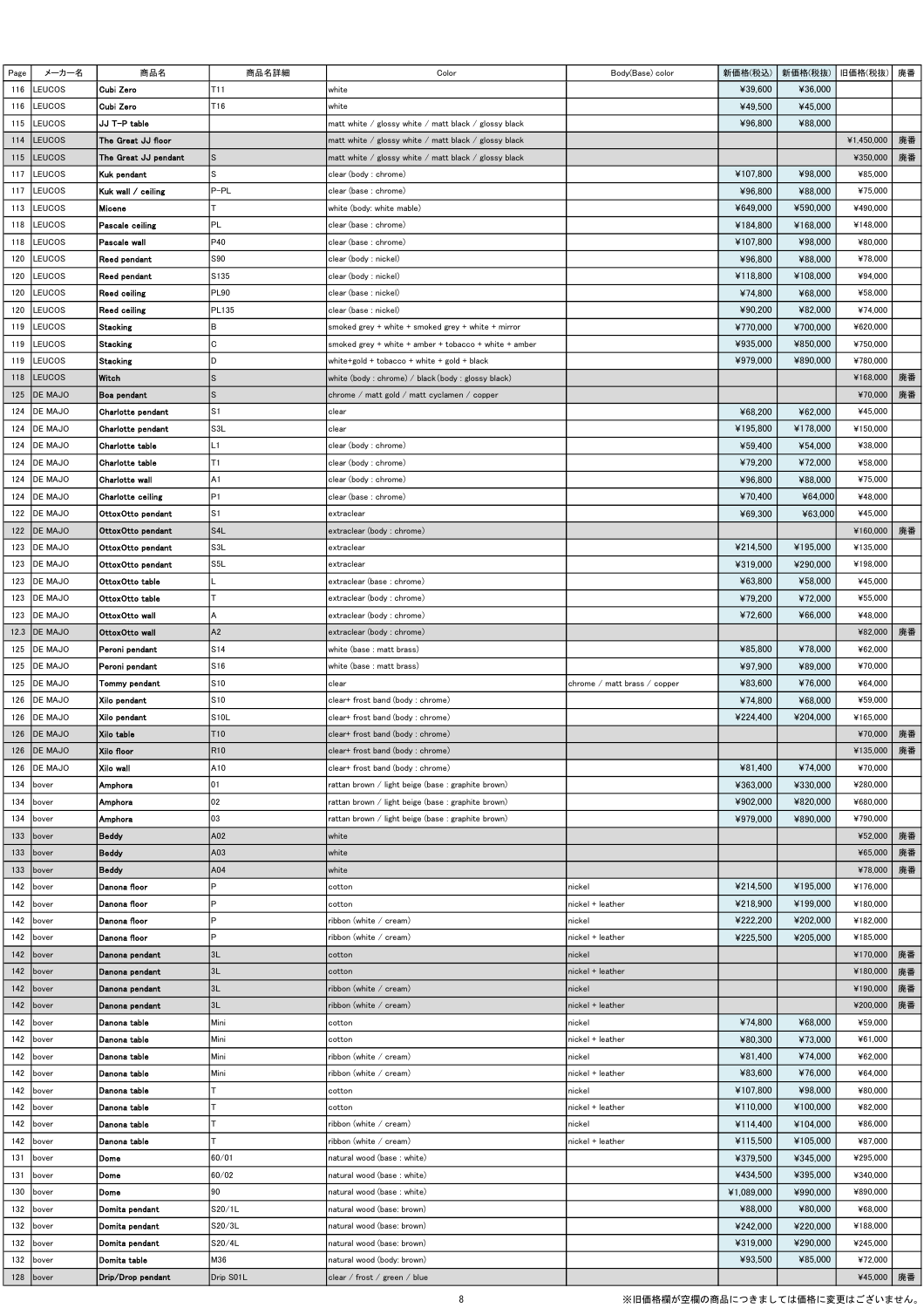|      | メーカー名     | 商品名               |                        |                                                       |                                |            | 新価格(税抜)    | 旧価格(税抜)    |    |
|------|-----------|-------------------|------------------------|-------------------------------------------------------|--------------------------------|------------|------------|------------|----|
| Page |           |                   | 商品名詳細                  | Color                                                 | Body(Base) color               | 新価格(税込)    |            |            | 廃番 |
| 128  | bover     | Drip/Drop pendant | Drop S01L              | clear / frost / green / blue                          |                                |            |            | ¥45,000    | 廃番 |
| 128  | bover     | Drip/Drop pendant | Drip S03L              | clear / frost / green / blue                          |                                |            |            | ¥168,000   | 廃番 |
| 128  | bover     | Drip/Drop pendant | Drop S03L              | clear / frost / green / blue                          |                                |            |            | ¥168,000   | 廃番 |
| 128  | bover     | Drip/Drop pendant | Drip S07L              | clear / frost / green / blue                          |                                |            |            | ¥300,000   | 廃番 |
|      |           |                   |                        |                                                       |                                |            |            |            |    |
| 128  | bover     | Drip/Drop pendant | Drop S07L              | clear / frost / green / blue                          |                                |            |            | ¥300,000   | 廃番 |
| 128  | bover     | Drip/Drop pendant | Drip S12L              | clear / frost / green / blue                          |                                | ¥682,000   | ¥620,000   | ¥530,000   |    |
| 128  | bover     | Drip/Drop pendant | Drop S12L              | clear / frost / green / blue                          |                                | ¥682,000   | ¥620,000   | ¥530,000   |    |
| 128  | bover     | Drip/Drop pendant | Drip S24L              | clear / frost / green / blue                          |                                | ¥1,188,000 | ¥1,080,000 | ¥950,000   |    |
|      |           |                   |                        |                                                       |                                |            |            |            |    |
| 128  | bover     | Drip/Drop pendant | Drop S24L              | clear / frost / green / blue                          |                                | ¥1,188,000 | ¥1.080.000 | ¥950,000   |    |
| 128  | bover     | Drip/Drop pendant | Drip S36L              | clear / frost / green / blue                          |                                |            |            | ¥1,450,000 | 廃番 |
| 128  | bover     | Drip/Drop pendant | Drop S36L              | clear / frost / green / blue                          |                                |            |            | ¥1,450,000 | 廃番 |
| 128  | bover     | Drip/Drop pendant | Drip S48L              | clear / frost / green / blue                          |                                |            |            | ¥1,860,000 | 廃番 |
|      |           |                   |                        |                                                       |                                |            |            |            |    |
| 128  | bover     | Drip/Drop pendant | Drop S48L              | clear / frost / green / blue                          |                                |            |            | ¥1,860,000 | 廃番 |
| 129  | bover     | Drip/Drop table   | Drip M36               | clear / frost / green / blue (body : black)           |                                |            |            | ¥70,000    | 廃番 |
| 129  | bover     | Drip/Drop table   | Drop M36               | clear / frost / green / blue (body : black)           |                                |            |            | ¥70,000    | 廃番 |
| 129  | bover     | Drip/Drop table   | Drip M50               | clear / frost / green / blue (body : black)           |                                |            |            | ¥79,000    | 廃番 |
|      |           |                   |                        |                                                       |                                |            |            |            |    |
| 129  | bover     | Drip/Drop table   | Drop M50               | clear / frost / green / blue (body : black)           |                                |            |            | ¥79,000    | 廃番 |
| 129  | bover     | Drip/Drop table   | Drip M70               | clear / frost / green / blue (body : black)           |                                | ¥136,400   | ¥124,000   | ¥100,000   |    |
| 129  | bover     | Drip/Drop table   | Drop M70               | clear / frost / green / blue (body : black)           |                                | ¥136,400   | ¥124,000   | ¥100,000   |    |
| 129  | bover     | Drip/Drop wall    | Drip A02               | clear / frost / green / blue (body : black)           |                                |            |            | ¥58,000    | 廃番 |
|      |           |                   |                        |                                                       |                                |            |            |            |    |
| 129  | bover     | Drip/Drop wall    | Drop A02               | clear / frost / green / blue (body : black)           |                                |            |            | ¥58,000    | 廃番 |
| 129  | bover     | Drip/Drop wall    | Drip A03               | clear / frost / green / blue                          | black (table top : marron)     |            |            | ¥95,000    | 廃番 |
| 129  | bover     | Drip/Drop wall    | Drop A03               | clear / frost / green / blue                          | black (table top : marron)     |            |            | ¥95,000    | 廃番 |
| 140  | bover     | Ema floor         | P <sub>157</sub>       | cotton / black cotton                                 | nickel                         |            |            | ¥225,000   | 廃番 |
|      |           |                   |                        |                                                       |                                |            |            |            |    |
| 140  | bover     | Ema floor         | P <sub>157</sub>       | cotton / black cotton                                 | nickel + leather               |            |            | ¥245,000   | 廃番 |
| 140  | bover     | Ema table         | M53                    | cotton / black cotton                                 | nickel                         |            |            | ¥148,000   | 廃番 |
| 140  | bover     | Ema table         | M53                    | cotton / black cotton                                 | nickel + leather               |            |            | ¥162,000   | 廃番 |
| 143  | bover     | Flexo             |                        | nickel / chrome                                       |                                |            |            | ¥75,000    | 廃番 |
|      |           |                   |                        |                                                       |                                |            |            |            |    |
| 143  | bover     | Flexo Lexa        |                        | nickel ∕ chrome                                       |                                |            |            | ¥79,000    | 廃番 |
| 135  | bover     | Fora              | S                      | rattan brown ∕ light beige                            |                                | ¥297,000   | ¥270,000   | ¥238,000   |    |
| 135  | bover     | Fora              | 90                     | ∙attan brown ∕ light beige                            |                                | ¥649,000   | ¥590,000   | ¥520,000   |    |
| 135  | bover     | Garota floor      | P01                    | brown / ivory white (base : steel)                    |                                | ¥429,000   | ¥390,000   | ¥310,000   |    |
|      |           |                   |                        |                                                       |                                |            |            |            |    |
| 135  | bover     | Garota floor      | P02                    | brown / ivory white                                   | graphite brown / natural white | ¥726,000   | ¥660,000   | ¥540,000   |    |
|      | bover     | Hardy             |                        | white / chrome / gold                                 |                                | ¥69,300    | ¥63,000    | ¥58,000    |    |
| 137  | bover     | Lexa FL           |                        | cotton (white)                                        | nickel / chrome                |            |            | ¥124,000   | 廃番 |
| 137  | bover     | Lexa FL           |                        | ribbon (white / cream)                                | nickel / chrome                |            |            | ¥134,000   | 廃番 |
|      |           |                   |                        |                                                       |                                |            |            |            |    |
| 143  | bover     | Mar               |                        | cotton                                                | nickel                         |            |            | ¥210,000   | 廃番 |
| 143  | bover     | Mar               |                        | cotton                                                | nickel ∕ nickel + leather      |            |            | ¥220,000   | 廃番 |
| 143  | bover     | Mar               |                        | ribbon (white / cream)                                | nickel                         |            |            | ¥215,000   | 廃番 |
| 143  | bover     | Mar               |                        | ribbon (white / cream)                                | nickel / nickel + leather      |            |            | ¥225.000   | 廃番 |
|      |           |                   |                        |                                                       |                                |            |            |            |    |
| 141  | bover     | Maxi pendant      | S01 with plug (プラグタイプ) | ribbon (white / cream)                                |                                | ¥214,500   | ¥195,000   | ¥175,000   |    |
| 141  | bover     | Maxi pendant      | S01                    | ∙ibbon (white ∕ cream)                                |                                | ¥214,500   | ¥195,000   | ¥175,000   |    |
| 141  | bover     | Maxi floor        | P03                    | ribbon (white / cream) (base : nickel)                |                                | ¥308,000   | ¥280,000   | ¥230,000   |    |
| 140  | bover     | Mediterrania      | S105/01                | ribbon (white / cream)                                |                                |            |            | ¥265,000   | 廃番 |
|      |           |                   |                        |                                                       |                                |            |            |            |    |
| 140  | bover     | Mediterrania      | S105/02                | ribbon (white / cream)                                |                                |            |            | ¥326,000   | 廃番 |
| 145  | bover     | Mei               | 100                    | cotton                                                |                                | ¥140,800   | ¥128,000   | ¥110,000   |    |
| 145  | bover     | Mei               | 100                    | ribbon (white / cream)                                |                                | ¥162,800   | ¥148,000   | ¥126,000   |    |
| 145  | bover     | Mei               | 120                    | cotton                                                |                                | ¥176,000   | ¥160,000   | ¥138,000   |    |
|      |           |                   |                        |                                                       |                                |            |            |            |    |
| 145  | bover     | Mei               | 120                    | ribbon (white / cream)                                |                                | ¥198,000   | ¥180,000   | ¥158,000   |    |
| 145  | bover     | Mei               | 180                    | cotton                                                |                                | ¥407,000   | ¥370,000   | ¥340,000   |    |
| 145  | bover     | Mei               | 180                    | ribbon (white / cream)                                |                                | ¥517,000   | ¥470,000   | ¥430,000   |    |
| 145  | bover     | Mei               | 38                     | ibbon (white ∕ cream)                                 |                                | ¥107,800   | ¥98,000    | ¥88,000    |    |
|      |           |                   |                        |                                                       |                                |            |            |            |    |
| 145  | bover     | Mei               | 60                     | ribbon (white / cream)                                |                                | ¥170,500   | ¥155,000   | ¥138,000   |    |
| 145  | bover     | Mei               | 90                     | ribbon (white / cream)                                |                                | ¥374,000   | ¥340,000   | ¥300,000   |    |
| 144  | bover     | Oval table        | M44                    | cotton (white)                                        | nickel / chrome                |            |            | ¥120,000   | 廃番 |
| 144  | bover     | Oval table        | M44                    | ribbon (white / cream)                                | nickel / chrome                |            |            | ¥130,000   | 廃番 |
|      |           |                   |                        |                                                       |                                |            |            |            |    |
| 144  | bover     | Oval wall         | A01                    | cotton (white)                                        | nickel / chrome                |            |            | ¥65,000    | 廃番 |
| 144  | bover     | Oval wall         | A01                    | ribbon (white / cream)                                | nickel / chrome                |            |            | ¥72,000    | 廃番 |
| 144  | bover     | Oval wall         | A02                    | cotton (white)                                        | nickel / chrome                |            |            | ¥100,000   | 廃番 |
| 144  | bover     | Oval wall         | A02                    | ribbon (white / cream)                                | nickel / chrome                |            |            | ¥105,000   | 廃番 |
|      |           |                   |                        |                                                       |                                |            |            |            |    |
| 141  | bover     | Mos               | 01                     | ribbon (white / cream)                                |                                | ¥324,500   | ¥295,000   | ¥275,000   |    |
| 141  | bover     | Mos               | 02                     | ribbon (white / cream)                                |                                | ¥704,000   | ¥640,000   | ¥560,000   |    |
| 141  | bover     | Mos               | 03                     | ribbon (white / cream)                                |                                | ¥1,254,000 | ¥1,140,000 | ¥980,000   |    |
| 136  | bover     | Non La pendant    | ls.                    | white / satin copper / chrome                         |                                |            |            | ¥110,000   | 廃番 |
|      |           |                   |                        |                                                       |                                |            |            |            |    |
| 136  | bover     | Non La table      |                        | white / satin copper / chrome (body : graphite brown) |                                | ¥192,500   | ¥175,000   | ¥160,000   |    |
| 136  | bover     | Non La wall       | A03                    | white / satin copper / chrome (arm : graphite brown)  |                                |            |            | ¥135,000   | 廃番 |
| 137  | bover     | Non La wall       | A04                    | white / satin copper / chrome (arm : graphite brown)  |                                |            |            | ¥140,000   | 廃番 |
| 137  | bover     | Penta pendant     | S30                    | antique brass / antique copper                        |                                |            |            | ¥49,000    | 廃番 |
|      |           |                   |                        |                                                       |                                |            |            |            |    |
| 147  | bover     | Plafonet          | 43                     | cotton (white)                                        |                                | ¥96,800    | ¥88,000    | ¥75,000    |    |
| 147  | bover     | Plafonet          | 43                     | ribbon (white / cream)                                |                                | ¥118,800   | ¥108,000   | ¥95,000    |    |
|      | 147 bover | Plafonet          | 60                     | cotton (white)                                        |                                | ¥159,500   | ¥145,000   | ¥125,000   |    |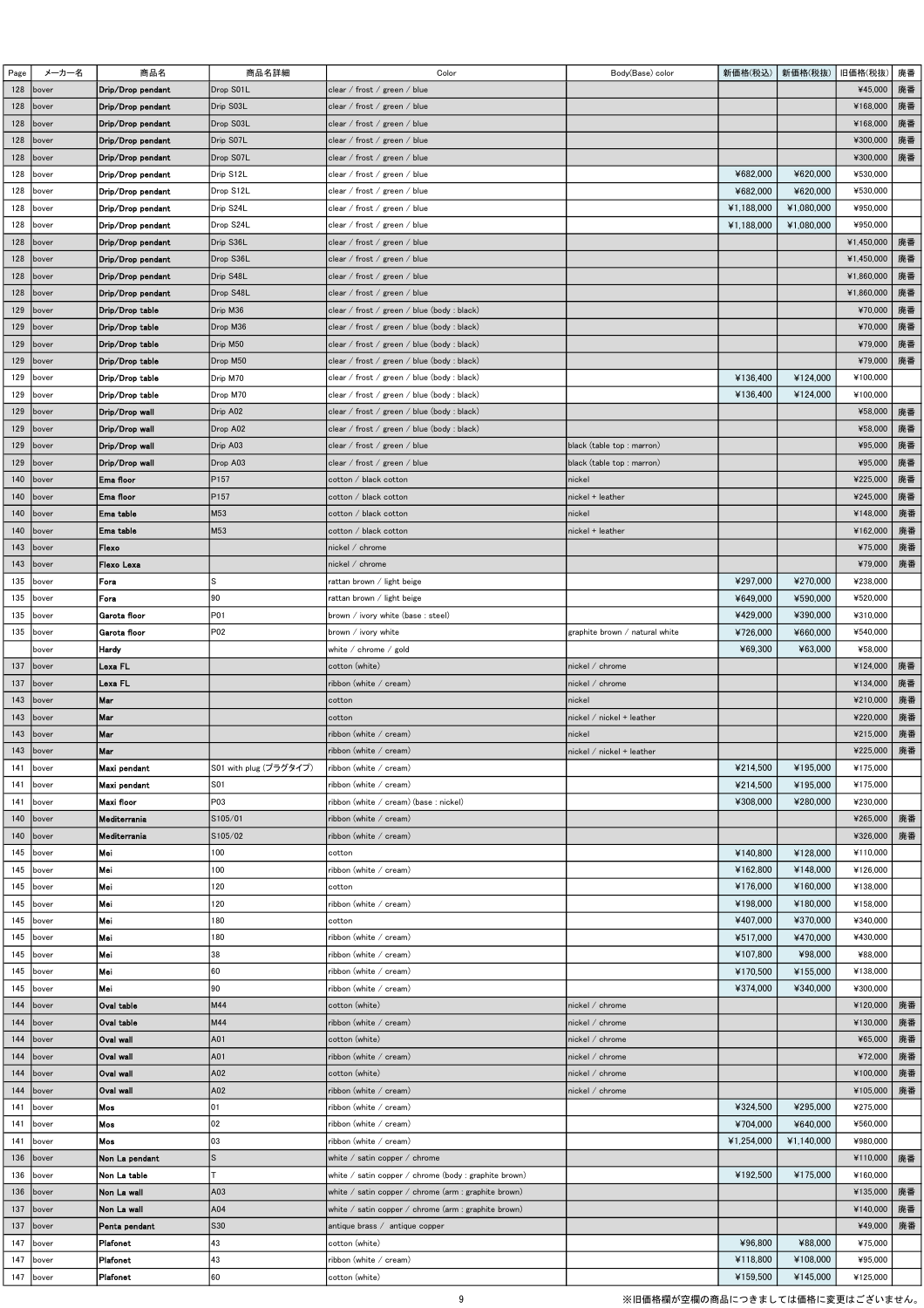| Page       | メーカー名                    | 商品名                                            | 商品名詳細             | Color                                                                                  | Body(Base) color                | 新価格(税込)                | 新価格(税抜)                | 旧価格(税抜)                | 廃番 |
|------------|--------------------------|------------------------------------------------|-------------------|----------------------------------------------------------------------------------------|---------------------------------|------------------------|------------------------|------------------------|----|
| 147        | bover                    | Plafonet                                       | 60                | ribbon (white / cream)                                                                 |                                 | ¥192,500               | ¥175,000               | ¥155,000               |    |
| 147        | bover                    | Plafonet                                       | 95                | cotton (white)                                                                         |                                 | ¥363,000               | ¥330,000               | ¥285,000               |    |
| 147        | bover                    | Plafonet                                       | 95                | ribbon (white ∕ cream)                                                                 |                                 | ¥374,000               | ¥340,000               | ¥295,000               |    |
| 146        | bover                    | Siam                                           | 80                | ribbon (white / cream) (body : nickel)                                                 |                                 | ¥269,500               | ¥245,000               | ¥210,000               |    |
| 146        | oover                    | Siam                                           | 120 P             | ribbon (white / cream) (body : nickel)                                                 |                                 | ¥748,000               | ¥680.000               | ¥565,000               |    |
| 146        | bover                    | Siam                                           | 120 G             | ribbon (white / cream) (body : nickel)                                                 |                                 | ¥748,000               | ¥680.000               | ¥565,000               |    |
| 146        | bover                    | Siam<br>Slend                                  | 4L<br>101         | ribbon (white / cream) (body : nickel)                                                 |                                 | ¥1,265,000             | ¥1,150,000             | ¥890,000<br>¥110,000   |    |
| 138<br>138 | bover<br>bover           | Slond                                          | 02                | natt white / matt black (inside : copper)<br>matt white / matt black (inside : copper) |                                 | ¥129,800<br>¥129,800   | ¥118,000<br>¥118,000   | ¥110,000               |    |
| 138        | bover                    | Slend                                          | 03                | matt white / matt black (inside : copper)                                              |                                 | ¥129,800               | ¥118,000               | ¥110,000               |    |
| 138        | bover                    | Slend                                          | Set3C             | matt white / matt black (inside : copper)                                              |                                 | ¥440,000               | ¥400,000               | ¥380,000               |    |
| 138        | bover                    | Slend                                          | Set3R             | matt white / matt black (inside : copper)                                              |                                 | ¥407,000               | ¥370,000               | ¥350,000               |    |
| 139        | bover                    | <b>Tibeta</b>                                  | 01                | black chrome / copper / antique brass                                                  |                                 |                        |                        | ¥89,000                | 廃番 |
| 139        | bover                    | Tibeta                                         | 02                | black chrome / copper / antique brass                                                  |                                 |                        |                        | ¥95,000                | 廃番 |
| 139        | pover                    | Tibeta                                         | 03                | black chrome / copper / antique brass                                                  |                                 |                        |                        | ¥110,000               | 廃番 |
| 147        | oover                    | Urban                                          | PF37              | ribbon (white / cream)                                                                 |                                 | ¥151,800               | ¥138,000               | ¥128,000               |    |
| 147        | bover                    | Urban                                          | PF60              | ribbon (white / cream)                                                                 |                                 | ¥236,500               | ¥215,000               | ¥198,000               |    |
| 147        | bover                    | Urban                                          | S60               | ribbon (white / cream)                                                                 |                                 | ¥253,000               | ¥230,000               | ¥210,000               |    |
| 152        | PARACHILNA               | Aballs chandelier                              |                   | white / black                                                                          |                                 | ¥1,628,000             | ¥1,480,000             | ¥1,160,000             |    |
| 152        | PARACHILNA               | Aballs chandelier                              |                   | gold / copper                                                                          |                                 | ¥1,793,000             | ¥1,630,000             | ¥1,210,000             |    |
| 152        | PARACHILNA               | Aballs chandelier                              |                   | platinum                                                                               |                                 | ¥1,903,000             | ¥1,730,000             | ¥1,210,000             |    |
| 152        | PARACHILNA               | Aballs chandelier                              |                   | white / black                                                                          |                                 | ¥2,838,000             | ¥2,580,000             | ¥2,020,000             |    |
| 152        | PARACHILNA               | Aballs chandelier                              | l8                | gold / copper                                                                          |                                 | ¥3,168,000             | ¥2,880,000             | ¥2,300,000             |    |
| 152        | PARACHILNA               | Aballs chandelier                              | l8                | platinum                                                                               |                                 | ¥3,388,000             | ¥3,080,000             | ¥2,300,000             |    |
| 152        | PARACHILNA               | Aballs chandelier                              | 12                | white / black                                                                          |                                 | ¥3,740,000             | ¥3,400,000             | ¥2,670,000             |    |
| 152        | PARACHILNA               | Aballs chandelier                              | 12                | gold / copper                                                                          |                                 | ¥4,180,000             | ¥3,800,000             | ¥3,100,000             |    |
| 152<br>151 | PARACHILNA<br>PARACHILNA | Aballs chandelier<br>Aballs pendant            | 12<br>T pe        | platinum<br>white / black                                                              |                                 | ¥4,400,000<br>¥156,200 | ¥4,000,000<br>¥142,000 | ¥3,100,000<br>¥110,000 |    |
| 151        | PARACHILNA               | Abalis pendant                                 | T pe              | gold ∕ copper                                                                          |                                 | ¥184,800               | ¥168,000               | ¥120,000               |    |
| 151        | PARACHILNA               | Aballs pendant                                 | T pe              | platinum                                                                               |                                 | ¥195,800               | ¥178,000               | ¥120,000               |    |
| 151        | PARACHILNA               | Aballs pendant                                 | T me              | white / black                                                                          |                                 | ¥206,800               | ¥188,000               | ¥140,000               |    |
| 151        | PARACHILNA               | Aballs pendant                                 | T me              | gold / copper                                                                          |                                 | ¥242,000               | ¥220,000               | ¥155,000               |    |
| 151        | PARACHILNA               | Aballs pendant                                 | T me              | platinum                                                                               |                                 | ¥264,000               | ¥240,000               | ¥155,000               |    |
| 150        | PARACHILNA               | Aballs table                                   | M pe              | white / black                                                                          |                                 | ¥181,500               | ¥165,000               | ¥135,000               |    |
| 150        | PARACHILNA               | Aballs table                                   | M pe              | gold / copper                                                                          |                                 | ¥214,500               | ¥195,000               | ¥140,000               |    |
| 150        | PARACHILNA               | Aballs table                                   | M pe              | platinum                                                                               |                                 | ¥225,500               | ¥205,000               | ¥140,000               |    |
| 150        | PARACHILNA               | Abalis table                                   | M gr              | white / black                                                                          |                                 | ¥225,500               | ¥205,000               | ¥180,000               |    |
| 150        | PARACHILNA               | Abalis table                                   | M gr              | gold / copper                                                                          |                                 | ¥247,500               | ¥225,000               | ¥185,000               |    |
| 150        | PARACHILNA               | Aballs table                                   | M gr              | platinum                                                                               |                                 | ¥302,500               | ¥275,000               | ¥185,000               |    |
| 150        | PARACHILNA               | Aballs wall                                    | A                 | white / black                                                                          |                                 | ¥121,000               | ¥110,000               | ¥90,000                |    |
| 150        | PARACHILNA               | Aballs wall                                    | ΙA                | gold / copper                                                                          |                                 | ¥154,000               | ¥140,000               | ¥100,000               |    |
| 150        | PARACHILNA               | <b>Aballs wall</b>                             | l٨                | platinum                                                                               |                                 | ¥165,000               | ¥150,000               | ¥100,000               |    |
| 151        | PARACHILNA               | Aballs wall / ceiling                          | AII pe            | white / black                                                                          |                                 | ¥115,500               | ¥105,000               | ¥80,000                |    |
| 151        | PARACHILNA               | Aballs wall / ceiling                          | All pe            | gold / copper                                                                          |                                 | ¥137,500               | ¥125,000               | ¥90,000                |    |
| 151        | PARACHILNA               | Aballs wall / ceiling                          | All pe            | platinum                                                                               |                                 | ¥148,500               | ¥135,000               | ¥90,000                |    |
| 151        | PARACHILNA<br>PARACHILNA | Aballs wall / ceiling<br>Aballs wall / coiling | A II me<br>AII me | white / black<br>gold / copper                                                         |                                 | ¥129,800               | ¥118,000<br>¥138,000   | ¥85,000<br>¥95,000     |    |
| 151<br>151 | PARACHILNA               | Aballs wall / ceiling                          | A ∏ me            | platinum                                                                               |                                 | ¥151,800<br>¥162,800   | ¥148,000               | ¥95,000                |    |
| 151        | PARACHILNA               | <b>Aballs ceiling</b>                          | AII gr            | white / black                                                                          |                                 | ¥151,800               | ¥138,000               | ¥95,000                |    |
| 151        | PARACHILNA               | <b>Aballs ceiling</b>                          | AII gr            | gold / copper                                                                          |                                 | ¥176,000               | ¥160,000               | ¥120,000               |    |
| 151        | PARACHILNA               | <b>Abalis ceiling</b>                          | AII gr            | platinum                                                                               |                                 | ¥187,000               | ¥170,000               | ¥120,000               |    |
| 159        | PARACHILNA               | Alistair floor                                 | lP.               | gold / graphite                                                                        |                                 | ¥407,000               | ¥370,000               | ¥270,000               |    |
| 159        | PARACHILNA               | Alistair pendant                               |                   | gold / graphite                                                                        |                                 | ¥352,000               | ¥320,000               | ¥245,000               |    |
| 159        | PARACHILNA               | Alistair table                                 | M                 | gold / graphite                                                                        |                                 | ¥308,000               | ¥280,000               | ¥195,000               |    |
| 155        | PARACHILNA               | Anwar pendant                                  | T30               | black                                                                                  |                                 | ¥649,000               | ¥590,000               | ¥460,000               |    |
| 155        | PARACHILNA               | Anwar pendant                                  | T30               | gold                                                                                   |                                 | ¥649,000               | ¥590,000               | ¥460,000               |    |
| 155        | PARACHILNA               | Anwar pendant                                  | T30               | copper                                                                                 |                                 | ¥682,000               | ¥620,000               | ¥460,000               |    |
| 155        | PARACHILNA               | Anwar pendant                                  | T45               | black                                                                                  |                                 | ¥616,000               | ¥560,000               | ¥430,000               |    |
| 155        | PARACHILNA               | Anwar pendant                                  | T45               | gold                                                                                   |                                 | ¥616,000               | ¥560,000               | ¥430,000               |    |
| 155        | PARACHILNA               | Anwar pendant                                  | T45               | copper                                                                                 |                                 | ¥643,500               | ¥585,000               | ¥430,000               |    |
| 155        | PARACHILNA               | Anwar pendant                                  | T90<br>T90        | black                                                                                  |                                 | ¥814,000               | ¥740,000               | ¥560,000               |    |
| 155<br>155 | PARACHILNA<br>PARACHILNA | Anwar pendant<br>Anwar pondant                 | T90               | gold                                                                                   |                                 | ¥814,000<br>¥858,000   | ¥740,000<br>¥780,000   | ¥560,000<br>¥560,000   |    |
| 158        | PARACHILNA               | <b>Babel</b>                                   | $pe-01$           | copper<br>gold / black                                                                 |                                 |                        |                        | ¥450,000               | 廃番 |
| 158        | PARACHILNA               | <b>Babel</b>                                   | $me-03$           | gold / black                                                                           |                                 |                        |                        | ¥680,000               | 廃番 |
| 158        | PARACHILNA               | <b>Babel</b>                                   | $gr-01$           | gold / black                                                                           |                                 |                        |                        | ¥920,000               | 廃番 |
| 160        | PARACHILNA               | Bai pendant                                    | T baba            | amber / grey / clear (body : bronze)                                                   |                                 |                        |                        | ¥340,000               | 廃番 |
| 160        | PARACHILNA               | Bai pendant                                    | T mama            | amber / grey / clear (body : bronze)                                                   |                                 |                        |                        | ¥390,000               | 廃番 |
| 160        | PARACHILNA               | Bai pendant                                    | T didi            | amber / grey / clear (body : bronze)                                                   |                                 | ¥206,800               | ¥188,000               | ¥138,000               |    |
| 160        | PARACHILNA               | Bai wall                                       | A didi            | amber / grey / clear (body : bronze)                                                   |                                 | ¥250,800               | ¥228,000               | ¥168,000               |    |
| 160        | PARACHILNA               | Bai chandelier                                 | TΙ                | amber / grey / clear (body : bronze)                                                   |                                 | ¥599,500               | ¥545,000               | ¥450,000               |    |
|            |                          |                                                |                   | 10                                                                                     | ※旧価格欄が空欄の商品につきましては価格に変更はございません。 |                        |                        |                        |    |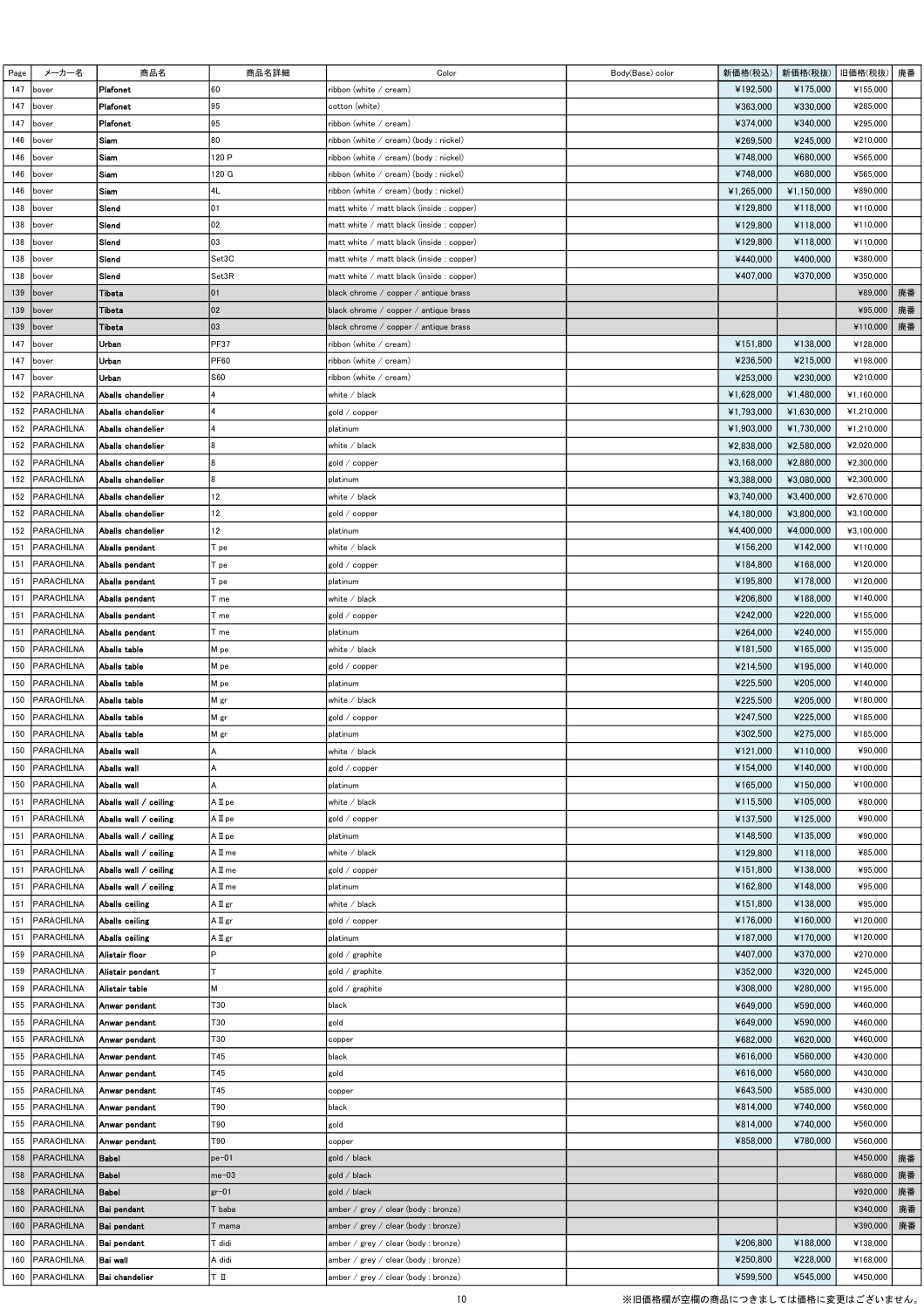| Page | メーカー名                        | 商品名                                      | 商品名詳細          | Color                                       | Body(Base) color       | 新価格(税込)    | 新価格(税抜)    | 旧価格(税抜)    | 廃番 |
|------|------------------------------|------------------------------------------|----------------|---------------------------------------------|------------------------|------------|------------|------------|----|
| 160  | PARACHILNA                   | Bai chandelier                           | ΤШ             | amber / grey / clear (body : bronze)        |                        | ¥786,500   | ¥715,000   | ¥580,000   |    |
| 153  | PARACHILNA                   | Beta floor                               | Þ              | matt white / glossy black                   | black / brass / copper | ¥233,200   | ¥212,000   | ¥145,000   |    |
| 153  | PARACHILNA                   | Beta table                               | M              | matt white / glossy black                   | black / brass / copper | ¥206,800   | ¥188,000   | ¥130,000   |    |
| 149  | PARACHILNA                   | Chinoz                                   |                | red / green / black                         |                        | ¥396.000   | ¥360,000   | ¥280,000   |    |
| 149  | PARACHILNA                   | Chinoz                                   |                | ming                                        |                        | ¥462,000   | ¥420,000   | ¥330,000   |    |
| 156  | PARACHILNA                   | <b>Gweilo HAN floor</b>                  | pe             | clear                                       |                        | ¥528,000   | ¥480,000   | ¥410,000   |    |
| 156  | PARACHILNA                   | <b>Gweilo HAN floor</b>                  |                | clear                                       |                        | ¥704,000   | ¥640,000   | ¥520,000   |    |
| 156  | PARACHILNA                   | Gweilo QIN floor                         | be             | clear                                       |                        | ¥594,000   | ¥540,000   | ¥410,000   |    |
| 156  | PARACHILNA                   | Gweilo QIN floor                         | gr             | clear                                       |                        | ¥704,000   | ¥640,000   | ¥520,000   |    |
| 156  | PARACHILNA                   | Gweilo SONG table                        |                | clear                                       |                        | ¥143,000   | ¥130,000   | ¥110,000   |    |
|      |                              | 162-174 metalarte社製品(スペイン)は現地生産停止のため販売終了 |                |                                             |                        |            |            |            |    |
| 182  | DE MAJO TRAD 2599            |                                          | A1             | clear (body: chrome) / amber (body: gold)   |                        | ¥118,800   | ¥108,000   | ¥92,000    |    |
| 182  | DE MAJO_TRAD   2599          |                                          | A <sub>2</sub> | clear (body : chrome) / amber (body : gold) |                        | ¥170,500   | ¥155,000   | ¥129,000   |    |
| 182  | DE MAJO_TRAD   2599          |                                          | $A2+1$         | clear (body: chrome) / amber (body: gold)   |                        | ¥247,500   | ¥225,000   | ¥189,000   |    |
| 182  | DE MAJO_TRAD   2599          |                                          | A <sub>3</sub> | clear (body : chrome) / amber (body : gold) |                        | ¥247,500   | ¥225,000   | ¥189,000   |    |
| 182  | DE MAJO_TRAD   2599          |                                          | A <sub>6</sub> | clear (body : chrome) / amber (body : gold) |                        | ¥511,500   | ¥465,000   | ¥385,000   |    |
| 182  | DE MAJO_TRAD   2599          |                                          | KP3            | clear (body : chrome) / amber (body : gold) |                        | ¥341,000   | ¥310,000   | ¥260,000   |    |
| 182  | DE MAJO_TRAD <b>2599</b>     |                                          | K3             | clear (body : chrome) / amber (body : gold) |                        | ¥401,500   | ¥365,000   | ¥300,000   |    |
| 182  | DE MAJO_TRAD   2599          |                                          | KP5            | clear (body: chrome) / amber (body: gold)   |                        | ¥478,500   | ¥435,000   | ¥360,000   |    |
| 182  | DE MAJO_TRAD   2599          |                                          | K <sub>5</sub> | clear (body : chrome) / amber (body : gold) |                        | ¥528,000   | ¥480,000   | ¥390,000   |    |
| 182  | DE MAJO_TRAD 2599            |                                          | KP6            | clear (body : chrome) / amber (body : gold) |                        | ¥561,000   | ¥510,000   | ¥420,000   |    |
| 182  | DE MAJO_TRAD   2599          |                                          | K <sub>6</sub> | clear (body : chrome) / amber (body : gold) |                        | ¥605,000   | ¥550,000   | ¥450,000   |    |
| 182  | DE MAJO_TRAD 2599            |                                          | K8             | clear (body : chrome) / amber (body : gold) |                        | ¥671,000   | ¥610,000   | ¥500,000   |    |
| 182  | DE MAJO_TRAD   2599          |                                          | K10            | clear (body : chrome) / amber (body : gold) |                        | ¥814,000   | ¥740,000   | ¥600,000   |    |
| 182  | DE MAJO_TRAD   2599          |                                          | K12            | clear (body : chrome) / amber (body : gold) |                        | ¥1,023,000 | ¥930,000   | ¥760,000   |    |
| 182  | DE MAJO_TRAD <b>2599</b>     |                                          | $K12+6$        | clear (body : chrome) / amber (body : gold) |                        | ¥1,705,000 | ¥1,550,000 | ¥1,270,000 |    |
| 182  | DE MAJO_TRAD   2599          |                                          | $K16+8$        | clear (body : chrome) / amber (body : gold) |                        | ¥2,255,000 | ¥2,050,000 | ¥1,700,000 |    |
| 182  | DE MAJO_TRAD   2599          |                                          | K24+12         | clear (body : chrome) / amber (body : gold) |                        | ¥3,355,000 | ¥3,050,000 | ¥2,550,000 |    |
| 182  | DE MAJO_TRAD   2599          |                                          | $K24+12+6$     | clear (body : chrome) / amber (body : gold) |                        | ¥4,290,000 | ¥3,900,000 | ¥3,250,000 |    |
| 183  |                              | DE MAJO_TRAD 2599 with shade             | A1             | clear (body: chrome) / amber (body: gold)   |                        | ¥137,500   | ¥125,000   | ¥98,000    |    |
| 183  |                              | DE MAJO_TRAD 2599 with shade             | A <sub>2</sub> | clear (body : chrome) / amber (body : gold) |                        | ¥198,000   | ¥180,000   | ¥150,000   |    |
| 183  |                              | DE MAJO_TRAD 2599 with shade             | $A2+1$         | clear (body : chrome) / amber (body : gold) |                        | ¥291,500   | ¥265,000   | ¥220,000   |    |
| 183  |                              | DE MAJO_TRAD 2599 with shade             | A <sub>3</sub> | clear (body: chrome) / amber (body: gold)   |                        | ¥291,500   | ¥265,000   | ¥220,000   |    |
| 183  |                              | DE MAJO_TRAD 2599 with shade             | A <sub>6</sub> | clear (body : chrome) / amber (body : gold) |                        | ¥605,000   | ¥550,000   | ¥420,000   |    |
| 183  |                              | DE MAJO_TRAD 2599 with shade             | KP3            | clear (body : chrome) / amber (body : gold) |                        | ¥396,000   | ¥360,000   | ¥285,000   |    |
| 183  |                              | DE MAJO_TRAD <b>2599 with shade</b>      | K <sub>3</sub> | clear (body: chrome) / amber (body: gold)   |                        | ¥451,000   | ¥410,000   | ¥330,000   |    |
| 183  |                              | DE MAJO_TRAD 2599 with shade             | KP5            | clear (body : chrome) / amber (body : gold) |                        | ¥572,000   | ¥520,000   | ¥420,000   |    |
| 183  |                              | DE MAJO_TRAD 2599 with shade             | K <sub>5</sub> | clear (body : chrome) / amber (body : gold) |                        | ¥605,000   | ¥550,000   | ¥450,000   |    |
| 183  |                              | DE MAJO_TRAD 2599 with shade             | KP6            | clear (body : chrome) / amber (body : gold) |                        | ¥627,000   | ¥570,000   | ¥470,000   |    |
| 183  |                              | DE MAJO_TRAD 2599 with shade             | K6             | clear (body : chrome) / amber (body : gold) |                        | ¥671,000   | ¥610,000   | ¥500,000   |    |
|      | DE MAJO_TRAD 2599 with shade |                                          | K8             |                                             |                        | ¥792,000   |            | ¥580,000   |    |
| 183  |                              | DE MAJO_TRAD 2599 with shade             | K10            | clear (body : chrome) / amber (body : gold) |                        |            | ¥720,000   |            |    |
| 183  |                              |                                          |                | clear (body: chrome) / amber (body: gold)   |                        | ¥957,000   | ¥870,000   | ¥710,000   |    |
| 183  |                              | DE MAJO_TRAD 2599 with shade             | K12            | clear (body : chrome) / amber (body : gold) |                        | ¥1,188,000 | ¥1,080,000 | ¥880,000   |    |
| 183  |                              | DE MAJO TRAD 2599 with shade             | $K12+6$        | clear (body: chrome) / amber (body: gold)   |                        | ¥1,980,000 | ¥1,800,000 | ¥1,470,000 |    |
| 183  |                              | DE MAJO_TRAD 2599 with shade             | $K16+8$        | clear (body : chrome) / amber (body : gold) |                        | ¥2,552,000 | ¥2,320,000 | ¥1,920,000 |    |
| 183  |                              | DE MAJO_TRAD 2599 with shade             | K24+12         | clear (body : chrome) / amber (body : gold) |                        | ¥3,905,000 | ¥3,550,000 | ¥2,950,000 |    |
| 183  |                              | DE MAJO_TRAD 2599 with shade             | $K24+12+6$     | clear (body: chrome) / amber (body: gold)   |                        | ¥4,895,000 | ¥4,450,000 | ¥3,750,000 |    |
| 184  | DE MAJO_TRAD   2612          |                                          | A <sub>1</sub> | clear (body: chrome) / amber (body: gold)   |                        | ¥143,000   | ¥130,000   | ¥110,000   |    |
| 184  | DE MAJO_TRAD   2612          |                                          | A <sub>2</sub> | clear (body : chrome) / amber (body : gold) |                        | ¥198,000   | ¥180,000   | ¥150,000   |    |
| 184  | DE MAJO_TRAD 2612            |                                          | A <sub>3</sub> | clear (body: chrome) / amber (body: gold)   |                        | ¥275,000   | ¥250,000   | ¥210,000   |    |
| 184  | DE MAJO_TRAD 2612            |                                          | $A3+2$         | clear (body: chrome) / amber (body: gold)   |                        | ¥489,500   | ¥445,000   | ¥360,000   |    |
| 184  | DE MAJO_TRAD   2612          |                                          | K6             | clear (body: chrome) / amber (body: gold)   |                        | ¥693,000   | ¥630,000   | ¥520,000   |    |
| 184  | DE MAJO_TRAD 2612            |                                          | K8             | clear (body: chrome) / amber (body: gold)   |                        | ¥880,000   | ¥800,000   | ¥660,000   |    |
| 184  | DE MAJO_TRAD <b>2612</b>     |                                          | K10            | clear (body : chrome) / amber (body : gold) |                        | ¥1,012,000 | ¥920,000   | ¥760,000   |    |
| 184  | DE MAJO_TRAD 2612            |                                          | K12            | clear (body : chrome) / amber (body : gold) |                        | ¥1,188,000 | ¥1,080,000 | ¥890,000   |    |
| 184  | DE MAJO_TRAD 2612            |                                          | K16            | clear (body : chrome) / amber (body : gold) |                        | ¥1,815,000 | ¥1,650,000 | ¥1,370,000 |    |
| 185  | DE MAJO_TRAD   6012          |                                          | K8             | clear                                       |                        | ¥2,090,000 | ¥1,900,000 | ¥1,530,000 |    |
| 185  | DE MAJO_TRAD   6012          |                                          | K8             | milkwhite / black                           |                        | ¥2,090,000 | ¥1,900,000 | ¥1,610,000 |    |
| 185  | DE MAJO_TRAD   6012          |                                          | K8             | clear-goldleaf                              |                        | ¥2,475,000 | ¥2,250,000 | ¥1,860,000 |    |
| 185  | DE MAJO_TRAD   6012          |                                          | K10            | clear                                       |                        | ¥2,618,000 | ¥2,380,000 | ¥1,910,000 |    |
| 185  | DE MAJO_TRAD   6012          |                                          | K10            | milkwhite / black                           |                        | ¥2,618,000 | ¥2,380,000 | ¥2,000,000 |    |
| 185  | DE MAJO_TRAD   6012          |                                          | K10            | clear-goldleaf                              |                        | ¥3,080,000 | ¥2,800,000 | ¥2,310,000 |    |
| 185  | DE MAJO_TRAD   6012          |                                          | K12            | clear                                       |                        | ¥3,025,000 | ¥2,750,000 | ¥2,210,000 |    |
| 185  | DE MAJO_TRAD 6012            |                                          | K12            | milkwhite / black                           |                        | ¥3,025,000 | ¥2,750,000 | ¥2,310,000 |    |
| 185  | DE MAJO_TRAD <b>6012</b>     |                                          | K12            | clear-goldleaf                              |                        | ¥3,520,000 | ¥3,200,000 | ¥2,660,000 |    |
| 185  | DE MAJO_TRAD 6013            |                                          | K10            | clear                                       |                        | ¥1,518,000 | ¥1,380,000 | ¥940,000   |    |
| 185  | DE MAJO_TRAD 6013            |                                          | K10            | milkwhite / black                           |                        | ¥1,518,000 | ¥1,380,000 | ¥980,000   |    |
| 185  | DE MAJO_TRAD 6013            |                                          | K10            | clear-goldleaf                              |                        | ¥1,925,000 | ¥1,750,000 | ¥1,100,000 |    |
| 185  | DE MAJO_TRAD 6013            |                                          | K12            | clear                                       |                        | ¥2,090,000 | ¥1,900,000 | ¥1,500,000 |    |
| 185  | DE MAJO_TRAD   6013          |                                          | K12            | milkwhite / black                           |                        | ¥2,090,000 | ¥1,900,000 | ¥1,600,000 |    |
| 185  | DE MAJO_TRAD 6013            |                                          | K12            | clear-goldleaf                              |                        | ¥2,530,000 | ¥2,300,000 | ¥1,800,000 |    |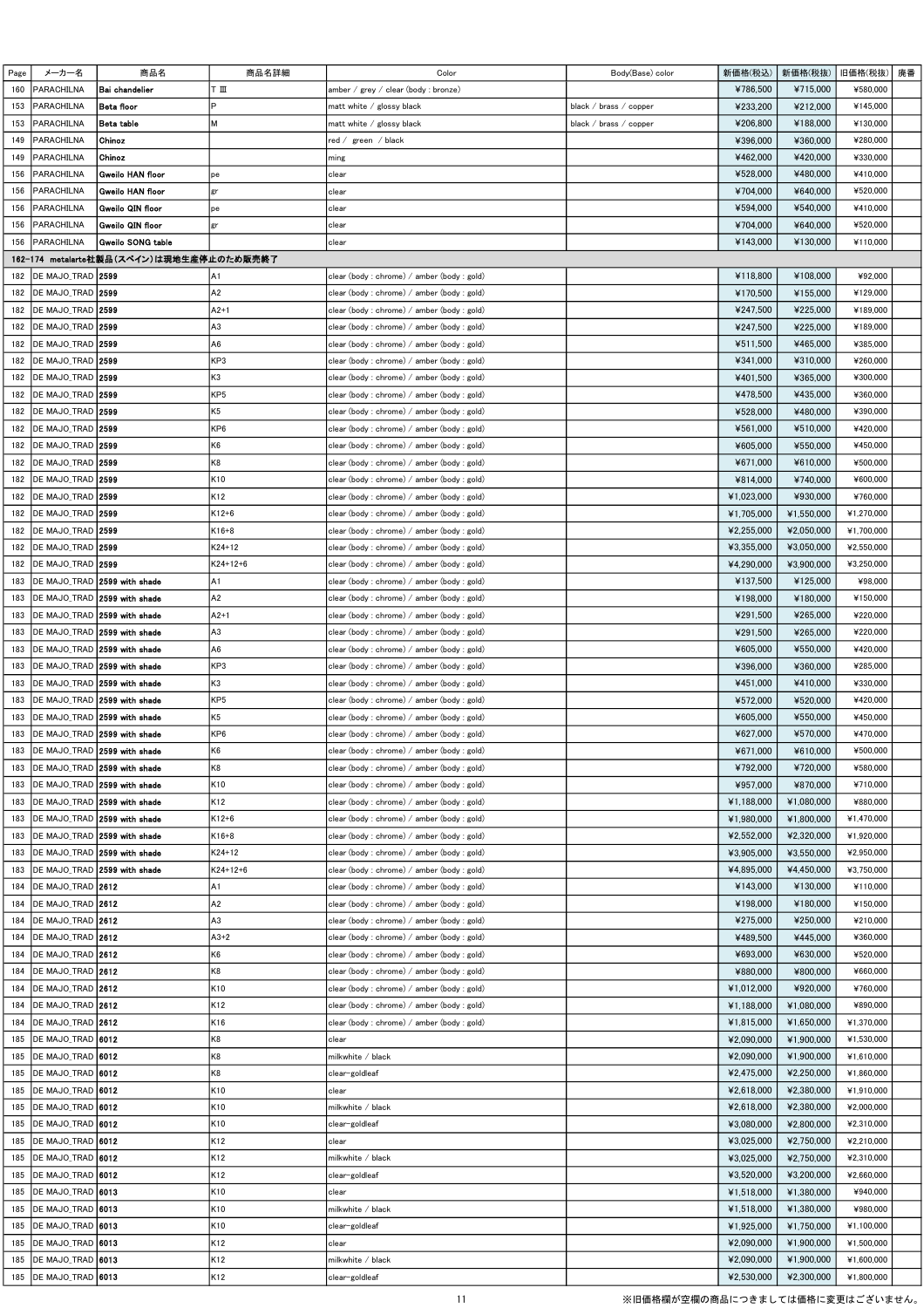| $\mathsf{Page}\xspace$ | メーカー名                                  | 商品名 | 商品名詳細                        | Color                                                          | Body(Base) color | 新価格(税込)                  | 新価格(税抜)                  | 旧価格(税抜)              | 廃番 |
|------------------------|----------------------------------------|-----|------------------------------|----------------------------------------------------------------|------------------|--------------------------|--------------------------|----------------------|----|
| 185                    | DE MAJO_TRAD   6013                    |     | K16                          | clear                                                          |                  | ¥2,970,000               | ¥2.700.000               | ¥1.650.000           |    |
| 185                    | DE MAJO_TRAD   6013                    |     | K16                          | milkwhite / black                                              |                  | ¥2,970,000               | ¥2,700,000               | ¥2,100,000           |    |
| 185                    | DE MAJO_TRAD   6013                    |     | K16                          | clear-goldleaf                                                 |                  | ¥3,300,000               | ¥3,000,000               | ¥2,350,000           |    |
| 177                    | DE MAJO_TRAD   6099                    |     | A3                           | milkwhite + clear deco / black + clear deco / red + clear deco |                  | ¥1,320,000               | ¥1,200,000               | ¥970,000             |    |
| 177                    | DE MAJO_TRAD   6099                    |     | K8                           | milkwhite + clear deco / black + clear deco / red + clear deco |                  | ¥3,630,000               | ¥3,300,000               | ¥2,760,000           |    |
| 177                    | DE MAJO_TRAD 6099                      |     | K10                          | milkwhite + clear deco / black + clear deco / red + clear deco |                  | ¥4,455,000               | ¥4,050,000               | ¥3,360,000           |    |
| 177                    | DE MAJO_TRAD   6099                    |     | K12                          | milkwhite + clear deco / black + clear deco / red + clear deco |                  | ¥5,885,000               | ¥5,350,000               | ¥4,420,000           |    |
| 185                    | DE MAJO_TRAD   7067                    |     | A <sub>2</sub>               | clear + aquamarine deco + color flowers                        |                  | ¥814,000                 | ¥740,000                 | ¥620,000             |    |
| 185                    | DE MAJO_TRAD   7067                    |     | A <sub>3</sub>               | clear + aquamarine deco + color flowers                        |                  | ¥1,265,000               | ¥1,150,000               | ¥920,000             |    |
| 185                    | DE MAJO_TRAD   7067                    |     | K6                           | clear + aquamarine deco + color flowers                        |                  | ¥3,740,000               | ¥3,400,000               | ¥2,800,000           |    |
| 185                    | DE MAJO_TRAD   7067                    |     | K <sub>8</sub>               | clear + aquamarine deco + color flowers                        |                  | ¥4,840,000               | ¥4,400,000               | ¥3,660,000           |    |
| 185                    | DE MAJO_TRAD   7067                    |     | K10                          | clear + aquamarine deco + color flowers                        |                  | ¥6,050,000               | ¥5,500,000               | ¥4,580,000           |    |
| 186                    | DE MAJO_TRAD <b>7074</b>               |     | A <sub>2</sub>               | gold-ruby / gold-aquamarine                                    |                  | ¥748,000                 | ¥680,000                 | ¥520,000             |    |
| 186                    | DE MAJO_TRAD   7074                    |     | A <sub>3</sub>               | gold-ruby / gold-aquamarine                                    |                  | ¥990,000                 | ¥900,000                 | ¥680,000             |    |
| 186                    | DE MAJO_TRAD   7074                    |     | K6                           | gold-ruby / gold-aquamarine                                    |                  | ¥2,365,000               | ¥2,150,000               | ¥1,580,000           |    |
| 186                    | DE MAJO_TRAD   7074                    |     | K8                           | gold-ruby / gold-aquamarine                                    |                  | ¥3,465,000               | ¥3,150,000               | ¥2,250,000           |    |
| 186                    | DE MAJO_TRAD   7074                    |     | K10                          | gold-ruby / gold-aquamarine                                    |                  | ¥3,960,000               | ¥3,600,000               | ¥2,600,000           |    |
| 186                    | DE MAJO_TRAD   7074                    |     | K12                          | gold-ruby / gold-aquamarine                                    |                  | ¥4,730,000               | ¥4,300,000               | ¥3,100,000           |    |
| 186                    | DE MAJO_TRAD   7081                    |     | A <sub>2</sub>               | milkwhite-goldleaf + clear-goldleaf                            |                  | ¥352,000                 | ¥320,000                 | ¥260,000             |    |
| 186                    | DE MAJO_TRAD   7081                    |     | A <sub>3</sub>               | milkwhite-goldleaf + clear-goldleaf                            |                  | ¥495,000                 | ¥450,000                 | ¥390,000             |    |
| 186                    | DE MAJO_TRAD   7081                    |     | K6                           | milkwhite-goldleaf + clear-goldleaf                            |                  | ¥1,012,000               | ¥920,000                 | ¥740,000             |    |
| 186                    | DE MAJO TRAD <b>7081</b>               |     | K <sub>8</sub>               | milkwhite-goldleaf + clear-goldleaf                            |                  | ¥1,265,000               | ¥1,150,000               | ¥960,000             |    |
| 186                    | DE MAJO_TRAD   7081                    |     | K10                          | milkwhite-goldleaf + clear-goldleaf                            |                  | ¥1,540,000               | ¥1,400,000               | ¥1,170,000           |    |
| 186                    | DE MAJO_TRAD   7086                    |     | A2                           | fume–red deco                                                  |                  | ¥374,000                 | ¥340,000                 | ¥280,000             |    |
| 186                    | DE MAJO_TRAD   7086                    |     | A <sub>3</sub>               | fume-red deco                                                  |                  | ¥561,000                 | ¥510,000                 | ¥420,000             |    |
| 186                    | DE MAJO_TRAD   7086                    |     | K6                           | fume-red deco                                                  |                  | ¥1,155,000               | ¥1,050,000               | ¥850,000             |    |
| 186                    | DE MAJO_TRAD   7086                    |     | K8                           | fume–red deco                                                  |                  | ¥1,430,000               | ¥1,300,000               | ¥1,110,000           |    |
| 186                    | DE MAJO_TRAD   7086                    |     | K10                          | fume–red deco                                                  |                  | ¥1,705,000               | ¥1,550,000               | ¥1,280,000           |    |
| 187                    | DE MAJO_TRAD   7087                    |     | A1                           | clear / light blue                                             |                  | ¥297,000                 | ¥270,000                 | ¥240,000             |    |
| 187                    | DE MAJO_TRAD   7087                    |     | A <sub>2</sub>               | clear / light blue                                             |                  | ¥429,000                 | ¥390,000                 | ¥350,000             |    |
| 187                    | DE MAJO_TRAD   7087                    |     |                              | clear / light blue                                             |                  | ¥104,500                 | ¥95,000                  | ¥90,000              |    |
| 187                    | DE MAJO_TRAD   7087                    |     | K6                           | clear / light blue                                             |                  | ¥957,000                 | ¥870,000                 | ¥745,000             |    |
| 187                    | DE MAJO_TRAD   7087                    |     | K <sub>8</sub>               | clear / light blue                                             |                  | ¥1,210,000               | ¥1,100,000               | ¥970,000             |    |
| 187                    | DE MAJO_TRAD   7087                    |     | K10                          | clear / light blue                                             |                  | ¥1,375,000               | ¥1,250,000               | ¥1,110,000           |    |
| 187                    | DE MAJO_TRAD   7088                    |     | A2                           | milkwhite+clear / black+clear                                  |                  | ¥374,000                 | ¥340,000                 | ¥270,000             |    |
| 187                    | DE MAJO_TRAD   7088                    |     | A <sub>3</sub>               | milkwhite+clear / black+clear                                  |                  | ¥539,000                 | ¥490,000                 | ¥390,000             |    |
| 187                    | DE MAJO_TRAD   7088                    |     | K6                           | milkwhite+clear / black+clear                                  |                  | ¥1,078,000               | ¥980,000                 | ¥800,000             |    |
| 187                    | DE MAJO_TRAD   7088                    |     | K8                           | milkwhite+clear / black+clear                                  |                  | ¥1,386,000               | ¥1,260,000               | ¥1,000,000           |    |
| 187                    | DE MAJO_TRAD   7088                    |     | K10                          | milkwhite+clear / black+clear                                  |                  | ¥1,628,000               | ¥1,480,000               | ¥1,230,000           |    |
| 187                    | DE MAJO_TRAD   7093                    |     | A <sub>2</sub>               | clear-gold deco                                                |                  | ¥462,000                 | ¥420,000                 | ¥340,000             |    |
| 187                    | DE MAJO_TRAD   7093                    |     | A <sub>3</sub>               | clear-gold deco                                                |                  | ¥704,000                 | ¥640,000                 | ¥520,000             |    |
| 187                    | DE MAJO_TRAD   7093                    |     | K <sub>6</sub>               | clear-gold deco                                                |                  | ¥1.408.000               | ¥1,280,000               | ¥1,050,000           |    |
| 187                    | DE MAJO_TRAD   7093                    |     | K8                           | clear-gold deco                                                |                  | ¥1,738,000               | ¥1.580.000               | ¥1,280,000           |    |
| 187                    | DE MAJO_TRAD   7093                    |     | K10                          | clear-gold deco                                                |                  | ¥2,068,000               | ¥1,880,000               | ¥1,560,000           |    |
| 188                    | DE MAJO_TRAD 7094                      |     | A <sub>2</sub>               | clear                                                          |                  | ¥352,000                 | ¥320,000                 | ¥250,000             |    |
| 188                    | DE MAJO_TRAD 7094                      |     | A <sub>3</sub>               | clear                                                          |                  | ¥462,000                 | ¥420,000                 | ¥350,000             |    |
| 188                    | DE MAJO_TRAD   7094                    |     | K <sub>6</sub>               | clear                                                          |                  | ¥1,050,500               | ¥955,000                 | ¥710,000             |    |
| 188                    | DE MAJO_TRAD   7094                    |     | K8                           | clear                                                          |                  | ¥1,188,000               | ¥1,080,000               | ¥910,000             |    |
| 188                    | DE MAJO_TRAD   7094                    |     | K10                          | clear                                                          |                  | ¥1,408,000               | ¥1,280,000               | ¥1,110,000           |    |
| 188                    | DE MAJO_TRAD   7096                    |     | A <sub>2</sub>               | clear+gold deco / light green+gold deco / fume+gold deco       |                  | ¥363,000                 | ¥330,000                 | ¥265,000             |    |
| 188                    | DE MAJO_TRAD   7096                    |     | A <sub>3</sub>               | clear+gold deco / light green+gold deco / fume+gold deco       |                  | ¥528,000                 | ¥480,000                 | ¥390,000             |    |
| 188                    | DE MAJO_TRAD 7096                      |     | K6                           | clear+gold deco / light green+gold deco / fume+gold deco       |                  | ¥1,078,000               | ¥980,000                 | ¥800,000             |    |
| 188                    | DE MAJO_TRAD   7096                    |     | K8                           | clear+gold deco / light green+gold deco / fume+gold deco       |                  | ¥1,298,000               | ¥1,180,000               | ¥980,000             |    |
| 188                    | DE MAJO_TRAD   7096                    |     | K10                          | clear+gold deco / light green+gold deco / fume+gold deco       |                  | ¥1,595,000               | ¥1,450,000               | ¥1,190,000           |    |
| 188                    | DE MAJO_TRAD   8000                    |     | $A3+2+1$                     | clear                                                          |                  | ¥682,000                 | ¥620,000                 | ¥480,000             |    |
| 188                    | DE MAJO_TRAD 8000                      |     | $A3+2+1$                     | milkwhite / black+clear / red                                  |                  | ¥682,000                 | ¥620,000                 | ¥520,000             |    |
| 188                    | DE MAJO_TRAD 8000                      |     | $A4 + 3 + 2$                 | clear                                                          |                  | ¥968,000                 | ¥880,000                 | ¥625,000             |    |
| 188                    | DE MAJO_TRAD 8000                      |     | $A4 + 3 + 2$                 | milkwhite / black+clear / red                                  |                  | ¥968,000                 | ¥880,000                 | ¥720,000             |    |
|                        | DE MAJO_TRAD 8000                      |     |                              |                                                                |                  |                          |                          |                      |    |
| 188                    | DE MAJO_TRAD 8000                      |     | $K4+4$<br>K4+4               | clear                                                          |                  | ¥1,155,000<br>¥1,155,000 | ¥1,050,000<br>¥1,050,000 | ¥740,000<br>¥890,000 |    |
| 188                    | DE MAJO_TRAD 8000                      |     |                              | milkwhite / black+clear / red                                  |                  |                          |                          |                      |    |
| 188                    |                                        |     | $K6 + 3 + 3$<br>$K6 + 3 + 3$ | clear                                                          |                  | ¥1,628,000               | ¥1,480,000               | ¥1,140,000           |    |
| 188                    | DE MAJO_TRAD 8000<br>DE MAJO_TRAD 8000 |     |                              | milkwhite / black+clear / red                                  |                  | ¥1,628,000               | ¥1,480,000               | ¥1,250,000           |    |
| 188                    |                                        |     | $K9 + 6 + 3$                 | clear                                                          |                  | ¥2,310,000               | ¥2,100,000               | ¥1,620,000           |    |
| 188                    | DE MAJO_TRAD   8000                    |     | $K9+6+3$                     | milkwhite / black+clear / red                                  |                  | ¥2,310,000               | ¥2,100,000               | ¥1,770,000           |    |
| 188                    | DE MAJO_TRAD   8000                    |     | $K15+10+5$                   | clear                                                          |                  | ¥3,960,000               | ¥3,600,000               | ¥2,800,000           |    |
| 188                    | DE MAJO_TRAD   8000                    |     | $K15+10+5$                   | milkwhite / black+clear / red                                  |                  | ¥3,960,000               | ¥3,600,000               | ¥3,050,000           |    |
| 188                    | DE MAJO_TRAD   8000                    |     | $K18+12+6+6$                 | clear                                                          |                  | ¥5,610,000               | ¥5,100,000               | ¥3,850,000           |    |
| 188                    | DE MAJO_TRAD   8000                    |     | $K18+12+6+6$                 | milkwhite / black+clear / red                                  |                  | ¥5,610,000               | ¥5,100,000               | ¥4,350,000           |    |
| 189                    | DE MAJO_TRAD 8001                      |     | A <sub>2</sub>               | milkwhite-goldleaf                                             |                  | ¥367,400                 | ¥334,000                 | ¥265,000             |    |
| 189                    | DE MAJO_TRAD   8001                    |     | A <sub>3</sub>               | milkwhite-goldleaf                                             |                  | ¥528,000                 | ¥480,000                 | ¥390,000             |    |
| 189                    | DE MAJO_TRAD 8001                      |     | K6                           | milkwhite-goldleaf                                             |                  | ¥1,012,000               | ¥920,000                 | ¥735,000             |    |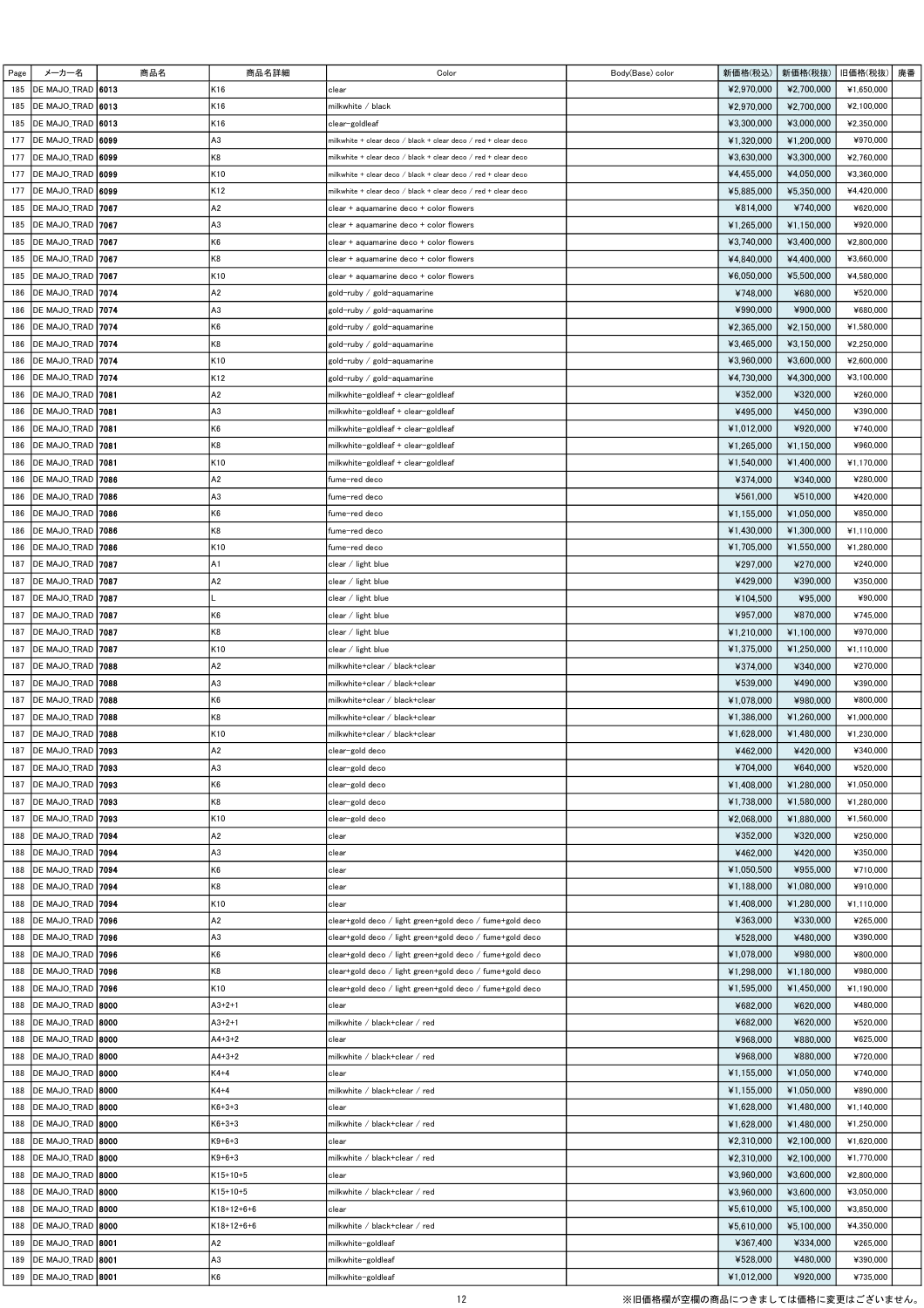| Page       | メーカー名                                    | 商品名 | 商品名詳細          | Color                                              | Body(Base) color | 新価格(税込)                  | 新価格(税抜)                  | 旧価格(税抜)                | 廃番 |
|------------|------------------------------------------|-----|----------------|----------------------------------------------------|------------------|--------------------------|--------------------------|------------------------|----|
| 189        | DE MAJO TRAD <b>8001</b>                 |     | K8             | milkwhite-goldleaf                                 |                  | ¥1,265,000               | ¥1.150.000               | ¥930,000               |    |
| 189        | DE MAJO_TRAD 8001                        |     | K10            | milkwhite-goldleaf                                 |                  | ¥1,485,000               | ¥1,350,000               | ¥1,060,000             |    |
| 189        | DE MAJO_TRAD   8001                      |     | K16            | milkwhite-goldleaf                                 |                  | ¥3,410,000               | ¥3,100,000               | ¥2,500,000             |    |
| 189        | DE MAJO_TRAD   8002                      |     | A2             | clear-white rim / clear-blue rim / clear-red rim   |                  | ¥308,000                 | ¥280,000                 | ¥240,000               |    |
| 189        | DE MAJO_TRAD   8002                      |     | A <sub>3</sub> | clear-white rim / clear-blue rim / clear-red rim   |                  | ¥429,000                 | ¥390,000                 | ¥320,000               |    |
| 189        | DE MAJO_TRAD 8002                        |     | K <sub>6</sub> | clear−white rim / clear−blue rim / clear−red rim   |                  | ¥946,000                 | ¥860,000                 | ¥695,000               |    |
| 189        | DE MAJO_TRAD   8002                      |     | K8             | clear-white rim / clear-blue rim / clear-red rim   |                  | ¥1,188,000               | ¥1,080,000               | ¥885,000               |    |
| 189        | DE MAJO_TRAD 8002                        |     | K10            | clear-white rim / clear-blue rim / clear-red rim   |                  | ¥1,408,000               | ¥1,280,000               | ¥1,060,000             |    |
| 189        | DE MAJO_TRAD   8006                      |     | A <sub>2</sub> | clear                                              |                  | ¥451,000                 | ¥410,000                 | ¥350,000               |    |
| 189        | DE MAJO_TRAD   8006                      |     | A <sub>2</sub> | clear-goldleaf                                     |                  | ¥484,000                 | ¥440,000                 | ¥380,000               |    |
| 189        | DE MAJO_TRAD   8006                      |     | A <sub>3</sub> | clear                                              |                  | ¥506,000                 | ¥460,000                 | ¥380,000               |    |
| 189        | DE MAJO_TRAD   8006                      |     | A <sub>3</sub> | clear-goldleaf                                     |                  | ¥583,000                 | ¥530,000                 | ¥450,000               |    |
| 189        | DE MAJO_TRAD 8006                        |     | K6             | slear                                              |                  | ¥1,738,000               | ¥1,580,000               | ¥1,350,000             |    |
| 189        | DE MAJO_TRAD   8006                      |     | K6             | clear-goldleaf                                     |                  | ¥1,892,000               | ¥1,720,000               | ¥1,490,000             |    |
| 189        | DE MAJO_TRAD   8006                      |     | K8             | clear                                              |                  | ¥2,112,000               | ¥1,920,000               | ¥1,660,000             |    |
| 189        | DE MAJO_TRAD   8006                      |     | K8             | clear–goldleaf                                     |                  | ¥2,244,000               | ¥2,040,000               | ¥1,760,000             |    |
| 190        | DE MAJO_TRAD 8080                        |     | A <sub>1</sub> | clear / black+clear / grey+clear / milkwhite+clear |                  | ¥170,500                 | ¥155,000                 | ¥125,000               |    |
| 190        | DE MAJO_TRAD 8080                        |     | A1             | clear-goldleaf                                     |                  | ¥214,500                 | ¥195,000                 | ¥155,000               |    |
| 190        | DE MAJO_TRAD 8080                        |     | K <sub>6</sub> | clear / black+clear / grey+clear / milkwhite+clear |                  | ¥858,000                 | ¥780,000                 | ¥620,000               |    |
| 190        | DE MAJO_TRAD 8080                        |     | K <sub>6</sub> | clear-goldleaf                                     |                  | ¥1,056,000               | ¥960,000                 | ¥770,000               |    |
|            |                                          |     | K8             | clear / black+clear / grey+clear / milkwhite+clear |                  |                          |                          |                        |    |
| 190<br>190 | DE MAJO_TRAD   8080<br>DE MAJO_TRAD 8080 |     | K8             |                                                    |                  | ¥1,122,000<br>¥1,364,000 | ¥1,020,000<br>¥1,240,000 | ¥830,000<br>¥1,000,000 |    |
|            |                                          |     |                | clear–goldleaf                                     |                  |                          |                          |                        |    |
| 190        | DE MAJO_TRAD 8080                        |     | K9             | clear / black+clear / grey+clear / milkwhite+clear |                  | ¥1,232,000               | ¥1,120,000               | ¥890,000               |    |
| 190        | DE MAJO_TRAD 8080                        |     | K9             | clear–goldleaf                                     |                  | ¥1,540,000               | ¥1,400,000               | ¥1,110,000             |    |
| 190        | DE MAJO_TRAD 8080                        |     | K12            | clear / black+clear / grey+clear / milkwhite+clear |                  | ¥1,595,000               | ¥1,450,000               | ¥1,160,000             |    |
| 190        | DE MAJO_TRAD   8080                      |     | K12            | clear-goldleaf                                     |                  | ¥2,002,000               | ¥1,820,000               | ¥1,430,000             |    |
| 190        | DE MAJO_TRAD   8080                      |     | K16            | clear / black+clear / grey+clear / milkwhite+clear |                  | ¥2,178,000               | ¥1,980,000               | ¥1,620,000             |    |
| 190        | DE MAJO_TRAD 8080                        |     | K16            | clear-goldleaf                                     |                  | ¥2,695,000               | ¥2,450,000               | ¥2,000,000             |    |
| 191        | DE MAJO_TRAD 8090                        |     | A <sub>1</sub> | clear / black+clear / grey+clear / milkwhite+clea  |                  | ¥189,200                 | ¥172,000                 | ¥140,000               |    |
| 191        | DE MAJO_TRAD 8090                        |     | A <sub>1</sub> | clear–goldleaf                                     |                  | ¥225,500                 | ¥205,000                 | ¥165,000               |    |
| 191        | DE MAJO_TRAD 8090                        |     | K <sub>6</sub> | clear / black+clear / grey+clear / milkwhite+clea  |                  | ¥924,000                 | ¥840,000                 | ¥670,000               |    |
| 191        | DE MAJO_TRAD   8090                      |     | K6             | clear-goldleaf                                     |                  | ¥1,122,000               | ¥1,020,000               | ¥840,000               |    |
| 191        | DE MAJO_TRAD 8090                        |     | K8             | clear / black+clear / grey+clear / milkwhite+clea  |                  | ¥1,188,000               | ¥1,080,000               | ¥890,000               |    |
| 191        | DE MAJO_TRAD 8090                        |     | K8             | clear–goldleaf                                     |                  | ¥1,430,000               | ¥1,300,000               | ¥1,060,000             |    |
| 191        | DE MAJO_TRAD 8090                        |     | K9             | clear / black+clear / grey+clear / milkwhite+clea  |                  | ¥1,320,000               | ¥1,200,000               | ¥990,000               |    |
| 191        | DE MAJO_TRAD   8090                      |     | K9             | clear-goldleaf                                     |                  | ¥1,628,000               | ¥1,480,000               | ¥1,210,000             |    |
| 191        | DE MAJO_TRAD   8090                      |     | K12            | clear / black+clear / grey+clear / milkwhite+clea  |                  | ¥1,738,000               | ¥1,580,000               | ¥1,290,000             |    |
| 191        | DE MAJO_TRAD   8090                      |     | K12            | clear–goldleaf                                     |                  | ¥2,145,000               | ¥1,950,000               | ¥1,590,000             |    |
| 191        | DE MAJO_TRAD 8090                        |     | K16            | clear / black+clear / grey+clear / milkwhite+clea  |                  | ¥2,365,000               | ¥2,150,000               | ¥1,770,000             |    |
| 191        | DE MAJO_TRAD 8090                        |     | K16            | clear-goldleaf                                     |                  | ¥2,860,000               | ¥2,600,000               | ¥1,870,000             |    |
| 192        | DE MAJO_TRAD   8099                      |     | A <sub>2</sub> | clear                                              |                  | ¥506,000                 | ¥460,000                 | ¥390,000               |    |
| 192        | DE MAJO_TRAD 8099                        |     | A <sub>3</sub> | clear                                              |                  | ¥671,000                 | ¥610,000                 | ¥510,000               |    |
| 192        | DE MAJO_TRAD 8099                        |     | $A3+2$         | clear                                              |                  | ¥968,000                 | ¥880,000                 | ¥680,000               |    |
| 192        | DE MAJO_TRAD 8099                        |     | K <sub>6</sub> | clear                                              |                  | ¥1,375,000               | ¥1,250,000               | ¥1,050,000             |    |
| 192        | DE MAJO_TRAD 8099                        |     | K8             | clear                                              |                  | ¥1,815,000               | ¥1,650,000               | ¥1,360,000             |    |
| 192        | DE MAJO_TRAD 8099                        |     | K10            | clear                                              |                  | ¥2,068,000               | ¥1.880,000               | ¥1,570,000             |    |
| 192        | DE MAJO_TRAD 8099                        |     | K12            | clear                                              |                  | ¥2,475,000               | ¥2,250,000               | ¥1,860,000             |    |
| 192        | DE MAJO_TRAD 8099                        |     | K10+5          | clear                                              |                  | ¥3,465,000               | ¥3,150,000               | ¥2,670,000             |    |
| 192        | DE MAJO_TRAD 8099                        |     | $K16+8$        | clear                                              |                  | ¥6,270,000               | ¥5,700,000               | ¥4,800,000             |    |
| 193        | DE MAJO_TRAD   9001                      |     | A <sub>0</sub> | opaque ivory-transparent ivory                     |                  | ¥121,000                 | ¥110,000                 | ¥89,000                |    |
| 193        | DE MAJO_TRAD   9001                      |     | P <sub>0</sub> | opaque ivory-transparent ivory                     |                  | ¥462,000                 | ¥420,000                 | ¥330,000               |    |
| 193        | DE MAJO_TRAD   9001                      |     | S <sub>0</sub> | opaque ivory-transparent ivory                     |                  | ¥682,000                 | ¥620,000                 | ¥500,000               |    |
| 193        | DE MAJO_TRAD   9001                      |     | S <sub>1</sub> | opaque ivory-transparent ivory                     |                  | ¥792,000                 | ¥720,000                 | ¥590,000               |    |
| 193        | DE MAJO_TRAD   9001                      |     | R <sub>0</sub> | opaque ivory-transparent ivory                     |                  | ¥1,078,000               | ¥980,000                 | ¥795,000               |    |
| 193        | DE MAJO_TRAD   9001                      |     | T <sub>0</sub> | opaque ivory-transparent ivory                     |                  | ¥396,000                 | ¥360,000                 | ¥300,000               |    |
| 193        | DE MAJO_TRAD   9002                      |     | A <sub>0</sub> | milkwhite-clear                                    |                  | ¥121,000                 | ¥110,000                 | ¥89,000                |    |
| 193        | DE MAJO_TRAD   9002                      |     | P <sub>0</sub> | milkwhite-clear                                    |                  | ¥396,000                 | ¥360,000                 | ¥320,000               |    |
| 193        | DE MAJO_TRAD   9002                      |     | S <sub>0</sub> | milkwhite-clear                                    |                  | ¥649,000                 | ¥590,000                 | ¥500,000               |    |
| 193        | DE MAJO_TRAD   9002                      |     | S <sub>1</sub> | milkwhite-clear                                    |                  | ¥759,000                 | ¥690,000                 | ¥590,000               |    |
| 193        | DE MAJO_TRAD   9002                      |     | R <sub>0</sub> | milkwhite-clear                                    |                  | ¥946,000                 | ¥860,000                 | ¥740,000               |    |
| 193        | DE MAJO_TRAD   9002                      |     | T <sub>0</sub> | milkwhite-clear                                    |                  | ¥385,000                 | ¥350,000                 | ¥300,000               |    |
| 194        | DE MAJO_TRAD   9050                      |     | S <sub>0</sub> | clear (body: chrome) / fume-blue rim (body: gold)  |                  | ¥533,500                 | ¥485,000                 | ¥395,000               |    |
| 194        | DE MAJO_TRAD   9051                      |     | S <sub>0</sub> | clear (body : chrome)                              |                  | ¥324,500                 | ¥295,000                 | ¥250,000               |    |
| 194        | DE MAJO_TRAD   9053                      |     | S <sub>0</sub> | clear (body: chrome) / fume-blue rim (body: gold)  |                  |                          |                          | ¥300,000               | 廃番 |
| 195        | DE MAJO_TRAD Bugia                       |     | A <sub>3</sub> | clear (shade : white)                              |                  | ¥385,000                 | ¥350,000                 | ¥265,000               |    |
| 195        | DE MAJO_TRAD Bugia                       |     | KP8            | clear (shade : white)                              |                  | ¥1,287,000               | ¥1,170,000               | ¥890,000               |    |
| 195        | DE MAJO_TRAD Bugia                       |     | K <sub>8</sub> | clear (shade : white)                              |                  | ¥1,375,000               | ¥1,250,000               | ¥960,000               |    |
| 195        | DE MAJO_TRAD Bugia                       |     | KP12           | clear (shade : white)                              |                  | ¥1,562,000               | ¥1,420,000               | ¥1,060,000             |    |
| 195        | DE MAJO_TRAD Bugia                       |     | K12            | clear (shade : white)                              |                  | ¥1,595,000               | ¥1,450,000               | ¥1,080,000             |    |
| 195        | DE MAJO_TRAD Bugia                       |     | K16            | clear (shade : white)                              |                  | ¥1,815,000               | ¥1,650,000               | ¥1,260,000             |    |
| 196        | DE MAJO_TRAD   Ciocca                    |     | A <sub>1</sub> | milkwhite / clear / red                            |                  | ¥605,000                 | ¥550,000                 | ¥375,000               |    |
|            |                                          |     |                |                                                    |                  |                          |                          |                        |    |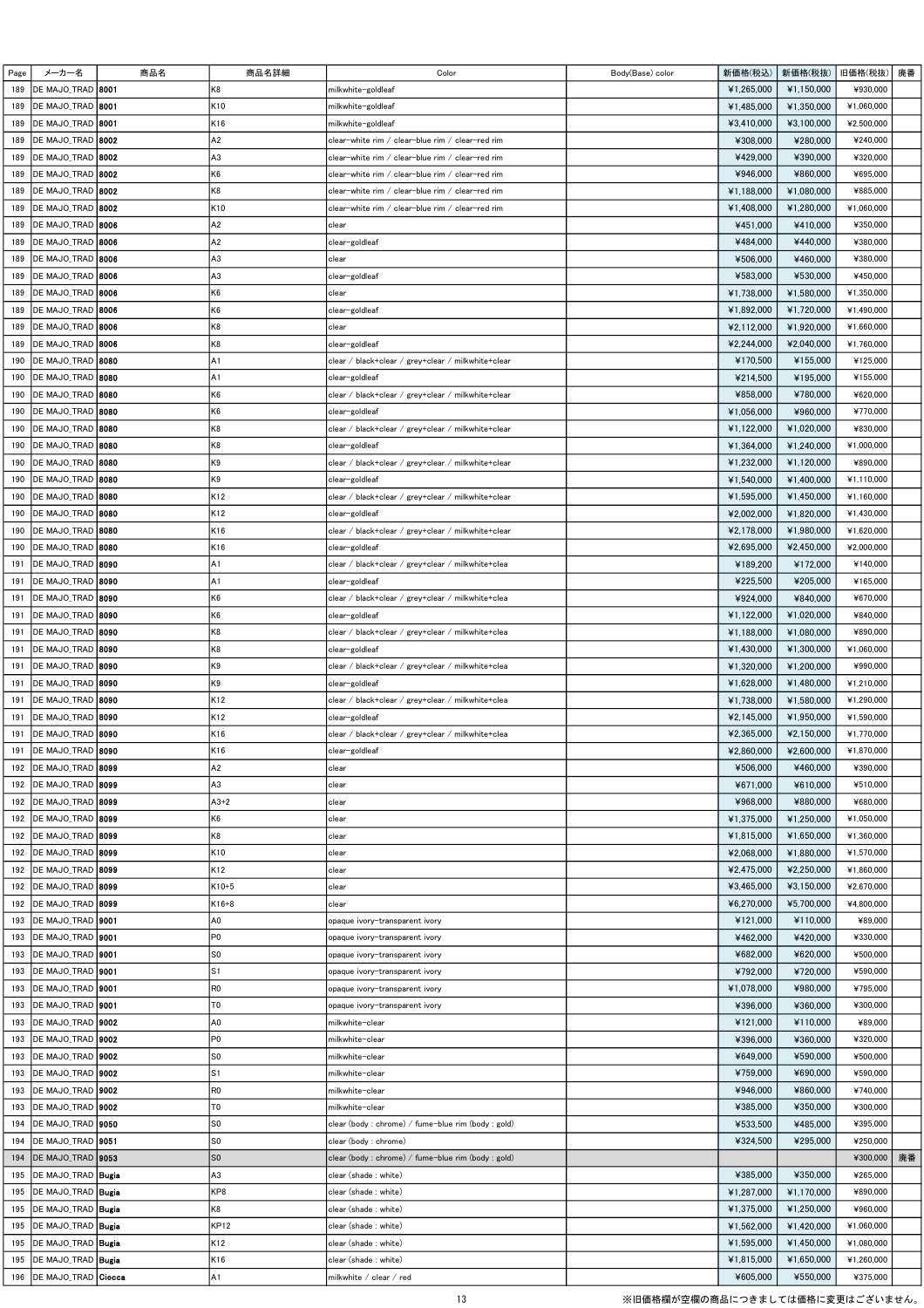| Page | メーカー名                             | 商品名                               | 商品名詳細          | Color                                                               | Body(Base) color         | 新価格(税込)     | 新価格(税抜)     | 旧価格(税抜)     | 廃番 |
|------|-----------------------------------|-----------------------------------|----------------|---------------------------------------------------------------------|--------------------------|-------------|-------------|-------------|----|
| 196  | DE MAJO_TRAD   Ciocca             |                                   | A <sub>1</sub> | black                                                               |                          | ¥605,000    | ¥550,000    | ¥425,000    |    |
| 196  | DE MAJO_TRAD <b>  Ciocca</b>      |                                   | A1             | clear-goldleaf                                                      |                          | ¥726,000    | ¥660,000    | ¥435,000    |    |
| 196  | DE MAJO_TRAD <b>  Ciocca</b>      |                                   | S <sub>4</sub> | milkwhite / clear / red                                             |                          | ¥990,000    | ¥900,000    | ¥650,000    |    |
| 196  | DE MAJO_TRAD   Ciocca             |                                   | S <sub>4</sub> | black                                                               |                          | ¥990,000    | ¥900,000    | ¥720,000    |    |
| 196  | DE MAJO_TRAD                      | Ciocca                            | S <sub>4</sub> | clear-goldleaf                                                      |                          | ¥1,210,000  | ¥1,100,000  | ¥750,000    |    |
| 196  | DE MAJO_TRAD   Ciocca             |                                   | S <sub>6</sub> | milkwhite / clear / red                                             |                          | ¥1,738,000  | ¥1,580,000  | ¥1,360,000  |    |
| 196  | DE MAJO_TRAD   Ciocca             |                                   | S <sub>6</sub> | black                                                               |                          | ¥1,738,000  | ¥1,580,000  | ¥1,480,000  |    |
| 196  | DE MAJO_TRAD   Ciocca             |                                   | S <sub>6</sub> | clear-goldleaf                                                      |                          | ¥1,958,000  | ¥1,780,000  | ¥1,570,000  |    |
| 196  | DE MAJO_TRAD                      | Ciocca                            | S13            | milkwhite / clear / red                                             |                          | ¥3,190,000  | ¥2,900,000  | ¥2,650,000  |    |
| 196  | DE MAJO_TRAD                      | Ciocca                            | S13            | black                                                               |                          | ¥3,190,000  | ¥2,900,000  | ¥2,800,000  |    |
| 196  | DE MAJO_TRAD   Ciocca             |                                   | S13            | clear-goldleaf                                                      |                          | ¥4,015,000  | ¥3,650,000  | ¥3,150,000  |    |
| 196  | DE MAJO_TRAD   Ciocca             |                                   | S16            | milkwhite / clear / red                                             |                          | ¥7,040,000  | ¥6,400,000  | ¥4,550,000  |    |
| 196  | DE MAJO_TRAD   Ciocca             |                                   | S16            | black                                                               |                          | ¥7,040,000  | ¥6,400,000  | ¥4,950,000  |    |
| 196  | DE MAJO_TRAD   Ciocca             |                                   | S16            | clear-goldleaf                                                      |                          | ¥9,020,000  | ¥8,200,000  | ¥5,350,000  |    |
| 195  | DE MAJO_TRAD Flute                |                                   | K <sub>6</sub> | black + clear                                                       |                          | ¥836,000    | ¥760,000    | ¥630,000    |    |
| 195  | DE MAJO_TRAD                      | Flute                             | K8             | black + clear                                                       |                          | ¥979,000    | ¥890,000    | ¥770,000    |    |
| 195  | DE MAJO_TRAD   Flute              |                                   | K26            | black + clear                                                       |                          | ¥2,915,000  | ¥2,650,000  | ¥2,280,000  |    |
| 180  | DE MAJO_TRAD Gary                 |                                   | K6             | clear (shade : white)                                               |                          | ¥473,000    | ¥430,000    | ¥335,000    |    |
| 180  | DE MAJO_TRAD   Gary               |                                   | K9             | clear (shade : white)                                               |                          | ¥638,000    | ¥580,000    | ¥450,000    |    |
| 180  | DE MAJO_TRAD Gary                 |                                   | K12            | clear (shade : white)                                               |                          | ¥803,000    | ¥730,000    | ¥560,000    |    |
| 180  | DE MAJO_TRAD Gary                 |                                   | P <sub>6</sub> | clear (shade: white)                                                |                          | ¥451,000    | ¥410,000    | ¥315,000    |    |
| 180  | DE MAJO_TRAD Gary                 |                                   | P <sub>9</sub> | clear (shade : white)                                               |                          | ¥616,000    | ¥560,000    | ¥430,000    |    |
| 180  | DE MAJO_TRAD   Gary               |                                   | P12            | clear (shade : white)                                               |                          | ¥781,000    | ¥710,000    | ¥540,000    |    |
| 181  | DE MAJO_TRAD Gregory              |                                   | K <sub>6</sub> | clear (shade : white)                                               |                          |             |             | ¥360,000    | 廃番 |
| 181  | DE MAJO_TRAD Gregory              |                                   | K <sub>9</sub> | clear (shade : white)                                               |                          |             |             | ¥465,000    | 廃番 |
| 181  | DE MAJO_TRAD Gregory              |                                   | K12            | clear (shade : white)                                               |                          |             |             | ¥585,000    | 廃番 |
| 181  | DE MAJO_TRAD Gregory              |                                   | P6             | clear (shade : white)                                               |                          |             |             | ¥335,000    | 廃番 |
| 181  | DE MAJO_TRAD Gregory              |                                   | P <sub>9</sub> | clear (shade : white)                                               |                          |             |             | ¥445,000    | 廃番 |
| 181  | DE MAJO_TRAD Gregory              |                                   | P12            | clear (shade : white)                                               |                          |             |             | ¥565,000    | 廃番 |
| 197  | DE MAJO_TRAD  Ice                 |                                   | $K8+6$         | clear                                                               |                          | ¥2,420,000  | ¥2,200,000  | ¥1,510,000  |    |
| 197  | DE MAJO_TRAD  Ice                 |                                   | $K12+9$        | clear                                                               |                          | ¥3,795,000  | ¥3,450,000  | ¥2,210,000  |    |
| 197  | DE MAJO_TRAD <i>ice</i>           |                                   | K84            | clear                                                               |                          | ¥17,160,000 | ¥15,600,000 | ¥10,300,000 |    |
| 179  | DE MAJO_TRAD   Knot               |                                   | S3 cup         | clear (shade : white)                                               | arm A ⁄B                 | ¥195,800    | ¥178,000    | ¥135,000    |    |
| 179  | DE MAJO_TRAD   Knot               |                                   | S3 ball        | clear (shade : white)                                               | arm A ⁄B                 | ¥195,800    | ¥178,000    | ¥135,000    |    |
| 179  | DE MAJO_TRAD Knot                 |                                   | S3 mix         | clear (shade : white)                                               | arm A / B                | ¥195,800    | ¥178,000    | ¥135,000    |    |
| 199  | DE MAJO_TRAD                      | Laguna Planet                     | A <sub>2</sub> | clear                                                               |                          | ¥506,000    | ¥460,000    | ¥380,000    |    |
| 199  | DE MAJO_TRAD   Laguna Planet      |                                   | A <sub>2</sub> | black + white                                                       |                          | ¥539,000    | ¥490,000    | ¥400,000    |    |
| 199  | DE MAJO_TRAD                      | Laguna Planet                     | K8             | clear                                                               |                          | ¥1,650,000  | ¥1,500,000  | ¥1,240,000  |    |
| 199  | DE MAJO_TRAD Laguna Planet        |                                   | K8             | black + white                                                       |                          | ¥1,804,000  | ¥1,640,000  | ¥1,330,000  |    |
| 178  | DE MAJO_TRAD   Mademoiselle       |                                   | K <sub>6</sub> | milkwhite + clear + clear-goldleaf / black + clear + clear-goldleaf | shade : white / black    | ¥1,320,000  | ¥1,200,000  | ¥950,000    |    |
| 178  | DE MAJO_TRAD   Mademoiselle       |                                   | K8             | milkwhite + clear + clear-goldleaf / black + clear + clear-goldleaf | shade : white / black    | ¥1,628,000  | ¥1,480,000  | ¥1,160,000  |    |
| 178  | DE MAJO_TRAD                      | Mademoiselle                      | K12            | milkwhite + clear + clear-goldleaf / black + clear + clear-goldleaf | shade : white / black    | ¥2,002,000  | ¥1,820,000  | ¥1,390,000  |    |
| 178  | DE MAJO_TRAD   Mademoiselle       |                                   | K16            | milkwhite + clear + clear-goldleaf / black + clear + clear-goldleaf | shade : white / black    | ¥2,475,000  | ¥2,250,000  | ¥1,800,000  |    |
| 178  | DE MAJO_TRAD                      | Mademoiselle                      | K20            | milkwhite + clear + clear-goldleaf / black + clear + clear-goldleaf | shade : white / black    | ¥2,860,000  | ¥2,600,000  | ¥2,030,000  |    |
| 178  | DE MAJO_TRAD                      | Mademoiselle                      | A <sub>2</sub> | milkwhite + clear + clear-goldleaf / black + clear + clear-goldleaf | shade : white / black    | ¥286,000    | ¥260,000    | ¥195,000    |    |
| 197  |                                   | DE MAJO_TRAD   Muricanu Chocolate | K24            | chocolate black-goldleaf                                            |                          | ¥14,850,000 | ¥13,500,000 | ¥10,550,000 |    |
| 199  | DE MAJO_TRAD <b>Organioptical</b> |                                   | K8             | white + black                                                       |                          | ¥6,930,000  | ¥6,300,000  | ¥3,660,000  |    |
| 198  | DE MAJO_TRAD Portofino            |                                   | A <sub>0</sub> | clear (body : gold)                                                 |                          | ¥198,000    | ¥180,000    | ¥150,000    |    |
| 198  | DE MAJO_TRAD   Portofino          |                                   | A1             | clear (body : gold)                                                 |                          | ¥327,800    | ¥298,000    | ¥248,000    |    |
| 198  | DE MAJO_TRAD   Portofino          |                                   | A <sub>2</sub> | clear (body : gold)                                                 |                          | ¥59,400     | ¥54,000     | ¥45,000     |    |
| 198  | DE MAJO_TRAD Portofino            |                                   |                | clear (body : gold)                                                 |                          | ¥84,700     | ¥77,000     | ¥65,000     |    |
| 198  | DE MAJO_TRAD Portofino            |                                   | S <sub>0</sub> | clear (body : gold)                                                 |                          | ¥704,000    | ¥640,000    | ¥530,000    |    |
| 198  | DE MAJO_TRAD   Portofino          |                                   | S <sub>1</sub> | clear (body : gold)                                                 |                          | ¥836,000    | ¥760,000    | ¥640,000    |    |
| 198  | DE MAJO_TRAD Portofino            |                                   | P <sub>0</sub> | clear (body : gold)                                                 |                          | ¥583,000    | ¥530,000    | ¥420,000    |    |
| 198  | DE MAJO_TRAD Portofino            |                                   | P <sub>1</sub> | clear (body : gold)                                                 |                          | ¥682,000    | ¥620,000    | ¥510,000    |    |
| 198  | DE MAJO_TRAD Portofino            |                                   | P <sub>2</sub> | clear (body : gold)                                                 |                          | ¥385,000    | ¥350,000    | ¥290,000    |    |
| 199  |                                   | DE MAJO_TRAD Venedig Pom Pon      | A <sub>2</sub> | clear + blue                                                        |                          | ¥539,000    | ¥490,000    | ¥390,000    |    |
| 199  |                                   | DE MAJO_TRAD Venedig Pom Pon      | K <sub>6</sub> | clear + blue                                                        |                          | ¥1,595,000  | ¥1,450,000  | ¥1,200,000  |    |
|      |                                   |                                   |                |                                                                     |                          |             |             |             |    |
| WEB  | FOSCARINI                         | <b>Birdie Easy</b>                | piccola        | white / black / brick red / sand yellow / sage green / light blue   |                          | ¥54,340     | ¥49,400     | ¥38,300     |    |
| WEB  | FOSCARINI                         | <b>Caboche Plus pendant</b>       | piccola        | clear / grey                                                        |                          | ¥125,400    | ¥114,000    | ¥113,700    |    |
| WEB  | FOSCARINI                         | Caboche Plus pendant              | media          | clear / grey                                                        |                          | ¥289,520    | ¥263,200    | ¥259,500    |    |
| WEB  | <b>FOSCARINI</b>                  | Caboche Plus pendant              | grande         | clear / grey                                                        |                          | ¥547,360    | ¥497,600    | ¥481,700    |    |
| WEB  | FOSCARINI                         | <b>Caboche Plus ceiling</b>       |                | clear / grey                                                        |                          | ¥220,880    | ¥200,800    | ¥197,100    |    |
| WEB  | FOSCARINI                         | Caboche Plus table                |                | clear / grey                                                        |                          | ¥144,650    | ¥131,500    | ¥131,200    |    |
| WEB  | <b>FOSCARINI</b>                  | Caboche Plus wall                 | piccola        | clear / grey                                                        |                          | ¥99,440     | ¥90,400     |             |    |
| WEB  | FOSCARINI                         | Caboche Plus wall                 | media          | clear / grey                                                        |                          | ¥155,210    | ¥141,100    |             |    |
| WEB  | FOSCARINI                         | Gem                               |                | white                                                               |                          | ¥97,570     | ¥88,700     | ¥85,200     |    |
| WEB  | FOSCARINI                         | Lumiere XXL                       |                | white $/$ grey                                                      | aluminium ∕ black chrome | ¥175,560    | ¥159,600    | ¥156,000    |    |
|      | WEB FOSCARINI                     | Madre                             |                | white                                                               |                          | ¥176.990    | ¥160,900    |             |    |

WEB FOSCARINI Magneto table white / black ¥71,060 ¥64,600 ¥64,100